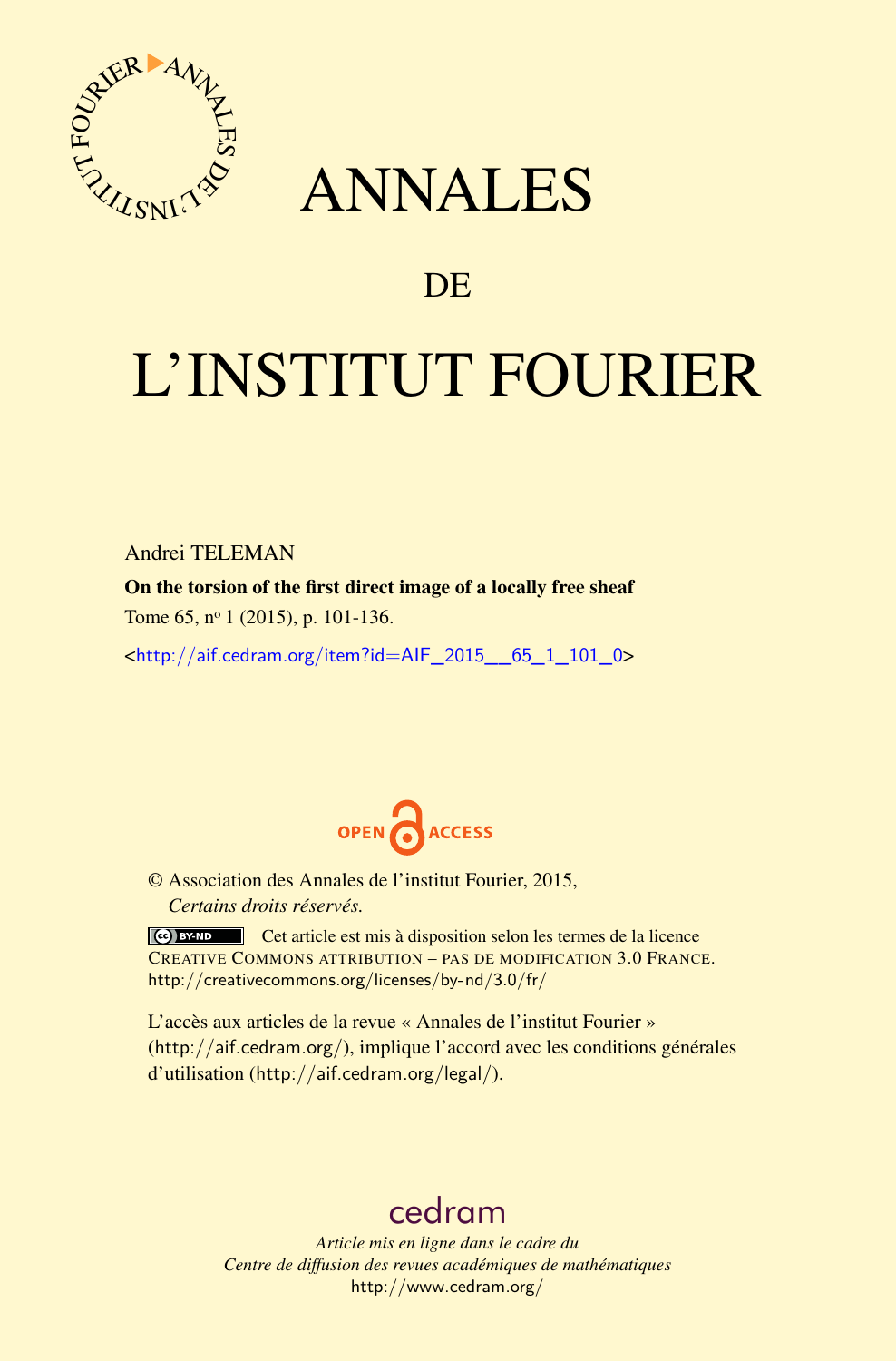# ON THE TORSION OF THE FIRST DIRECT IMAGE OF A LOCALLY FREE SHEAF

# **by Andrei TELEMAN (\*)**

ABSTRACT. — Let  $\pi: M \to B$  be a proper holomorphic submersion between complex manifolds and  $\mathcal E$  a holomorphic bundle on  $M$ . We study and describe explicitly the torsion subsheaf  $Tors(R^1\pi_*(\mathcal{E}))$  of the first direct image  $R^1\pi_*(\mathcal{E})$ under the assumption  $R^0 \pi_*(\mathcal{E}) = 0$ . We give two applications of our results. The first concerns the locus of points in the base of a generically versal family of complex surfaces where the family is non-versal. The second application is a vanishing result for  $H^0(\text{Tors}(R^1\pi_*(\mathcal{E})))$  in a concrete situation related to our program to prove existence of curves on class VII surfaces.

RÉSUMÉ. — Soit  $\pi: M \to B$  un submersion propre entre variétés complexes, et soit  $\mathcal E$  un fibré holomorphe sur  $M$ . Nous étudions et décrivons explicitement le sous-faisceau de torsion  $\text{Tors}(R^1\pi_*(\mathcal{E}))$  de la première image directe  $R^1\pi_*(\mathcal{E})$ en supposant que  $R^0\pi_*(\mathcal{E})=0$ . Nous discutons deux applications des résultats obtenus : la première concerne le lieu des points où une famille génériquement verselle de surfaces complexes est non-verselle. La deuxième application est un résultat d'annulation pour *H*<sup>0</sup> (Tors(*R*1*π*∗(E))) dans une situation concrète liée à notre programme pour démontrer l'existence des courbes sur les surfaces de la classe VII.

## **Introduction**

Let *B*, *M* be complex manifolds,  $\pi: M \to B$  a proper, surjective holomorphic submersion, and let  $\mathcal E$  be a holomorphic bundle on  $M$ . Denote by  $\mathcal{E}_x$  the restriction of  $\mathcal E$  to the fiber  $M_x$ , regarded as a locally free sheaf on *M*<sub>*x*</sub>. Grauert's locally freeness theorem states that a direct image  $R^k \pi_*(\mathcal{E})$ is locally free when the map  $x \mapsto h^k(\mathcal{E}_x)$  is constant on *B*. The starting

Keywords: coherent sheaves, higher direct images, complex surfaces, versal deformation, torsion subsheaf.

Math. classification: 32C35, 32G05, 32J15.

<sup>(\*)</sup> The author has been partially supported by the ANR project MNGNK, decision Nr. ANR-10-BLAN-0118; The author is indebted to the referee for detailed and valuable comments and for helpful suggestions.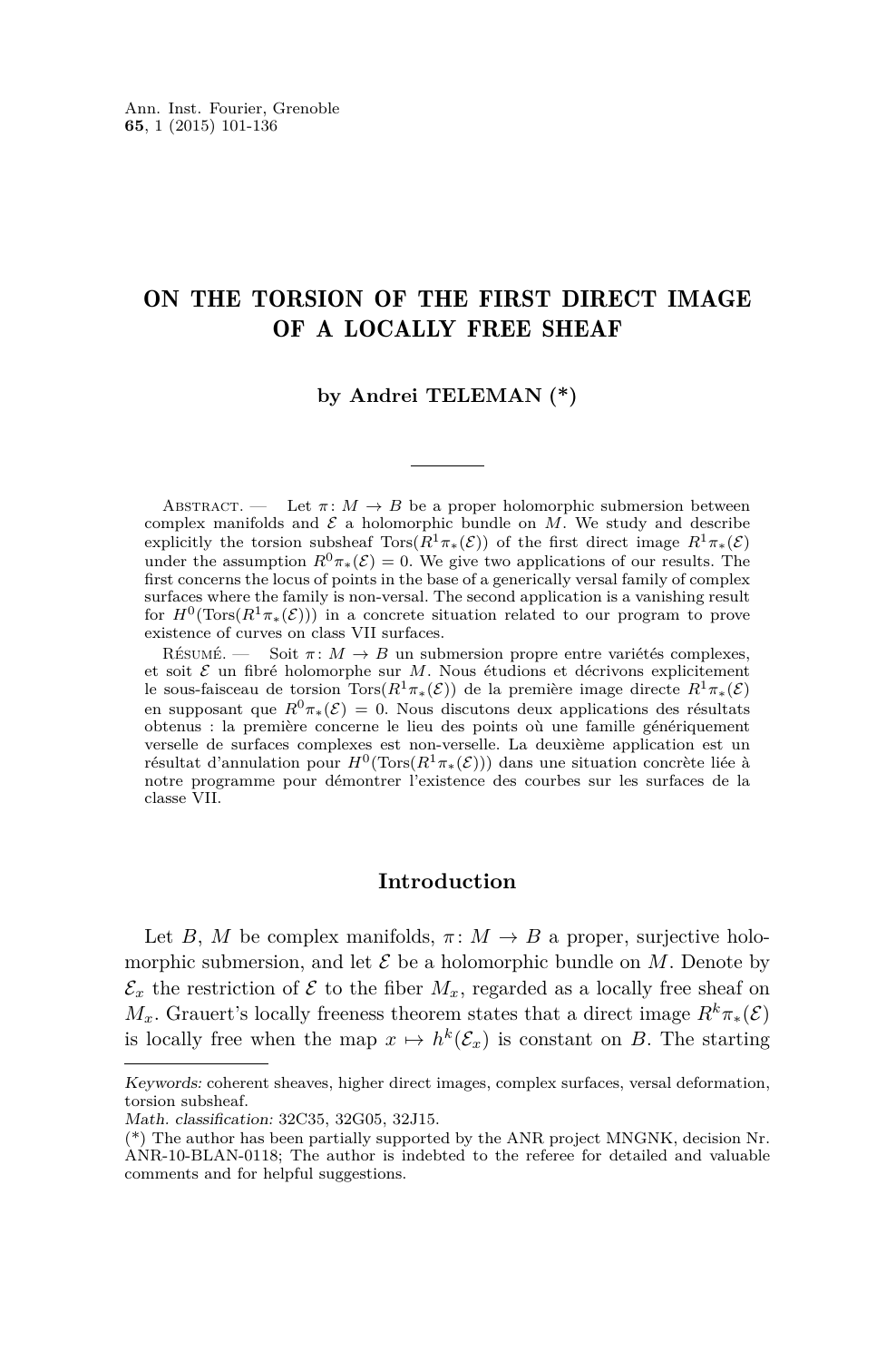point of this article is the following natural questions: What can be said about the singularities of the sheaf  $R^k \pi_*(\mathcal{E})$  when this condition is not satisfied? Can one describe explicitly the torsion subsheaf of  $R^k \pi_*(\mathcal{E})$ ?

In this article we will deal with these questions for  $k = 1$  under the assumption  $R^0\pi_*(\mathcal{E})=0$ . Our first result concerns the support of the torsion subsheaf Tors $(R^1\pi_*(\mathcal{E}))$  and states

THEOREM [1.3.](#page-6-0) — Let *B*, *M* be complex manifolds,  $\pi \colon M \to B$  a proper, surjective holomorphic submersion, and  $\mathcal E$  a holomorphic bundle on  $M$ . If  $R^{0}\pi_{*}(\mathcal{E}) = 0$  then the support supp(Tors( $R^{1}\pi_{*}(\mathcal{E})$ )) coincides with the maximal pure 1-codimensional analytic subset of *B* which is contained in the Brill-Noether locus

$$
BN_{\pi}(\mathcal{E}) := \{ x \in B \mid h^{0}(\mathcal{E}_{x}) \neq 0 \}.
$$

In particular this support has pure codimension 1.

The statement yields strong a priori properties of the first direct image in a very general framework. This result has interesting consequences:

COROLLARY [1.4.](#page-6-0) — If  $BN_\pi(\mathcal{E})$  has codimension  $\geq 2$  at any point, then  $R^1\pi_*(\mathcal{E})$  is torsion free. In particular the singularity set of this sheaf has codimension  $\geq 2$  at any point.

Equivalently,

COROLLARY [1.5.](#page-7-0) — If  $R^0\pi_*(\mathcal{E})=0$  and  $\text{Tors}(R^1\pi_*(\mathcal{E}))\neq 0$ , then the Brill-Noether locus  $BN_\pi(\mathcal{E})$  contains a non-empty effective divisor.

Another result concerns the natural question: supposing that we are in the conditions of Corollary [1.4,](#page-6-0) how far is the torsion free sheaf  $R^1\pi_*(\mathcal{E})$ from being a free  $\mathcal{O}_B$ -module? The proposition below shows that the Brill-Noether locus  $BN_\pi(\mathcal{E})$  can be regarded as an obstruction to trivializing globally the torsion free sheaf  $R^1\pi_*(\mathcal{E})$ .

PROPOSITION [1.8.](#page-9-0) — Let  $\pi: M \to B$  be a proper, surjective holomorphic submersion with connected base *B*, connected surfaces as fibers, and  $\mathcal E$  a holomorphic bundle on  $M$  and such that

- (1) The Brill-Noether locus  $BN_\pi(\mathcal{E})$  has codimension  $\geq 2$  at every point.
- (2) The map  $B \ni x \mapsto h^2(\mathcal{E}_x) \in \mathbb{N}$  is constant.

Put  $k := \text{rk}(R^1 \pi_*(\mathcal{E}))$  and assume that

$$
s = (s_1, \dots, s_k) \in H^0(B, R^1 \pi_* (\mathcal{E}))^{\oplus k}
$$

ANNALES DE L'INSTITUT FOURIER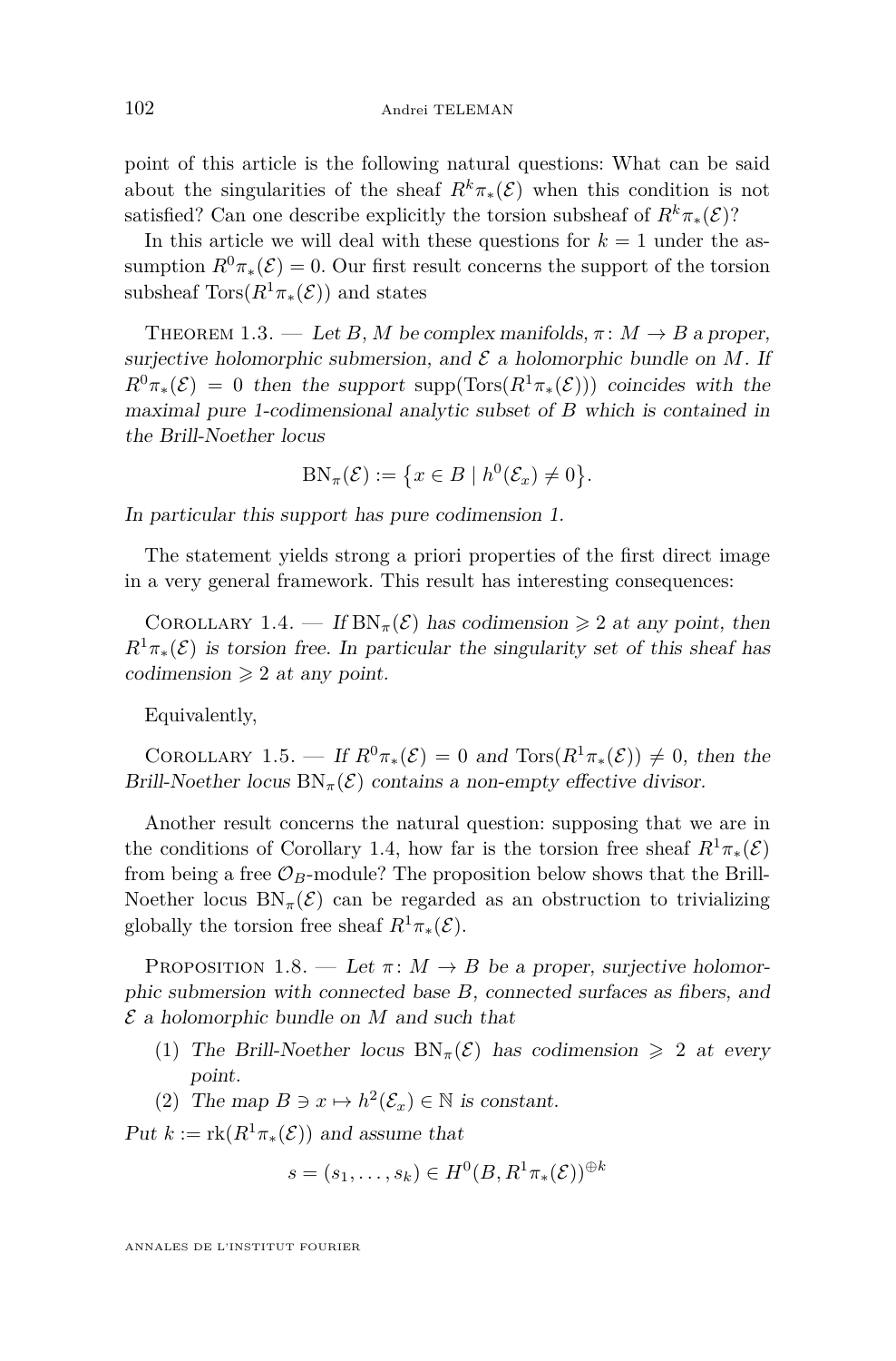is a system of sections such that  $s(x_0)$  is linearly independent in the fiber  $(R^1\pi_*(\mathcal{E}))(x_0)$  for a point  $x_0 \in B \setminus \text{BN}_{\pi}(\mathcal{E})$ . Put

$$
\mathcal{S} := \{ x \in B \setminus \text{BN}_{\pi}(\mathcal{E}) \mid s(x) \text{ is linearly dependent in } (R^1\pi_*(\mathcal{E}))(x) \}.
$$

Then the closure  $\overline{S}$  of S is an effective divisor containing BN<sub>π</sub>(E). In particular this divisor is non-empty if  $BN_\pi(\mathcal{E})$  is non-empty.

In sections [2](#page-10-0) and [3](#page-14-0) we give two explicit descriptions of the torsion subsheaf Tors( $R^1\pi_*(\mathcal{E})$ ). The first result concerns only the case  $R^0\pi_*(\mathcal{E})=0$ and identifies this torsion sheaf with an inductive limit indexed by the ordered set D*iv*(*B*) of effective divisors of the base *B*.

The second statement is more general, more precise, and implies the first. On the other hand, whereas the second result uses formal algebraic homological techniques, the first one is proved with classical complex geometric methods. Therefore we believe that both approaches are interesting.

THEOREM [2.5.](#page-12-0) — Suppose that  $\pi$  has connected fibers and  $R^0\pi_*(\mathcal{E})=$ 0. Then there exists a canonical isomorphism

$$
\lim_{\substack{D \in \mathcal{D}iv(B) \\ |D| \subset \text{BN}_\pi(\mathcal{E})}} R_D^\pi = \lim_{\substack{D \in \mathcal{D}iv(B) \\ D \in \mathcal{D}iv(B)}} R_D^\pi \xrightarrow{\simeq \psi} \text{Tors}(R^1 \pi_*(\mathcal{E})),
$$

where  $Div(B)$  denotes the ordered set of effective divisors on  $B$  and, for an effective divisor  $D \subset B$ , we put  $\mathcal{D} := \pi^{-1}(D)$  and

$$
R_D^{\pi} := \pi_* (\mathcal{E}_\mathcal{D})(D) = \pi_* (\mathcal{E}_\mathcal{D}(D)) \in Coh(B).
$$

Let  $\pi: M \to B$  be a proper morphism of complex spaces and  $\mathcal E$  a coherent sheaf on *M* which is flat over *B*. According to [\[1,](#page-35-0) Corollary 4.11 p. 133] there exists a coherent sheaf  $\mathcal{T}_{\mathcal{E}}$  on *B*, unique up to isomorphism with the following property: for every coherent sheaf  $A$  defined on an open set  $U \subset B$ , there exists an isomorphism  $\pi_*(\mathcal{E} \otimes \pi^*(\mathcal{A})) = \mathcal{H}om(\mathcal{T}_{\mathcal{E}}, \mathcal{A})$  which is functorial with respect to  $A$ . With this notation we can state:

THEOREM [3.5.](#page-20-0) — Let  $\pi: M \to B$  be a proper morphism of complex spaces and  $\mathcal E$  a coherent sheaf on  $M$  which is flat over  $B$ . Suppose that  $B$ is locally irreducible. Then

(i) One has canonical isomorphisms

$$
\mathcal{E}xt^1(\mathcal{T},\mathcal{O}_B) \stackrel{\simeq}{\longrightarrow} \text{Tors}(R^1\pi_*(\mathcal{E})).
$$

(ii) If  $\pi_*(\mathcal{E}) = 0$  and *B* is smooth, then (a)  $\mathcal T$  is a torsion sheaf,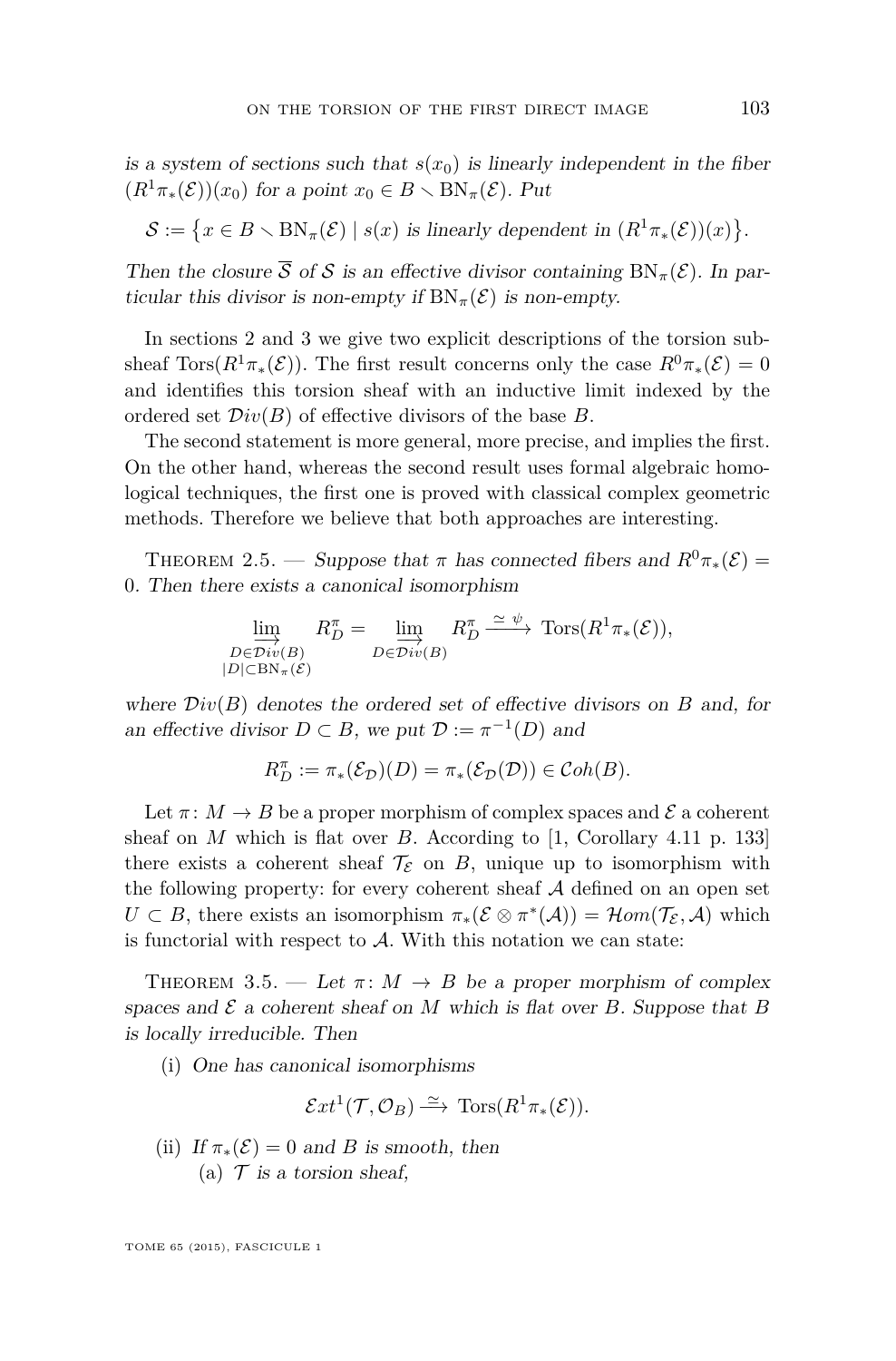(b) Denoting by  $D_{\text{max}}$  the maximal divisor contained in the complex subspace defined by  $\text{Ann}(\mathcal{T})$ , one has canonical isomorphisms

$$
\mathcal{H}om(\mathcal{T}_{D_{\max}}, \mathcal{O}_{D_{\max}}) \xrightarrow{\simeq} \mathcal{H}om(\mathcal{T}, \mathcal{O}_{D_{\max}})
$$
  

$$
\xrightarrow{\simeq} \operatorname{Ext}^1(\mathcal{T}, \mathcal{O}_B) \xrightarrow{\simeq} \operatorname{Tors}(R^1 \pi_*(\mathcal{E})).
$$

These results have effective applications. For instance Corollary [1.5](#page-7-0) can be viewed as a tool to prove existence of divisors on a given complex manifold. More precisely, let *B* be a complex surface (for instance a class VII surface) and  $\mathcal E$  the universal bundle on  $B \times Y$  associated with an embedding of a compact complex manifold *Y* in a moduli space of simple bundles on *B* [\[31\]](#page-36-0). We conclude that, if  $\text{Tors}(R^1\pi_*(\mathcal{E})) \neq 0$ , then *B* has curves.

Proposition [1.8](#page-9-0) has been used in [\[7\]](#page-35-0) for studying deformations of class VII surfaces, and is applied taking for  $\mathcal E$  the relative tangent bundle of the deformation. The author defines an explicit family of class VII surfaces with  $b_2 = b$  parameterized by an open set  $B \subset \mathbb{C}^{2b}$  which is generically versal. This family contains surfaces which admit (non-trivial) global tangent vector fields, so in this case the Brill-Noether locus is non-empty. Therefore Proposition [1.8](#page-9-0) applies and gives a non-empty divisor in *B* containing the points which correspond to surfaces with global tangent vector fields and the points where the family is non-versal. An important problem in [\[7\]](#page-35-0) is to determine this divisor explicitly.

Finally, Theorem [2.5](#page-12-0) can be used to "compute"  $H^0(\text{Tors}(R^1\pi_*(\mathcal{E})))$  supposing that the restrictions of  $\mathcal E$  to the "vertical" divisors  $\mathcal D := \pi^{-1}(D)$ are known. Note that, under the assumption  $R^0\pi_*(\mathcal{E})=0$ , the Leray spectral sequence associated with the pair  $(\mathcal{E}, \pi)$  induces a canonical isomorphism  $H^1(\mathcal{E}) \stackrel{\simeq}{\longrightarrow} H^0(R^1\pi_*(\mathcal{E}))$ . Therefore  $H^0(R^1\pi_*(\mathcal{E}))$  (in particular its subspace  $H^0(\text{Tors}(R^1\pi_*(\mathcal{E}))))$  is relevant for the computation of the cohomology space  $H^1(\mathcal{E})$ . We will discuss these applications in section [4.](#page-22-0)

# **1. First properties of**  $R^1\pi_*(\mathcal{E})$

In this section we prove the first general properties of the sheaf  $R^1\pi_*(\mathcal{E})$ under the assumption  $R^0\pi_*(\mathcal{E})=0$ . As usually we will use the same notation for a holomorphic bundle and the associated locally free sheaf of local sections.

Let *B*, *M* be complex manifolds,  $\pi: M \to B$  a proper, surjective holomorphic submersion, and let  $\mathcal{E}$  be a holomorphic bundle on *M*. Let  $U \subset B$  be an open set,  $\varphi \in \mathcal{O}(U)$  a non-trivial holomorphic function, and  $D := Z(\varphi)$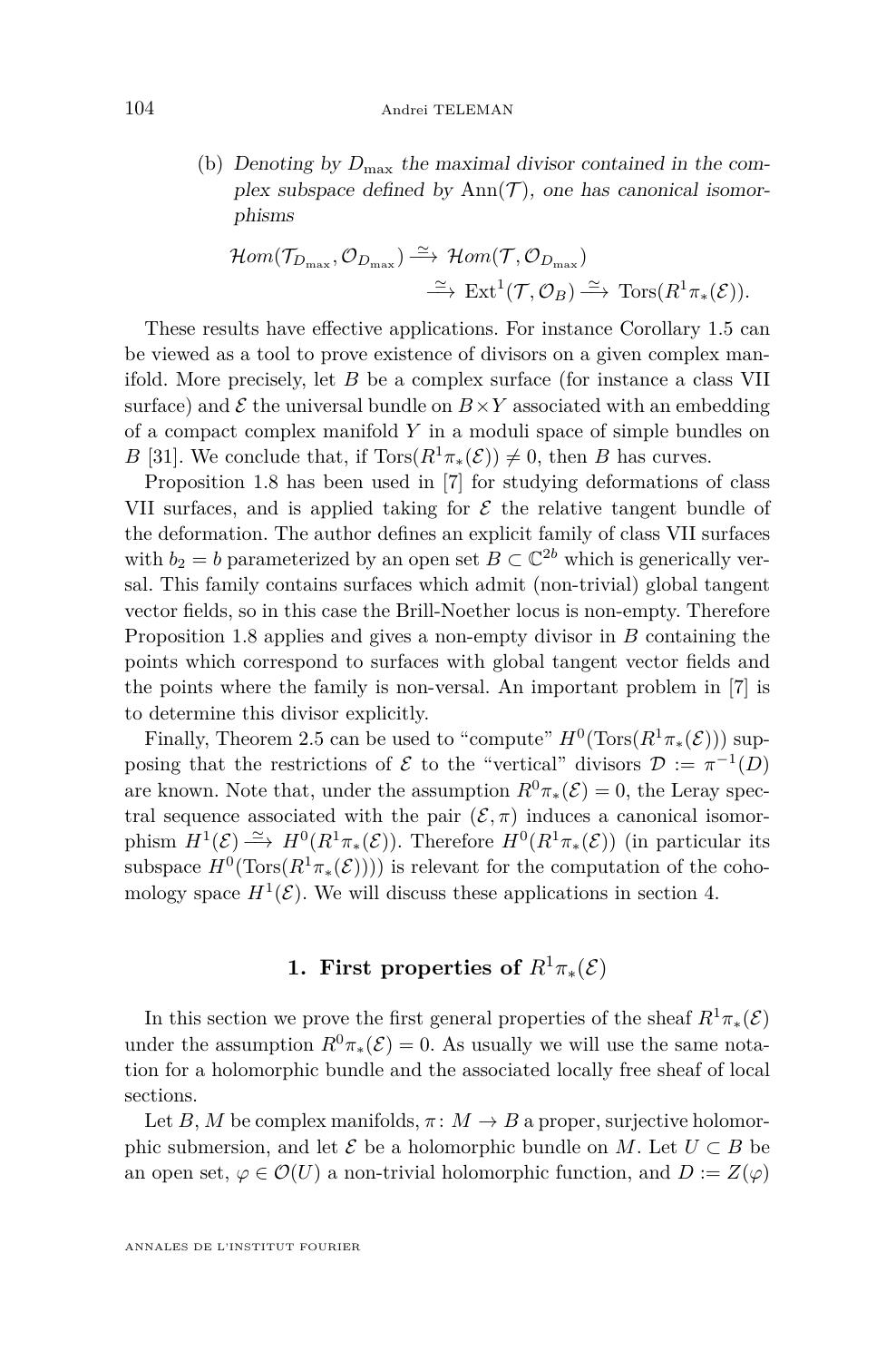<span id="page-5-0"></span>the associated effective divisor. Let  $m_{\varphi} \colon R^1 \pi_*(\mathcal{E})|_{U} \to R^1 \pi_*(\mathcal{E})|_{U}$  be the morphism defined by multiplication with  $\varphi$ . By the definition of the  $\mathcal{O}_B$ module structure on  $R^1\pi_*(\mathcal{E})$ , the morphism  $m_\varphi$  is just  $R^1\pi_*(m_\Phi)$ , where  $m_{\Phi}$  is the morphism of sheaves  $\mathcal{E}|_{\pi^{-1}(U)} \to \mathcal{E}|_{\pi^{-1}(U)}$  defined by multiplication with the function

$$
\Phi:=\pi^*(\varphi)=\varphi\circ\pi\in\mathcal{O}(\pi^{-1}(U)).
$$

Tensorising by the locally free sheaf  $\mathcal E$  the tautological exact sequence associated with the pull-back divisor  $\mathcal{D} = Z(\Phi)$ , we get the short exact sequence

$$
0 \longrightarrow \mathcal{E}|_{\pi^{-1}(U)} \xrightarrow{\Phi} \mathcal{E}|_{\pi^{-1}(U)} \longrightarrow \mathcal{E}_{\mathcal{D}} \longrightarrow 0
$$

which yields

$$
(1.1) \quad 0 \longrightarrow \pi_*(\mathcal{E}|_{\pi^{-1}(U)}) \xrightarrow{\varphi} \pi_*(\mathcal{E}|_{\pi^{-1}(U)})
$$

$$
\longrightarrow \pi_*(\mathcal{E}_\mathcal{D}) \longrightarrow R^1 \pi_*(\mathcal{E}|_{\pi^{-1}(U)}) \xrightarrow{R^1 \pi_*(m_\Phi)} R^1 \pi_*(\mathcal{E}|_{\pi^{-1}(U)}) \cdots
$$

Denote by  $j$  and  $J$  the inclusions of  $D$  and  $D$  in  $B$  and  $M$  respectively. The sheaf  $\mathcal{E}_{\mathcal{D}}$  can be written as  $J_*(\mathcal{E}|_{\mathcal{D}})$  hence, since  $\pi \circ J = j \circ (\pi|_{\mathcal{D}})$  we obtain

$$
(1.2) \qquad \qquad \pi_*(\mathcal{E}_\mathcal{D}) = \pi_*(J_*(\mathcal{E}|_\mathcal{D})) = (\pi \circ J)_*(\mathcal{E}|_\mathcal{D})
$$

(1.3) 
$$
= (j \circ \pi_{|D})_* (\mathcal{E}|_{D}) = j_* ((\pi_{|D})_* (\mathcal{E}|_{D})).
$$

DEFINITION 1.1. — The Brill-Noether locus of the pair  $(\pi, \mathcal{E})$  is defined by

$$
BN_{\pi}(\mathcal{E}) := \{ x \in B \mid h^{0}(\mathcal{E}_{x}) \neq 0 \} \subset B,
$$

where, for  $x \in B$  we denoted by  $\mathcal{E}_x$  the restriction of  $\mathcal E$  to the fiber  $M_x :=$  $\pi^{-1}(x)$ .

LEMMA 1.2. — Suppose that the divisor  $Z(\varphi)$  is reduced, and that  $BN_\pi(\mathcal{E}) \cap Z(\varphi)$  has codimension  $\geq 2$  at every point. Then

$$
\ker(m_{\varphi} \colon R^1 \pi_* (\mathcal{E})|_U \to R^1 \pi_* (\mathcal{E})|_U = 0.
$$

*Proof.* — Taken into account the exact sequence  $(1.1)$  and formula  $(1.2)$ it suffices to prove that  $(\pi_{\vert \mathcal{D}})_*(\mathcal{E}_{\vert \mathcal{D}})=0$ . Let  $V \subset D := Z(\varphi)$  be an open set and  $W$  its pre-image in  $\mathcal{D}$ . One has

$$
(\pi_{|\mathcal{D}})_*(\mathcal{E}|_{\mathcal{D}})(V) = H^0(W, \mathcal{E}|_{\mathcal{D}}).
$$

Since *W* is reduced, the vanishing of a section  $s \in H^0(W, \mathcal{E}|_{\mathcal{D}})$  can be tested pointwise. But the restriction of any such section to the dense set

$$
W \smallsetminus (\pi_{|\mathcal{D}})^{-1}(\mathrm{BN}_{\pi}(\mathcal{E}))
$$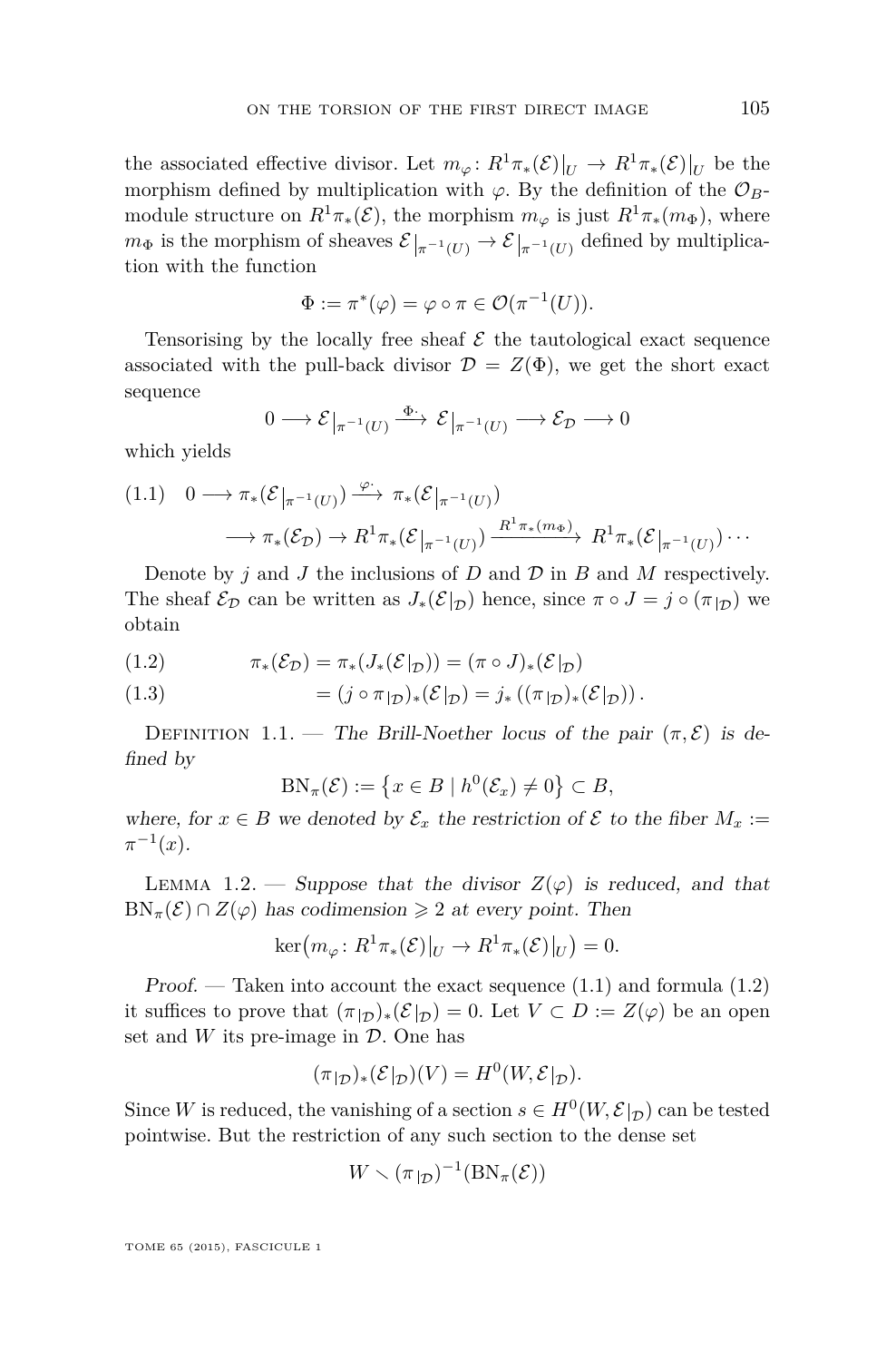<span id="page-6-0"></span>vanishes obviously (because it vanishes fiberwise). This shows  $H^0(W, \mathcal{E}|_{\mathcal{D}}) = 0$ .  $\Box$ 

Using Lemma [1.2](#page-5-0) we can prove now our first result about the torsion of  $R^1\pi_*({\mathcal E})$ :

THEOREM 1.3. — Let *B*, *M* be complex manifolds,  $\pi: M \to B$  a proper. surjective holomorphic submersion, and let  $\mathcal E$  be a holomorphic bundle on *M*. If  $R^0\pi_*(\mathcal{E}) = 0$  then the support supp( $\text{Tors}(R^1\pi_*(\mathcal{E}))$ ) coincides with the maximal pure 1-codimensional analytic subset  $D_{\pi}(\mathcal{E}) \subset B$  contained in  $BN_\pi(\mathcal{E})$ . In particular this support has pure codimension 1.

Proof. — Let  $x \in \text{supp}(\text{Tors}(R^1\pi_*(\mathcal{E})))$ . Therefore there exists  $u \in$  $R^1\pi_*(\mathcal{E})_x \setminus \{0\}$  and a germ  $\varphi_x = (x, U \xrightarrow{\varphi} \mathbb{C}) \in \mathcal{O}_x \setminus \{0\}$  such that  $\varphi_x u = 0$ . We may suppose that  $\varphi_x$  is irreducible in the local ring  $\mathcal{O}_x$ . Recall that the set of points at which a complex space is reduced is Zariski open. This is a consequence of Cartan's coherence theorem for the ideal sheaf of nilpotent elements (see [\[19,](#page-36-0) 47.II, E 47 c p. 182]). Therefore there exists an open neighborhood of x in  $Z(\varphi)$  which is reduced. In other words, replacing  $U$  by a smaller open neighborhood of  $x$  in  $B$  if necessary, we may suppose that the effective divisor  $D := Z(\varphi) \subset U$  is reduced<sup>(1)</sup>.

Using Lemma [1.2](#page-5-0) and taking into account that *D* is irreducible at *x*, we conclude that locally around *x* the divisor *D* is contained in  $BN_\pi(\mathcal{E})$ . In other words, taking *U* sufficiently small we will have  $D \subset BN_{\pi}(\mathcal{E})$ , hence  $x \in D_{\pi}(\mathcal{E})$ . This proves the inclusion supp(Tors $(R^1\pi_*(\mathcal{E})) \subset D_{\pi}(\mathcal{E})$ . Conversely let  $x \in D_{\overline{n}}(\mathcal{E})$  and  $\varphi_x = (x, U \stackrel{\varphi}{\to} \mathbb{C}) \in \mathcal{O}_x \setminus \{0\}$  an irreducible germ defining an irreducible component of  $D_{\pi}(\mathcal{E})$  at *x*. Taking *U* sufficiently small we may assume that  $D := Z(\varphi)$  is reduced. Using again the exact sequence [\(1.1\)](#page-5-0) we see that the sheaf  $\pi_*(\mathcal{E}_D) = j_*((\pi_{\vert D})_*(\mathcal{E}_{\vert D}))$  is mapped injectively into Tors $(R^1\pi_*(\mathcal{E}))$ . But, by Grauert's theorems, the sheaf  $(\pi_{\mathcal{D}})_*(\mathcal{E}_{\mathcal{D}})$  has positive rank on *D*. Therefore  $D \subset \text{supp}(\text{Tors}(R^1\pi_*(\mathcal{E}))),$  which proves the inclusion  $D_{\pi}(\mathcal{E}) \subset \text{supp}(\text{Tors}(R^1\pi_*(\mathcal{E}))).$ 

COROLLARY 1.4. — Suppose that the Brill-Noether locus  $BN_\pi(\mathcal{E})$  of the pair  $(\pi, \mathcal{E})$  has codimension  $\geq 2$  at every point. Then the first direct image  $R^1\pi_*({\mathcal E})$  is torsion free.

We also state explicitly the following obvious reformulation of this Corollary 1.4, which can be regarded as a criterion for existence of divisors in the base of the fibration:

 $(1)$ Note that, in complex analytic geometry, being irreducible at a point is not an open property, as one can see in the example of the Withney umbrella, which is defined by the equation  $xy^2 = z^2$ .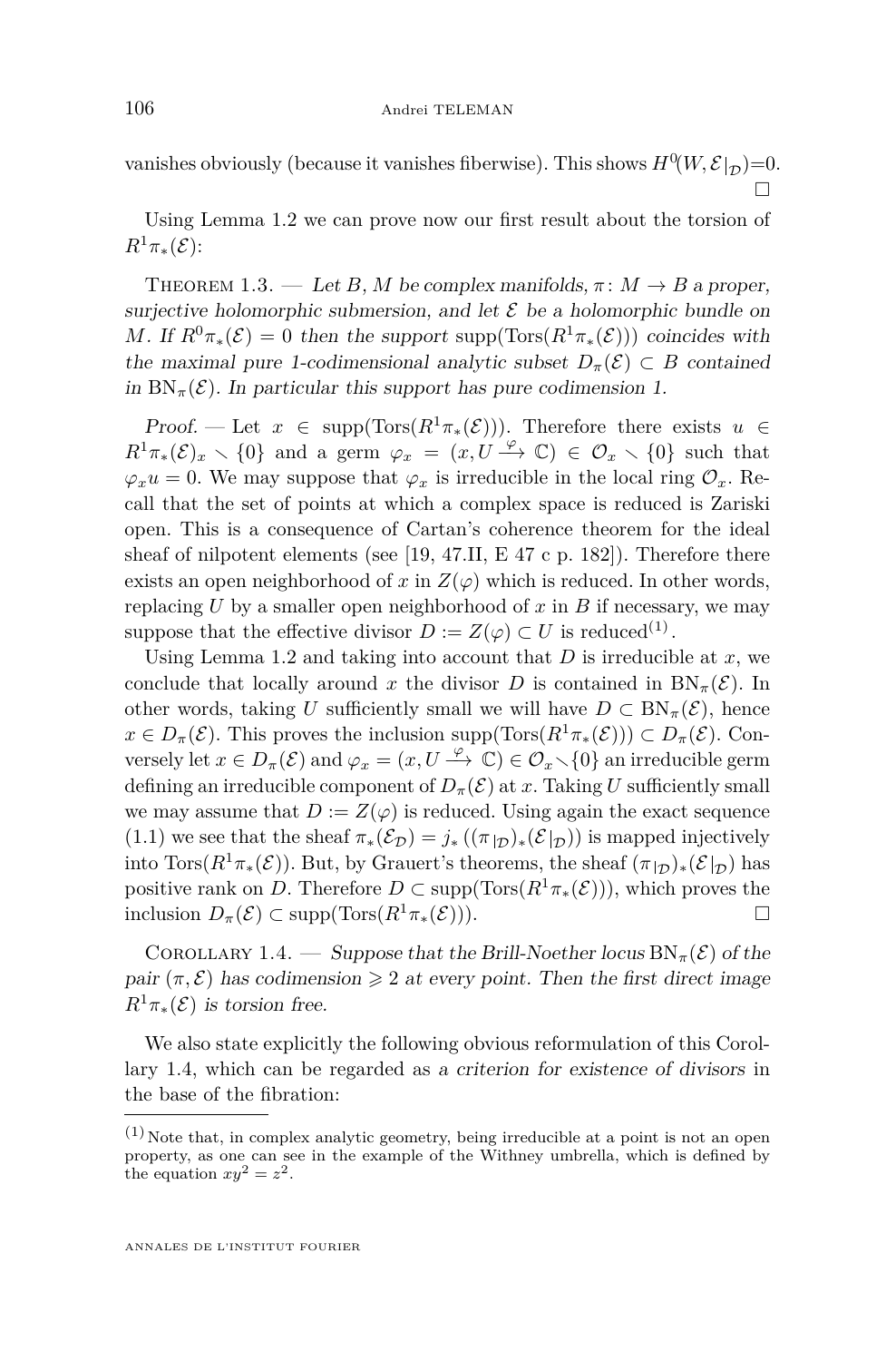<span id="page-7-0"></span>COROLLARY 1.5. — If  $R^0\pi_*(\mathcal{E})=0$  and  $\text{Tors}(R^1\pi_*(\mathcal{E}))\neq 0$ , then the Brill-Noether locus  $BN_\pi(\mathcal{E})$  contains a non-empty effective divisor.

A similar statement is obtained if one replaces the condition  $R^0\pi_*(\mathcal{E})=0$ with the condition "cohomologically flat in dimension 0" (see [\[1,](#page-35-0) p. 133– 134]):

PROPOSITION 1.6. — Suppose that  $B \ni x \mapsto h^0(\mathcal{E}_x) \in \mathbb{N}$  is constant. Then  $R^1\pi_*(\mathcal{E})$  is torsion free.

Proof. — Since the map  $B \ni x \mapsto h^0(\mathcal{E}_x) \in \mathbb{N}$  is constant,  $\pi_*(\mathcal{E})$  is locally free and commutes with base change by Grauert's theorems (see [\[1,](#page-35-0) Theorems 4.10(d), 4.12]). Here we used the properness and the flatness of  $\pi$  (which implies the flatness of  $\mathcal E$  over *B*). Using the base change property we see that the natural morphism

$$
\pi_* (\mathcal{E}|_{\pi^{-1}(U)})|_D \longrightarrow (\pi|_{\mathcal{D}})_* (\mathcal{E}_{\mathcal{D}})
$$

is an isomorphism. Applying the functor  $(i_D)_*$  to the two sheaves, it follows that the natural morphism

$$
\pi_*({\mathcal E} |_{\pi^{-1}(U)}) \otimes {\mathcal{O}}_D \to \pi_*({\mathcal{E}}_{\mathcal{D}})
$$

is an isomorphism. Via this isomorphism the morphism  $\pi_*(\mathcal{E}|_{\pi^{-1}(U)}) \to$  $\pi_*(\mathcal{E}_\mathcal{D})$  in the exact sequence [\(1.1\)](#page-5-0) corresponds to the canonical epimorphism

$$
\pi_*({\mathcal E}|_{\pi^{-1}(U)}) \to \pi_*({\mathcal E}|_{\pi^{-1}(U)}) \otimes {\mathcal O}_D
$$

so is surjective. Therefore

$$
\ker (m_{\varphi} \colon R^1 \pi_* (\mathcal{E})|_U \to R^1 \pi_* (\mathcal{E})|_U) = \{0\}
$$

by the exact sequence [\(1.1\)](#page-5-0).

An alternative proof can be obtained using the definition of cohomologically flatness in dimension 0. For any open set  $U \subset B$  and any non-trivial holomorphic map  $\varphi \in \mathcal{O}^*(U)$  we get a monomorphism  $0 \to \mathcal{O}(U) \xrightarrow{\varphi} \mathcal{O}(U)$ so, by [\[1,](#page-35-0) Theorem 4.10 (a')] the induced morphism  $m_{\varphi}: R^1 \pi_* (\mathcal{E})|_{U} \to$  $R^1\pi_*(\mathcal{E})|_U$  is injective.

Corollary [1.4](#page-6-0) and Proposition 1.6 give criteria which guarantee the first direct image  $R^1\pi_*(\mathcal{E})$  being torsion free. The proposition below gives a criterium which guarantees this sheaf being a free  $\mathcal{O}_X$ -module.

PROPOSITION 1.7. — Let  $\pi: M \to B$  be a proper, surjective holomorphic submersion with connected surfaces as fibers, and  $\mathcal E$  a holomorphic bundle on *M* such that

(1) The Brill-Noether locus  $BN_\pi(\mathcal{E}) := \{x \in B | h^0(\mathcal{E}_x) \neq 0\}$  has codimension  $\geqslant 2$  at every point.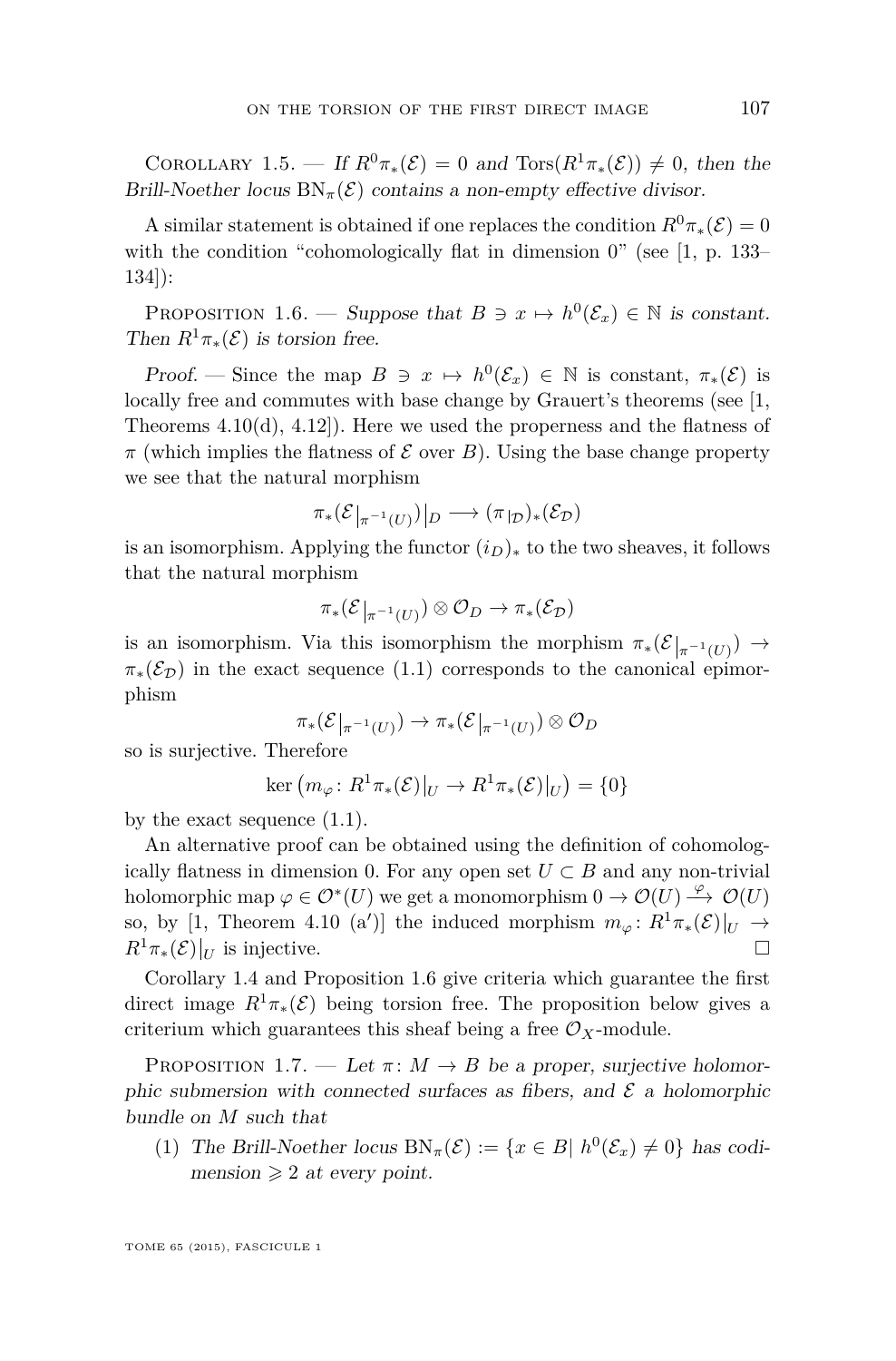(2) The map  $B \ni x \mapsto h^2(\mathcal{E}_x) \in \mathbb{N}$  is constant.

 $Put\ k := \mathrm{rk}(R^1\pi_*(\mathcal{E}))\ \text{and assume that}\ s = (s_1,\ldots,s_k)\in H^0(B,R^1\pi_*(\mathcal{E}))^{\oplus k}$ is a system of sections such that  $s(x)$  is linearly independent in the fiber  $(R^{1}\pi_{*}(\mathcal{E}))(x)$  for every  $x \in B \setminus \text{BN}_{\pi}(\mathcal{E})$ . Then

- (1) The morphism  $\sigma: \mathcal{O}_{B}^{\oplus k} \to R^{1}\pi_{*}(\mathcal{E})$  defined by *s* is an isomorphism, in particular  $R^1\pi_*(\mathcal{E})$  is a free  $\mathcal{O}_X$ -module and  $s(x)$  is linearly independent in  $(R^1\pi_*(\mathcal{E}))(x)$  for every  $x \in B$ .
- $(2)$  BN<sub>π</sub> $(\mathcal{E}) = \emptyset$ .

Therefore, under the assumptions of the theorem, the first direct image  $R^1\pi_*(\mathcal{E})$  is free if this sheaf admits a system *s* of  $k := \text{rk}(R^1\pi_*(\mathcal{E}))$  sections which are linearly independent on the open set  $B \setminus BN_\pi(\mathcal{E})$  (on which  $R^1\pi_*(\mathcal{E})$  is locally free).

Proof. — Since the map  $B \ni x \mapsto h^2(\mathcal{E}_x) \in \mathbb{N}$  is constant, it follows by Grauert's theorems that  $R^2 \pi_*(\mathcal{E})$  is locally free and that  $R^2 \pi_*(\mathcal{E})$ ,  $R^1 \pi_*(\mathcal{E})$ commute with base changes ([\[1,](#page-35-0) Theorem 3.4 p. 116]). Therefore the canonical morphisms  $(R^i \pi_*(\mathcal{E}))(x) \to H^i(\mathcal{E}_x)$  are isomorphisms for  $i = 1, 2$ , and for every  $x \in B$ .

By Riemann-Roch theorem and the second assumption it follows that the map  $B \ni x \mapsto h^1(\mathcal{E}_x)$  is constant on  $B \setminus BN_\pi(\mathcal{E})$ , hence the sheaf  $\mathcal{F} := R^1 \pi_*(\mathcal{E})$  (which is torsion free by Proposition [1.4\)](#page-6-0) is locally free on this open subset. We know by hypothesis that the morphism  $\sigma: \mathcal{O}_{B}^{\oplus k} \to \mathcal{F}$ defined by *s* is a bundle isomorphism on  $U := B \setminus BN_\pi(\mathcal{E})$ . The canonical embedding  $c \colon \mathcal{F} \to (\mathcal{F}^{\vee})^{\vee}$  of  $\mathcal{F}$  in its bidual sheaf is also an isomorphism on *U*, so the composition  $c \circ \sigma$  has this property too. The inverse  $\tau :=$  ${c \circ \sigma_{|U}}^{-1}$  can be regarded as a section of  $\text{Hom}((\mathcal{F}^{\vee})^{\vee}, \mathcal{O}_{B}^{\oplus k}) = {\{\mathcal{F}^{\vee}\}}^{\oplus k}$ defined on *U*. Since  $\{\mathcal{F}^{\vee}\}\oplus^k$  is a reflexive sheaf and *U* is the complement of a Zariski closed subset of codimension  $\geq 2$ , it follows that  $\tau$  extends to a global morphism  $\tilde{\tau} : (\mathcal{F}^{\vee})^{\vee} \to \mathcal{O}_{B}^{\oplus k}$ . We have

$$
\tilde{\tau} \circ (c \circ \sigma) = \mathrm{id}_{\mathcal{O}_B^{\oplus k}}, \quad (c \circ \sigma) \circ \tilde{\tau} = \mathrm{id}_{(\mathcal{F}^{\vee})^{\vee}}
$$

because these equalities hold on *U*. This shows that  $c \circ \sigma$  is an isomorphism, in particular  $\sigma$  is a monomorphism and c is an epimorphism. Since c is also a monomorphism, it follows that *c* is an isomorphism, so  $\sigma = c^{-1} \circ (c \circ \sigma)$ will also be an isomorphism.

For the second statement, recall that the canonical map  $(R^1\pi_*(\mathcal{E}))(x) \to$  $H^1(\mathcal{E}_x)$  is an isomorphism for every  $x \in B$ , hence the map  $x \mapsto h^1(\mathcal{E}_x)$ is constant on  $B$  (and coincides with  $k$ ). Using the second assumption of the hypothesis and the Riemann-Roch theorem, we conclude that the map  $x \mapsto h^0(\mathcal{E}_x)$  is constant on *B*, hence it vanishes identically.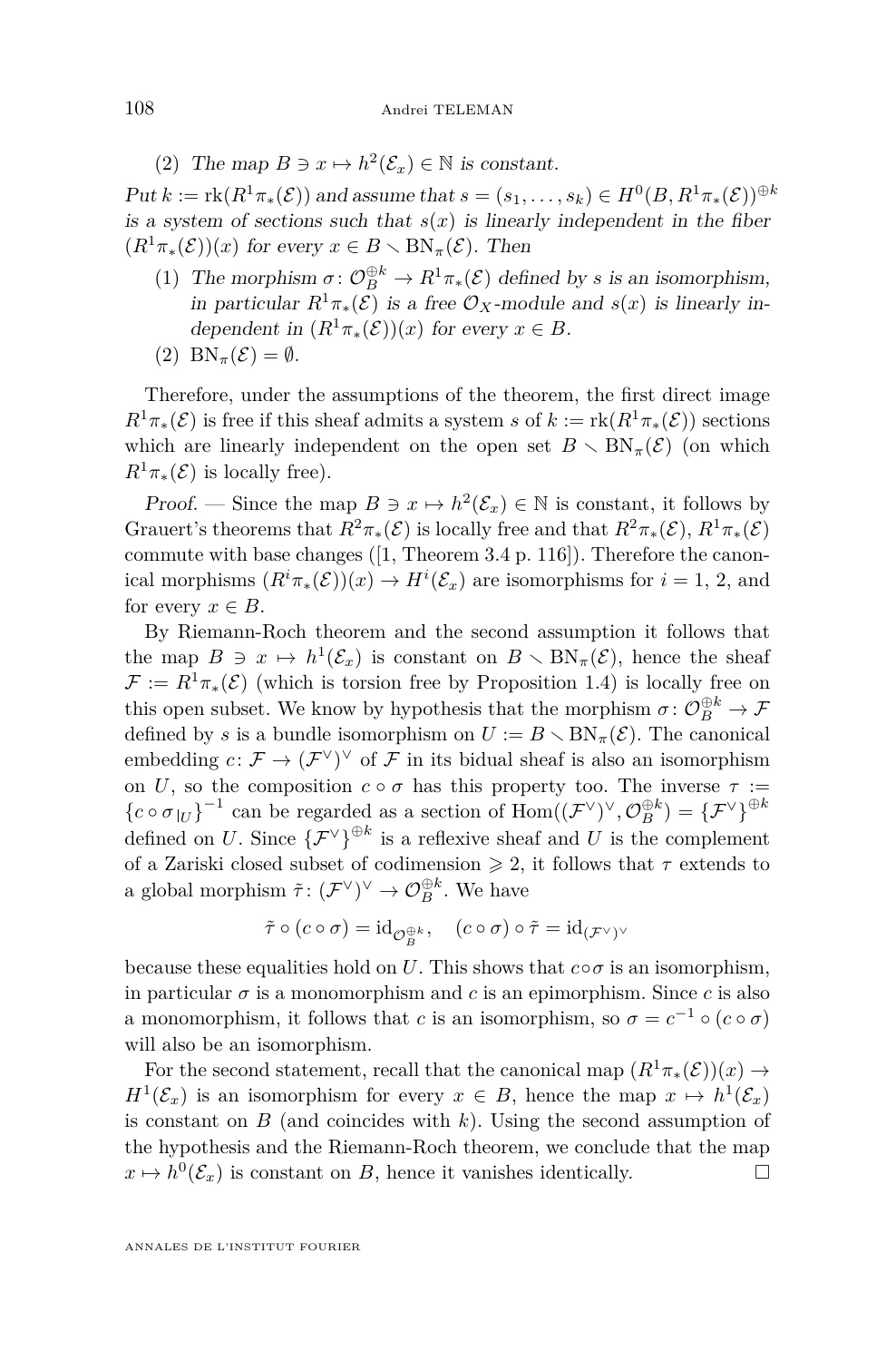<span id="page-9-0"></span>Proposition [1.7](#page-7-0) leads naturally to the question: if one assumes that the system *s* is generically linearly independent and the Brill-Noether locus  $BN_\pi(\mathcal{E})$  is non-empty, what can be said about the set of points where *s* is linearly dependent? The answer is:

PROPOSITION 1.8. — Let  $\pi: M \to B$  be a proper, surjective holomorphic submersion with connected base *B*, connected surfaces as fibers, and  $\mathcal E$  a holomorphic bundle on  $M$  such that

- (1) The Brill-Noether locus  $BN_\pi(\mathcal{E})$  has codimension  $\geq 2$  at every point.
- (2) The map  $B \ni x \mapsto h^2(\mathcal{E}_x) \in \mathbb{N}$  is constant.

Put  $k := \text{rk}(R^1 \pi_*(\mathcal{E}))$  and assume that

$$
s = (s_1, \dots, s_k) \in H^0(B, R^1 \pi_* (\mathcal{E}))^{\oplus k}
$$

is a system of sections such that  $s(x_0)$  is linearly independent in the fiber  $(R^1\pi_*(\mathcal{E}))(x_0)$  for a point  $x_0 \in B \setminus \text{BN}_{\pi}(\mathcal{E})$ . Put

 $\mathcal{S} := \{x \in B \setminus \text{BN}_{\pi}(\mathcal{E}) \mid s(x) \text{ is linearly dependent in } (R^1\pi_*(\mathcal{E}))(x)\}.$ 

Then the closure  $\overline{S}$  of S is an effective divisor containing  $BN_\pi(\mathcal{E})$ . In particular this divisor is non-empty if  $BN_\pi(\mathcal{E})$  is non-empty.

Proof. — Using the notations introduced in the proof of Proposition [1.7,](#page-7-0) regard the wedge product  $\wedge \sigma := s_1 \wedge \cdots \wedge s_k$  as a section in  $\wedge^k(\mathcal{F})$ . Let

$$
d\colon \wedge^k(\mathcal{F}) \to \left\{ \wedge^k(\mathcal{F})^{\vee} \right\}^{\vee} = \det(\mathcal{F})
$$

be the canonical embedding (see [\[20,](#page-36-0) Proposition 6.10 ch. V]) and *D* the vanishing divisor of the section  $d \circ (\wedge \sigma)$  of this holomorphic line bundle. Note that  $D \cap (B \setminus BN_\pi(\mathcal{E})) = S$  which (taken into account that  $BN_\pi(\mathcal{E})$ ) has codimension  $\geq 2$  at every point) implies  $\overline{S} = D$ . In order to prove that  $BN_\pi(\mathcal{E}) \subset D$  we will show that  $B \setminus D \subset B \setminus BN_\pi(\mathcal{E})$ . Let  $x_0 \in B \setminus D$  and let *U* be an open neighborhood of  $x_0$  such that  $U \cap D = \emptyset$ . This implies  $U \cap S = \emptyset$ , hence  $s|_U$  satisfies the hypothesis of Proposition [1.7,](#page-7-0) which gives  $\text{BN}_{\pi}(\mathcal{E}) \cap U = \emptyset$ , hence  $x \notin \text{BN}_{\pi}(\mathcal{E})$ .

REMARK 1.9. — Note that, in general, for a point  $x_0 \in BN_\pi(\mathcal{E})$ , the system  $s(x_0)$  can be linearly independent in  $(R^1\pi_*(\mathcal{E}))(x_0)$  although, by Proposition 1.8, such a point belongs to the closure of the set  $S$  of points in  $B \setminus BN_\pi(\mathcal{E})$  where  $s(x)$  is linearly dependent. This shows that, in general, for a system of sections in a torsion free coherent sheaf, being fiberwise linearly dependent is not always a closed condition.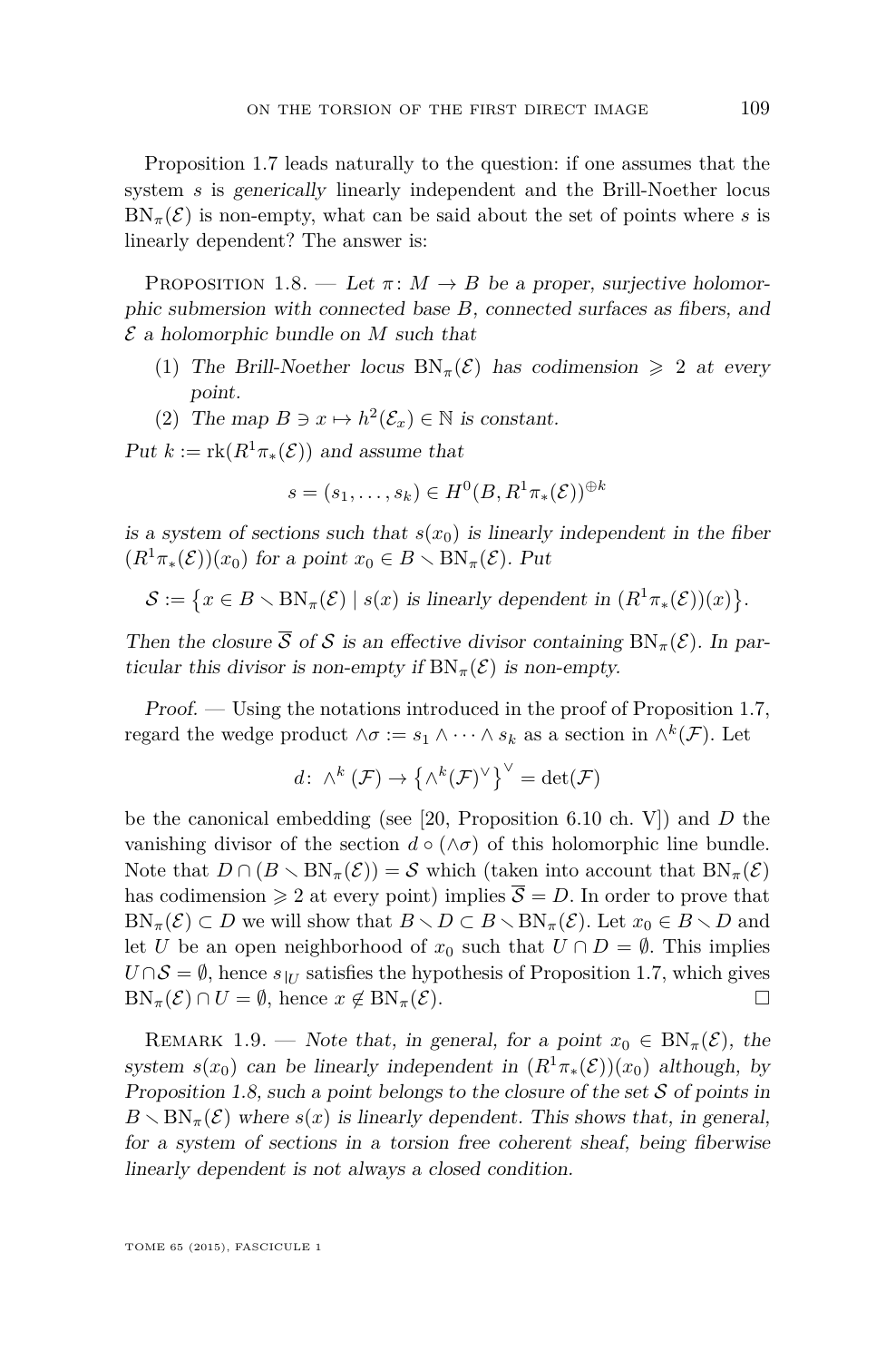<span id="page-10-0"></span>Example. — Let  $\mathcal F$  be the ideal sheaf  $\mathcal I_0$  of the origin in  $\mathbb C^2$ , and let  $s \in \mathbb C$  $H^0(\mathcal{I}_0)$  be the section defined by the holomorphic function  $(z_1, z_2) \mapsto z_1$ . Then  $s(0)$  is non-zero in the fiber  $\mathcal{I}_0(0)$ , although  $s(z)$  vanishes in  $\mathcal{I}_0(z)$  for every point  $z \in \{0\} \times \mathbb{C}^*$ .

In section [4](#page-22-0) we will see that Proposition [1.8](#page-9-0) has found interesting applications in studying families of class VII surfaces [\[7\]](#page-35-0).

# **2.** The sheaf  $\text{Tors}(R^1\pi_*(\mathcal{E}))$  as inductive limit.

Let again *B*, *M* be complex manifolds,  $\pi: M \to B$  a proper, surjective holomorphic submersion, and let  $\mathcal E$  be a holomorphic bundle on M. For an effective divisor  $D \subset B$  we put  $\mathcal{D} := \pi^{-1}(D)$ , which is an effective divisor of M. The restriction  $\mathcal{E}_{\mathcal{D}}$  will be alternatively regarded either as a locally free sheaf on D, or as a torsion coherent sheaf on *M*.

Recall that for a decomposition  $D = D' + D''$  of an effective divisor *D* of *B* as sum of effective divisors we have an associated decomposition exact sequence

(2.1) 
$$
0 \to \mathcal{O}_{D'}(-D'') \to \mathcal{O}_D \to \mathcal{O}_{D''} \to 0
$$

induced by the restriction morphism  $r_{DD''}$ :  $\mathcal{O}_D \rightarrow \mathcal{O}_{D''}$  and the obvious isomorphisms

$$
\begin{aligned} \ker(r_{DD''}) &= \frac{\mathcal{I}_{D''}}{\mathcal{I}_D} = \frac{\mathcal{I}_{D''}}{\mathcal{I}_{D'}\mathcal{I}_{D''}} \\ &= \frac{\mathcal{O}(-D'')}{\mathcal{I}_{D'}\mathcal{O}(-D'')} = \mathcal{O}_{D'}(-D''). \end{aligned}
$$

LEMMA 2.1. — Let  $D = \sum_{i \in I} n_i D_i$  be an effective divisor of *B* decomposed as sum of irreducible components, such that  $D_i \not\subset BN_{\pi}(E)$  for every  $i \in I$ . Then  $H^0(\mathcal{E}_D) = 0$ .

Proof. — The statement is clear when *D* is irreducible, because a section in a holomorphic bundle over an irreducible space vanishes if it vanishes generically (as a map with values in the total space of the bundle). On the other hand if  $D \not\subset BN_\pi(\mathcal{E})$ , any section of  $\mathcal{E}_\mathcal{D}$  (regarded as holomorphic bundle over D) will vanish on the non-empty Zariski open subset  $\mathcal{D} \setminus$  $\pi^{-1}(\mathrm{BN}_{\pi}(\mathcal{E}))$  of  $\mathcal{D}$ .

For *D* reducible we use induction with respect to  $n := \sum_{i \in I} n_i$ . We choose  $i_0 \in I$ , we put  $D'' := D - D_{i_0}$ , and we use the short exact sequence of sheaves on *M*:

$$
0 \to \mathcal{E}_{\mathcal{D}_{i_0}}(-\mathcal{D}'') \to \mathcal{E}_{\mathcal{D}} \to \mathcal{E}_{\mathcal{D}''} \to 0.
$$

ANNALES DE L'INSTITUT FOURIER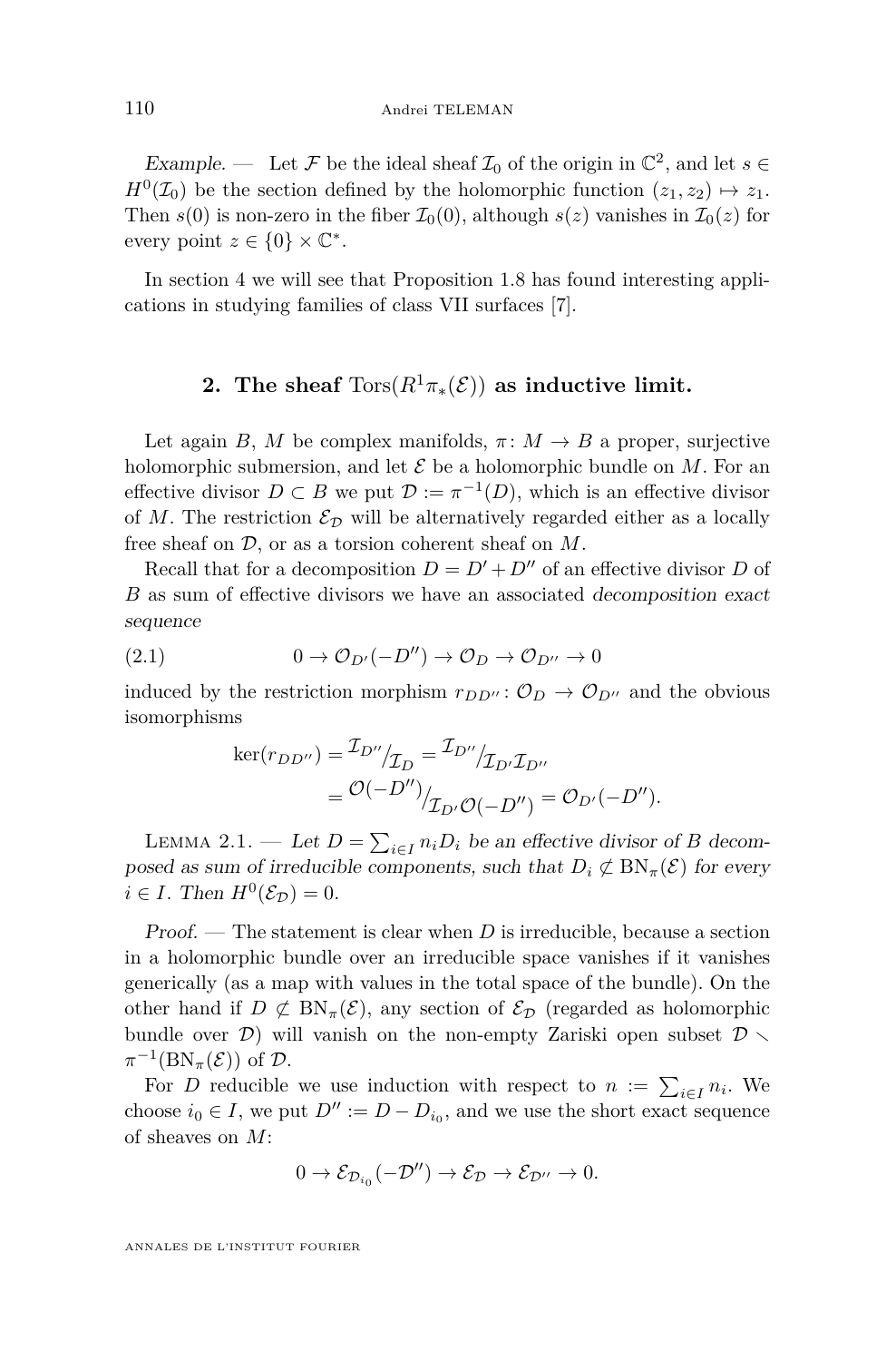<span id="page-11-0"></span>Noting that  $\mathcal{E}(-\mathcal{D}'') = \mathcal{E} \otimes \pi^*(\mathcal{O}_B(-D''))$ , we see that the two bundles have the same Brill-Noether locus over *B*, hence  $H^0(\mathcal{E}_{\mathcal{D}_{i_0}}(-\mathcal{D}''))=0$ , by the first step applied to the bundle  $\mathcal{E}(-\mathcal{D}'')$  on *M* and the irreducible divisor  $D_{i_0}$ . On the other hand  $H^0(\mathcal{E}_{\mathcal{D}''}) = 0$  by the induction assumption.

For an effective divisor  $D \subset B$  we put

$$
R_D^{\pi} := \pi_* (\mathcal{E}_\mathcal{D})(D) = \pi_* (\mathcal{E}_\mathcal{D}(\mathcal{D})) \in Coh(B).
$$

DEFINITION 2.2. — We denote by  $\mathcal{D}iv(B)$  the small category associated with the ordered set of effective divisors of *B*. The morphisms in this category correspond to inclusions of effective divisors (regarded as complex subspaces of *B*).

PROPOSITION 2.3. — The assignment  $D \mapsto R_D^{\pi}$  defines a functor

 $R^{\pi}$ :  $Div(B) \rightarrow Coh(B)$ 

with the following properties.

- (1) The support of  $R_D^{\pi}$  is contained in *D*, in particular  $R_D^{\pi}$  is a torsion sheaf.
- (2) For  $D' \le D$  the corresponding morphism  $R_{D'D}^{\pi}: R_{D'}^{\pi} \to R_D^{\pi}$  is a sheaf monomorphism.
- (3)  $R_D$  depends only on the part of *D* which is contained in  $BN_\pi(\mathcal{E}),$ more precisely consider the decomposition  $D = \sum_{i \in I} n_i D_i$  of *D* in irreducible components, let  $I_0 \subset I$  the subset of indices *i* for which  $D_i \subset BN_\pi(\mathcal{E})$ , and put  $D^0 := \sum_{i \in I_0} n_i D_i$ . Then  $R_{D^0D}^{\pi}$  is an isomorphism.

Proof. — The first statement is obvious. For the second, putting  $D'' :=$  $D - D'$  and tensorizing with  $\mathcal{E}(\mathcal{D})$  the exact sequence

$$
0 \to \mathcal{O}_{\mathcal{D}'}(-\mathcal{D}'') \to \mathcal{O}_{\mathcal{D}} \to \mathcal{O}_{\mathcal{D}''} \to 0,
$$

associated with the decomposition  $D = D' + D''$ , we obtain the short exact sequence

$$
0 \to \mathcal{E}_{\mathcal{D}'}(\mathcal{D}') \to \mathcal{E}_{\mathcal{D}}(\mathcal{D}) \to \mathcal{E}_{\mathcal{D}''}(\mathcal{D}) \to 0.
$$

The injectivity of  $R^{\pi}_{D^{\prime}D}$  follows applying the left exact functor  $\pi_*$  to this short exact sequence.

To prove the third statement we put  $D'' := D - D^0$ , and we use the short exact sequence

$$
0 \to \mathcal{E}_{\mathcal{D}}^{0}(\mathcal{D}^{0}) \to \mathcal{E}_{\mathcal{D}}(\mathcal{D}) \to \mathcal{E}_{\mathcal{D}''}(\mathcal{D}) \to 0
$$

obtained similarly. On the other hand, using Lemma [2.1](#page-10-0) we obtain

$$
H^0(\pi^{-1}(U), \mathcal{E}_{\mathcal{D}''}(\mathcal{D})) = 0
$$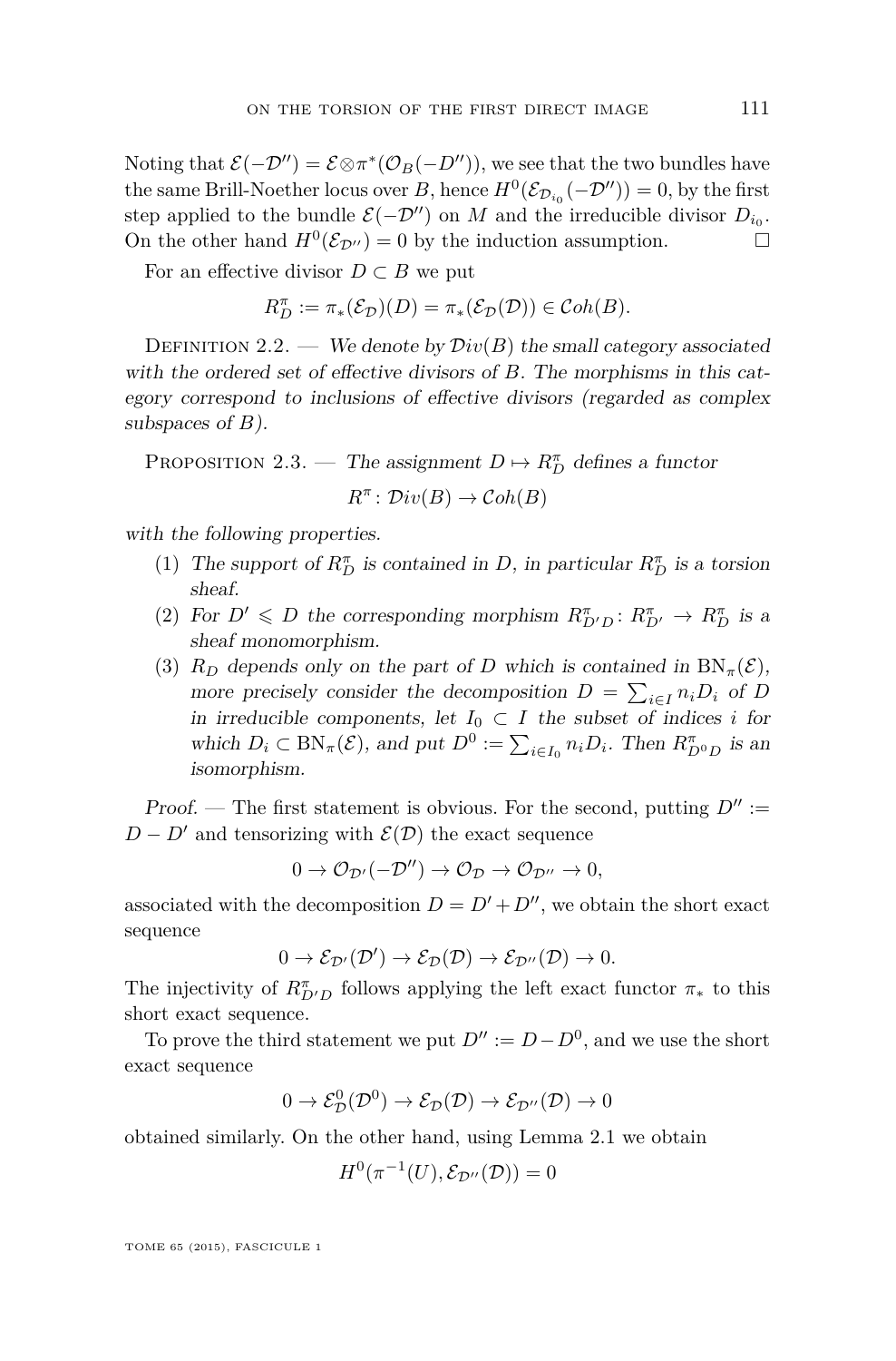<span id="page-12-0"></span>for every open set  $U \subset B$ , because no irreducible component of  $\mathcal{D}^{\prime\prime} \cap U$  is contained in  $BN_{\pi}(\mathcal{E}(\mathcal{D}))$ .

COROLLARY  $2.4.$  — The natural morphism

$$
\lim_{\substack{D \in \mathcal{D}iv(B) \\ |D| \subset \text{BN}_{\pi}(\mathcal{E})}} R_D^{\pi} \to \lim_{\substack{D \in \mathcal{D}iv(B) \\ D \in \mathcal{D}iv(B)}} R_D^{\pi}
$$

is an isomorphism.

THEOREM 2.5. — Let  $\pi: M \to B$  be a proper holomorphic submersion with connected fibers, and  $\mathcal E$  a locally free coherent sheaf on M such that  $\pi_*(\mathcal{E}) = 0$ . There exists a canonical isomorphism

$$
\lim_{\substack{D \in \mathcal{D}iv(B) \\ |D| \subset \text{BN}_{\pi}(\mathcal{E})}} R_D^{\pi} = \lim_{\substack{D \in \mathcal{D}iv(B) \\ D \in \mathcal{D}iv(B)}} R_D^{\pi} \xrightarrow{\simeq \psi} \text{Tors}(R^1 \pi_*(\mathcal{E})).
$$

In particular, the inductive limit on the left is a coherent sheaf supported on the divisorial part  $D_{\pi}(\mathcal{E})$  of  $BN_{\pi}(\mathcal{E})$ .

Proof. — For every  $D \in Div(B)$  we define a morphism  $\psi_D: R_D^{\pi} \to$  $Tors(R<sup>1</sup>π<sub>*</sub>(\mathcal{E}))$  in the following way: the long exact sequence associated with the short exact sequence

$$
0 \to \mathcal{E} \to \mathcal{E}(\mathcal{D}) \to \mathcal{E}_{\mathcal{D}}(\mathcal{D}) \to 0
$$

and the left exact functor  $\pi_*$  begins with

$$
0 \to \pi_*({\mathcal E}_{\mathcal D}({\mathcal D})) = R_D^{\pi} \stackrel{\partial_D^{\pi}}{\longrightarrow} R^1\pi_*({\mathcal E}) \stackrel{\alpha_D^{\pi}}{\longrightarrow} R^1\pi_*({\mathcal E}({\mathcal D})) \to \cdots
$$

Using the identification  $R^1\pi_*({\mathcal E}({\mathcal D})) = R^1\pi_*({\mathcal E})(D) = R^1\pi_*({\mathcal E}) \otimes_{{\mathcal O}_B} {\mathcal O}_B(D)$ we see that  $\alpha_D^{\pi}$  is given by multiplication with the canonical morphism  $\sigma_D$ :  $\mathcal{O}_B \to \mathcal{O}_B(D)$ . A local equation  $\varphi$  of *D* defined on an open set  $U \subset B$ defines an isomorphism  $\mathcal{O}_U(D \cap U) \simeq \mathcal{O}_U$ , and via this isomorphism the restriction

$$
\sigma_D^U \colon \mathcal{O}_U \to \mathcal{O}_U(D \cap U) = \mathcal{O}_U
$$

of  $\sigma_D$  to *U* is given by multiplication with  $\varphi$ . This shows that  $\partial_D^{\pi}$  defines a monomorphism  $\psi_D: R_D^{\pi} \to \text{Tors}(R^1\pi_*(\mathcal{E}))$  whose image is the annihilator  $(\text{in } R^1 \pi_*(\mathcal{E}))$  of the ideal sheaf of *D*.

For  $D'$ ,  $D \in Div(B)$  such that  $D' \leqslant D$  we use the functoriality of the connecting operator  $\partial$  with respect to morphisms of short exact sequences, and we get

$$
\partial_D^\pi \circ R_{D'D}^\pi = \partial_{D'}^\pi,
$$

ANNALES DE L'INSTITUT FOURIER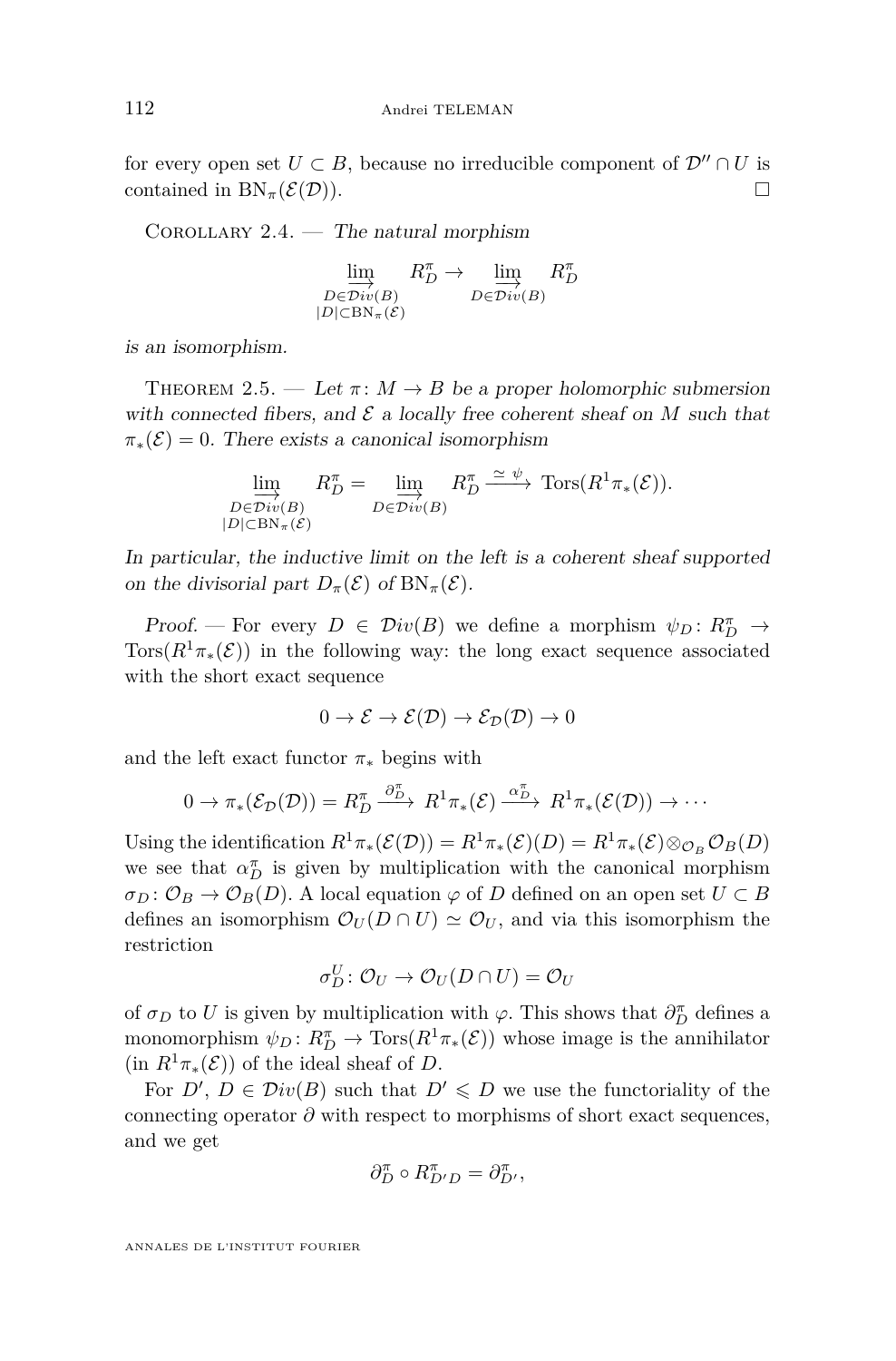*i.e.*,  $\psi_D \circ R_{D'D}^{\pi} = \psi_{D'}$ . Using the universal property of the inductive limit we see that the system  $(\psi_D)_{D \in \mathcal{D}iv(B)}$  induces a morphism

$$
\psi \colon \varinjlim_{D \in \mathcal{D}iv(B)} R_D^{\pi} \to \operatorname{Tors}(R^1 \pi_*(\mathcal{E})),
$$

which is injective, because all morphisms  $\psi_D$  are injective.

The surjectivity of  $\psi$  is more delicate: let  $x \in B$  and  $\chi$  an element in the stalk  $R^1\pi_*(\mathcal{E})_x$  which is a torsion element of this  $\mathcal{O}_{B,x}$ -module. Therefore there exists an open neighborhood *U* of *x* and a representative  $h \in R^1 \pi_* (\mathcal{E})(U)$  of  $\chi$  and  $\varphi \in \mathcal{O}(U) \setminus \{0\}$  such that  $\varphi h = 0$  in  $R^1 \pi_* (\mathcal{E})(U)$ . Let  $D_U := Z(\varphi) \in Div(U)$  be the effective divisor defined by  $\varphi$  and  $\mathcal{D}_U =$  $Z(\varphi \circ \pi_U)$  its pull-back to  $M_U := \pi^{-1}(U)$  via  $\pi_U := \pi|_U$ . We have a short exact sequence

$$
0 \to \mathcal{E}_{M_U} \xrightarrow{\varphi \circ \pi_U} \mathcal{E}_{M_U} \longrightarrow \mathcal{E}_{\mathcal{D}_U} = \mathcal{E}_{\mathcal{D}_U}(\mathcal{D}_U) \to 0.
$$

Here we used the trivialization of  $\mathcal{O}_{M_U}(\mathcal{D}_U)$  defined by  $\varphi \circ \pi_U$ . The long exact sequence associated with this exact sequence and the left exact functor  $(\pi_U)_*$  contains the segment

$$
0 \to (\pi_U)_*(\mathcal{E}_{\mathcal{D}_U}(\mathcal{D}_U)) = R_{D_U}^U \xrightarrow{\partial_{D_U}^U} R^1 \pi_*(\mathcal{E}_{M_U})
$$

$$
\xrightarrow{\alpha_{D_U}^U} R^1 \pi_*(\mathcal{E}_{M_U}(\mathcal{D}_U)) = R^1 \pi_*(\mathcal{E}_{M_U}),
$$

in which  $\alpha_{D_U}^U$  is given by multiplication with  $\varphi$  in the  $\mathcal{O}_U$ -module  $R^1\pi_*({\mathcal{E}}_{M_U})$ . Therefore, replacing *U* by a smaller open neighborhood of *x* if necessary, we conclude that *h* belongs to the image of  $\partial_{D_U}^U$ . The problem is that  $D_U$  will not necessarily extend to a divisor of  $B$ , so this does not prove the surjectivity of  $\psi$  yet.

On the other hand we know by Proposition [2.3](#page-11-0) that  $R_{D_U}^U = R_{D_U^0}^U$ , where the support of  $D_U^0$  is contained in the maximal 1-codimensional analytic subset  $D_{\pi_U}(\mathcal{E}_{M_U})$  of  $BN_{\pi_U}(\mathcal{E}_{M_U})$ . The point is that  $BN_{\pi_U}(\mathcal{E}_{M_U})$  $BN_{\pi}(\mathcal{E}_M) \cap U$ , so the similar relation  $D_{\pi_U}(\mathcal{E}_{M_U}) = D_{\pi}(\mathcal{E}_M) \cap U$  holds for the maximal 1-codimensional analytic subsets of these analytic sets. Therefore there exists a divisor *D* whose support is contained in  $D_{\pi}(\mathcal{E}_M)$  such that  $D \cap U \geqslant D_U^0$ . Note that in general one cannot obtain equality, because different irreducible components of  $D_{\pi_U}(\mathcal{E}_{M_U})$  (which can appear with different multiplicities in the decomposition of  $D_U^0$ ) might belong to the same irreducible component of  $D_{\pi}(\mathcal{E}_M)$ .

This shows that *h* belongs to the image of *ψD*, which proves the surjectivity of the morphism  $\psi$ .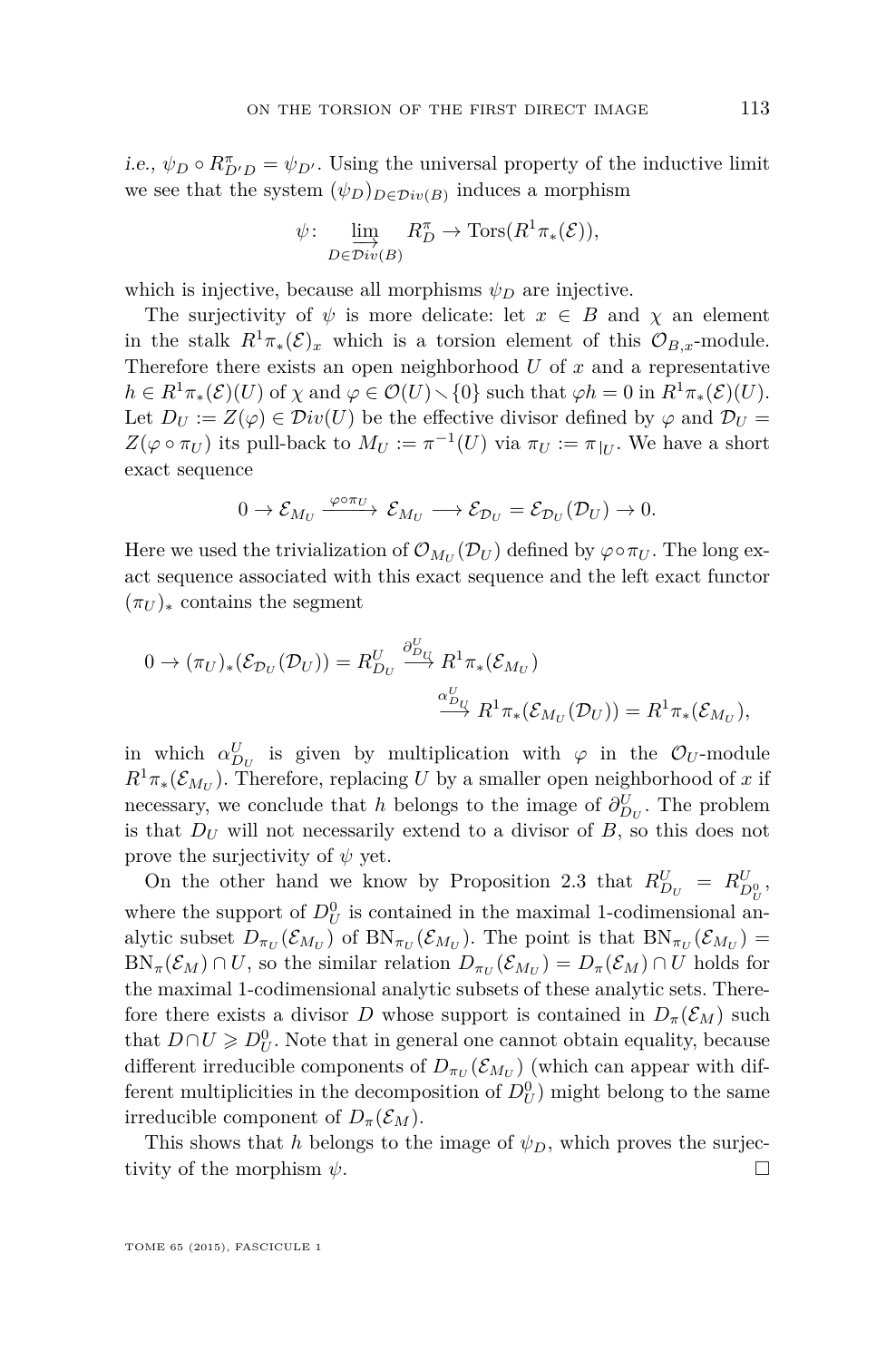<span id="page-14-0"></span>Corollary 2.6. — In the conditions of Theorem [2.5,](#page-12-0) suppose that *B* is compact. Then one has a canonical isomorphism

$$
\lim_{\substack{D \in \mathcal{D}iv(B) \\ |D| \subset \text{BN}_{\pi}(\mathcal{E})}} H^0(\mathcal{E}_\mathcal{D}(\mathcal{D})) \stackrel{\Psi}{\longrightarrow} H^0(\text{Tors}(R^1\pi_*(\mathcal{E}))).
$$

Proof. — It suffices to recall that the functor  $\Gamma$  commutes with inductive limits of sheaves on compact spaces ([\[16,](#page-35-0) Theorem 3.10.1, p. 162]) and that

$$
H^{0}(B, \pi_{*}(\mathcal{E}_{\mathcal{D}}(\mathcal{D}))) = H^{0}(M, \mathcal{E}_{\mathcal{D}}(\mathcal{D})). \square
$$

# **3.** Tors $(R^1\pi_*(\mathcal{E}))$  as  $\mathcal{E}xt^1$  and  $\mathcal{H}om$

Let *A* be an integral domain. For an *A*-module *N* we denote by  $\text{Ann}(N) \subset$ *A* the annihilator ideal of *N*. For an element  $\alpha \in A$  we denote by  $\text{Tors}_\alpha N \subset$ *N* the annihilator submodule of  $\alpha$  in *N*. In other words

$$
\operatorname{Tors}_{\alpha} N := \ker(\alpha \operatorname{id}_N).
$$

We have obviously

(3.1) 
$$
\operatorname{Tors} N = \varinjlim_{\alpha \in A^*} \operatorname{Tors}_{\alpha} N,
$$

where the set  $A^* := A \setminus \{0\}$  is ordered with respect to divisiblity, and the inductive limit is constructed using the family of inclusions  $\iota_{\alpha\beta}$ : Tors<sub> $\alpha$ </sub>  $N \hookrightarrow$  $Tors<sub>β</sub> N$  associated with pairs  $\alpha |β$ . For an element  $\alpha \in A^*$  the natural morphism

$$
\mathrm{Hom}(N,A)_{\alpha \mathrm{Hom}(N,A)} \to \mathrm{Hom}\left(N,{}^{A}\!/_\alpha A\right).
$$

is injective, hence the left hand module can be identified with a submodule of the right hand module. The multiplication with an element  $\gamma \in A^*$ defines an injective morphism

$$
m_{\gamma} \colon {}^A\!/_\alpha A \to {}^A\!/_\alpha \gamma A
$$

so an injective morphism

$$
\mu_\gamma\colon \operatorname{Hom}\left(N, {^A}\!/_{\alpha A}\right) \to \operatorname{Hom}\left(N, {^A}\!/_{\alpha \gamma A}\right)
$$

defined by composition with *mγ*. One has

$$
\mu_\gamma^{-1}\left(\frac{\operatorname{Hom}\nolimits(N,A)}{\alpha \gamma \operatorname{Hom}\nolimits(N,A)}\right) = \frac{\operatorname{Hom}\nolimits(N,A)}{\alpha \operatorname{Hom}\nolimits(N,A)}
$$

ANNALES DE L'INSTITUT FOURIER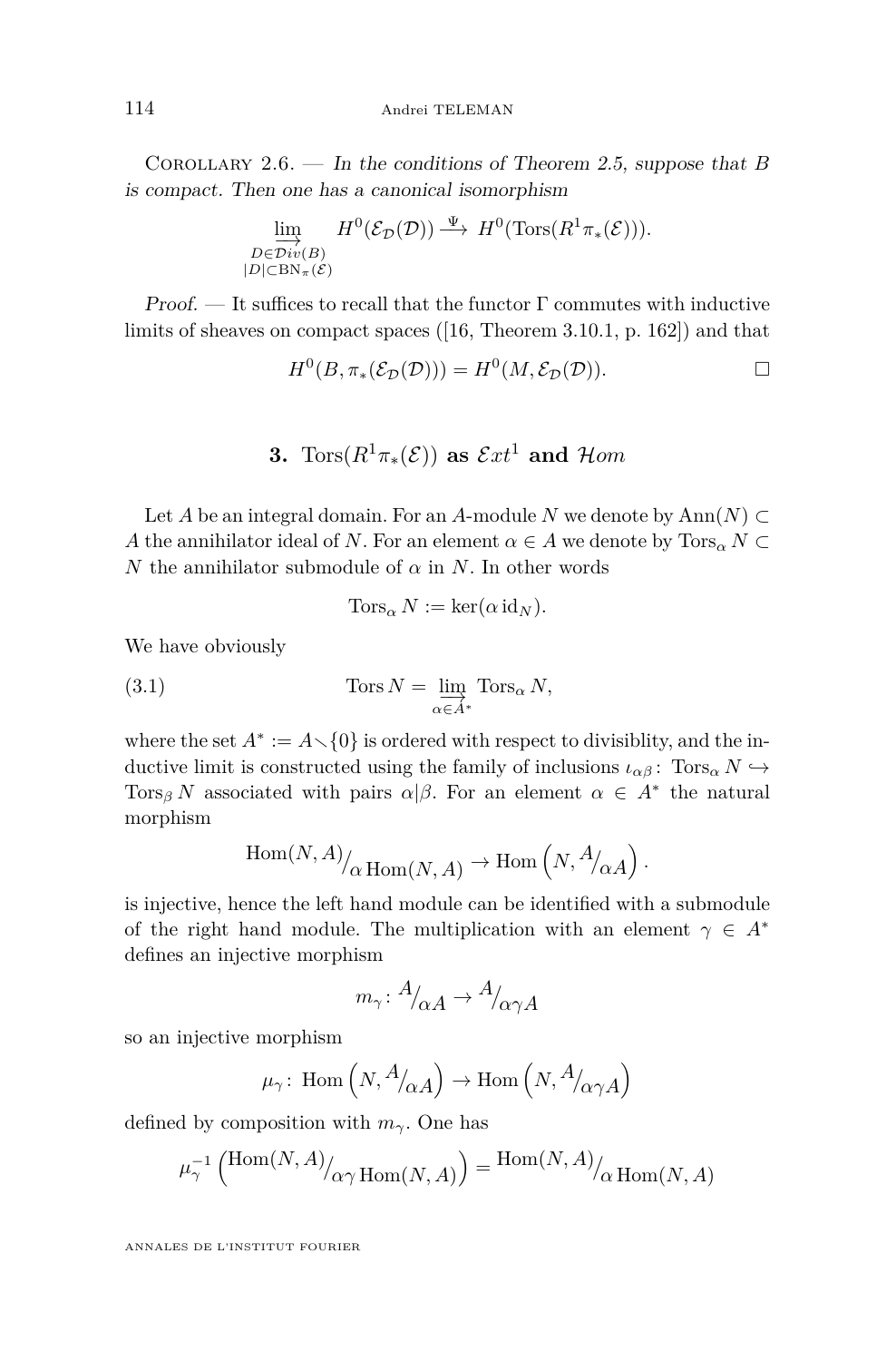<span id="page-15-0"></span>so  $\mu_{\gamma}$  induces an injective morphism

$$
\eta_{\gamma} \colon \text{Hom}\left(N, \frac{A}{\alpha A}\right) / \left\{ \text{Hom}(N, A) /_{\alpha \text{Hom}(N, A)} \right\} \longrightarrow \text{Hom}\left(N, \frac{A}{\alpha \gamma A}\right) / \left\{ \text{Hom}(N, A) /_{\alpha \gamma \text{Hom}(N, A)} \right\}.
$$

If  $\alpha|\beta$  we put  $m_{\alpha\beta} := m_{\beta/\alpha}, \mu_{\alpha\beta} := \mu_{\beta/\alpha}, \eta_{\alpha\beta} := \eta_{\beta/\alpha}.$ 

Proposition 3.1. — Let *N* be an *A*-module.

(i) For any  $\alpha \in A^*$  one has a canonical isomorphism

$$
\operatorname{Tors}_{\alpha}(\operatorname{Ext}^1(N, A)) = \frac{\operatorname{Hom}(N, A)_{\alpha A}}{\operatorname{Hom}(N, A)}_{\alpha \operatorname{Hom}(N, A)}.
$$

(ii) One has a canonical isomorphism

$$
\lim_{\alpha \in A^*} {\text{Hom}(N, A) \choose \text{Hom}(N, A) \land \text{Hom}(N, A)} \}
$$
\n
$$
\xrightarrow{\text{Gov}_{\alpha \in A^*}} {\text{Hom}(N, A)}.
$$

where the inductive limit is constructed using the family of mor*phisms*  $(\eta_{\alpha\beta})_{\alpha|\beta}$ .

(iii) If *N* and  $Tors(N)$  are finitely generated, then  $Ann(Ext<sup>1</sup>(N, A)) \neq 0$ , in particular  $\text{Ext}^1(N, A)$  is a torsion module, the inductive limit in (ii) computes the whole  $\text{Ext}^1(N, A)$  and it stabilizes, i.e., there exists  $\alpha_0 \in A^*$  such that the canonical morphisms

$$
\begin{split} &\mathrm{Hom}\left(N,A'_{\bigwedge\alpha_{0}A}\right)\Big/\underset{\alpha\in A^{*}}{\left\{ \mathrm{Hom}(N,A)\right\} _{\bigwedge\alpha_{0} \mathrm{Hom}(N,A)\right\} }}\\ &\longrightarrow\underset{\alpha\in A^{*}}{\underline{\lim}}\left\{ \frac{\mathrm{Hom}\left(N,A\right)\Big/\underset{\alpha\in\mathrm{Hom}(N,A)}{\left\{ \mathrm{Hom}(N,A)\right/\alpha \mathrm{Hom}(N,A)\right\} }}\right\} \end{split}
$$

are isomorphisms.

Proof.

(i) The long exact sequence associated with the short exact sequence

$$
0 \to A \xrightarrow{\alpha \cdot} A \to A/_{\alpha A} \to 0
$$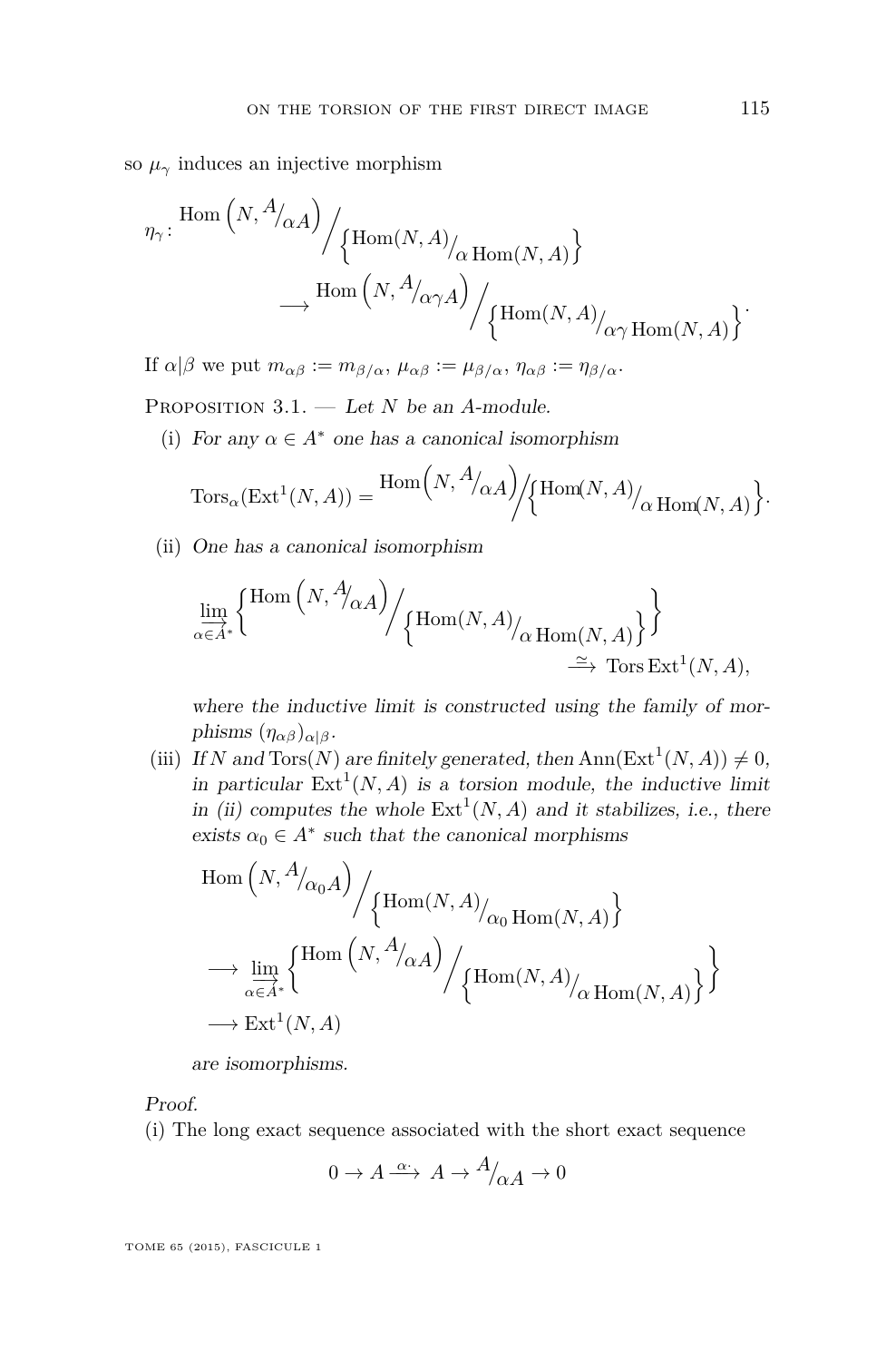and the functor  $\text{Hom}(N, \cdot)$  reads

$$
0 \to \text{Hom}(N, A) \xrightarrow{\alpha} \text{Hom}(N, A) \to \text{Hom}(N, \frac{A}{\alpha A})
$$

$$
\to \text{Ext}^1(N, A) \xrightarrow{\alpha} \text{Ext}^1(N, A),
$$

which gives a canonical isomorphism

$$
\text{Hom}\left(N, \frac{A}{\alpha A}\right) / \left\{\text{Hom}(N, A) / \frac{A}{\alpha \text{Hom}(N, A)}\right\} \xrightarrow{\simeq} \text{Tors}_{\alpha} \text{Ext}^1(N, A).
$$

It remains to prove that via these identifications the morphism  $\eta_{\alpha\beta}$  corresponds to the inclusion morphism

$$
\iota_{\alpha\beta}
$$
: Tors <sub>$\alpha$</sub>  Ext<sup>1</sup>(N, A)  $\rightarrow$  Tors <sub>$\beta$</sub>  Ext<sup>1</sup>(N, A)

associated with a pair  $\alpha/\beta$ . Using the morphism of short exact sequences

$$
0 \longrightarrow A \xrightarrow{\alpha} A \longrightarrow A/\alpha A \longrightarrow 0
$$
  
\n
$$
\text{id}_A \downarrow \qquad \gamma \downarrow \qquad \gamma \downarrow \qquad \gamma
$$
  
\n
$$
0 \longrightarrow A \xrightarrow{\beta} A \longrightarrow A/\beta A \longrightarrow 0
$$

we get the commutative diagram

$$
\begin{array}{ccc}\mathrm{Hom}(N, \,^A\!/\!_{\alpha A})\,\, \longrightarrow\,\, \mathrm{Ext}^1(N,A)\, \xrightarrow{\alpha} \, \mathrm{Ext}^1(N,A)\\[1ex] \eta_{\alpha\beta}\Big\downarrow \qquad \qquad \mathrm{id}\Big\downarrow \qquad \qquad \gamma\cdot\Big\downarrow \qquad \qquad ,\\[1ex] \mathrm{Hom}(N, \,^A\!/\!_{\beta A})\,\,\longrightarrow\,\, \mathrm{Ext}^1(N,A)\, \xrightarrow{\beta} \, \mathrm{Ext}^1(N,A) \end{array}
$$

which proves the claim.

(ii) Follows directly from (i) taking into account [\(3.1\)](#page-14-0).

(iii) Let  $N_0$  be the quotient  $N_0 := N/\text{Tors}(N)$ , which is torsion free. Since  $N_0$  is a finitely generated torsion free module over the integral ring  $A$ , it can be embedded in a finitely generated free module *F* such that  $\text{Ann}(F/N_0) \neq$ 0. We recall briefly the argument. Let *K* be the field of fractions of *A* and  $\iota: N_0 \to V_0 := K \otimes_A N_0$  the canonical embedding. We identify  $N_0$  with its image  $\iota(N_0)$ , and we fix a finite *A*-generating set *G* of  $N_0$  (which will also be a *K*-generating set of  $V_0$ ) and a system  $(g_1, \ldots, g_n)$  of *G* which is a *K*-basis of  $V_0$ . Developing all generators  $g \in G$  with respect to this basis, we see that there exists  $\alpha \in A^*$  such that  $N_0 \subset \frac{1}{\alpha}(Ag_1 \oplus \cdots \oplus Ag_n)$ . The *A*-module  $F := \frac{1}{\alpha}(Ag_1 \oplus \cdots \oplus Ag_n)$  is obviously free and  $\alpha F \subset N_0$ . Therefore  $\alpha(F/N_0) = 0$ , hence  $\alpha \in \text{Ann}(F/N_0)$ .

ANNALES DE L'INSTITUT FOURIER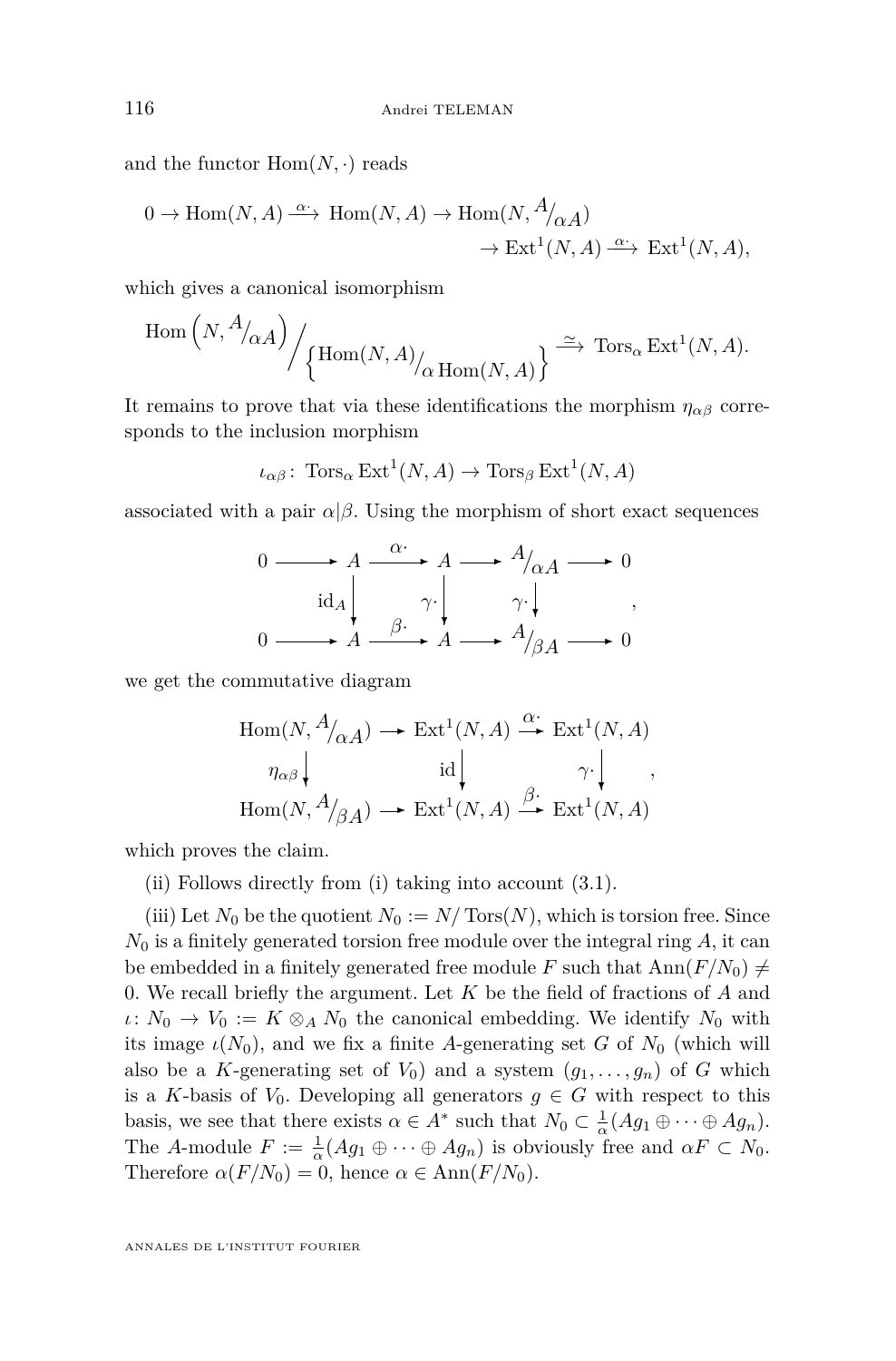The short exact sequence

$$
0 \to N_0 \to F \to F/N_0 \to 0
$$

yields an isomorphism  $\text{Ext}^1(N_0, A) \simeq \text{Ext}^2((F/N_0), A)$ . Using [\[4,](#page-35-0) Corollary to Proposition 6, p. AX 89,  $n°4$ , we obtain

$$
\{\alpha\} \subset \text{Ann}(F/N_0) \subset \text{Ann}(\text{Ext}^1(N_0, A)).
$$

Therefore  $\text{Ann}(\text{Ext}^1(N_0, A)) \neq 0$ . On the other hand the exact sequence

 $0 \to \text{Tors}(N) \to N \to N_0 \to 0$ ,

yields the exact sequence

$$
0 \to \text{Ext}^1(N_0, A) \to \text{Ext}^1(N, A) \to \text{Ext}^1(\text{Tors}(N), A),
$$

which shows that

$$
\text{Ann}(\text{Ext}^1(N_0, A)) \text{Ann}(\text{Ext}^1(\text{Tors}(N), A)) \subset \text{Ann}(\text{Ext}^1(N, A)).
$$

We know that  $\text{Ann}(\text{Ext}^1(N_0, A)) \neq 0$  and, since  $\text{Tors}(N)$  is also assumed finitely generated, we have  $\text{Ann}(\text{Tors}(N)) \neq 0$ , which implies

$$
Ann(Ext^1(Tors(N), A)) \neq 0
$$

(again by [\[4,](#page-35-0) Corollary to Proposition 6, p. AX 89,  $n^{\circ}4$ ]).

Therefore, the annihilator  $\text{Ann}(\text{Ext}^1(N, A))$  contains a non-zero element  $\alpha_0$ , hence

$$
Ext1(N, A) = Tors(Ext1(N, A)) = Torsα0(Ext1(N, A)),
$$

which can be identified with Hom  $\left(N, {A}/{\alpha_0}A\right)/\left\{\text{Hom}(N,A)\right\}_{\alpha_0\,\text{Hom}(N,\,A)}\right\}$ by (i).  $\Box$ 

We will see that in the case when *A* is a unique factorization domain, *N* is a finitely generated torsion module, and  $Ann(N)$  is a finitely generated ideal, there is an explicit, canonical choice of an element  $\alpha_0 \in A^*$  which computes  $\text{Ext}^1(N, A)$  as in Proposition [3.1](#page-15-0) (iii).

Suppose that *A* is a unique factorization domain and that *N* is a finitely generated torsion module. This implies that the annihilator ideal  $\text{Ann}(N)$ does not vanish. Suppose also that  $\text{Ann}(N)$  is finitely generated. This condition holds automatically if we assume *A* to be Noetherian. We can define  $a := \gcd(\text{Ann}(N)) \in A^*$ . In other words one has  $a = \gcd(\varphi_1, \ldots, \varphi_k)$ , where  $(\varphi_i)$  is a system of generators of Ann $(N)$ . For any  $\beta \in A^*$  we put  $(a, \beta) := \gcd(a, \beta).$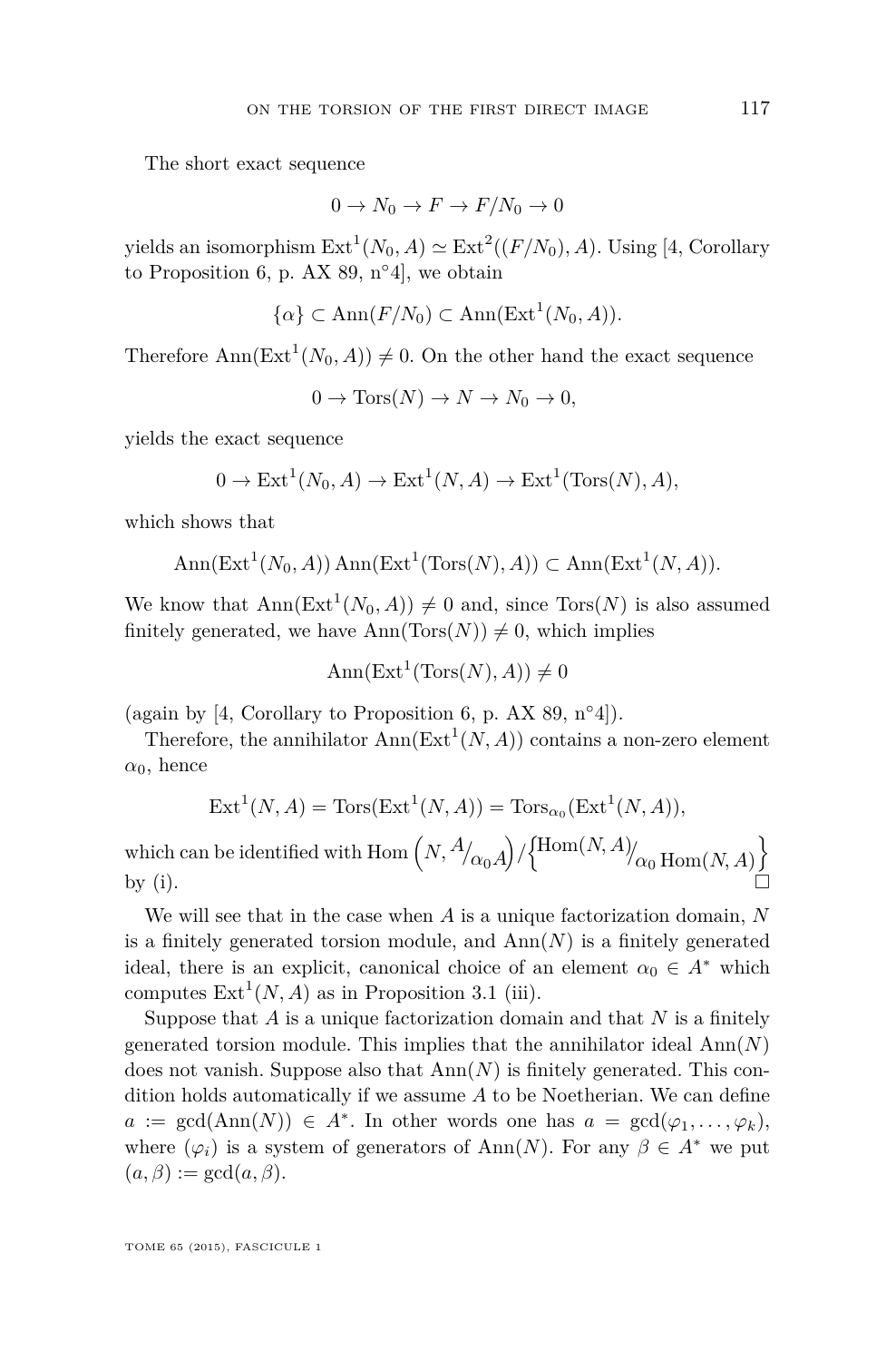<span id="page-18-0"></span>Lemma 3.2. — Suppose that *A* is a unique factorization domain, *N* is a finitely generated torsion module, and Ann(*N*) is finitely generated. For any  $\beta \in A^*$  one has

$$
\operatorname{Hom}(N, \frac{A}{\beta A}) = \mu_{(a,\beta)\beta} \left( \operatorname{Hom}(N, \frac{A}{(a,\beta)A}) \right)
$$

Proof. — The inclusion

$$
\mu_{(a,\beta)\beta}\left(\mathrm{Hom}(N,\frac{A}{(a,\beta)A})\right) \subset \mathrm{Hom}(N,\frac{A}{\beta A})
$$

is obvious and has been used before. For the other inclusion let  $f \in$  $\text{Hom}(N, \frac{A}{\beta A})$ . Denote by  $\mathcal J$  the ideal of  $A$  defined as the pre-image in  $A$ of  $f(N)$ . One has

$$
(3.2)\quad \text{Ann}(N)\mathcal{J}\subset\beta A\subset\mathcal{J},
$$

where the first inclusion follows from  $\text{Ann}(N)f(N) = 0$ . We claim that

$$
(3.3) \t\t \mathcal{J} \subset (\beta/(a,\beta))A.
$$

Indeed, for a prime element  $p \in A$  let  $p^m$  be its maximal power which divides all generators  $\varphi_i$  of Ann(*N*). In other words,  $p^m$  divides  $\varphi_i$  for any  $i \in \{1, \ldots, k\}$  and there exists  $i_0 \in \{1, \ldots, k\}$  such that  $p^m$  is the maximal power of *p* which divides  $\varphi_{i_0}$ . Let  $p^n$  be the maximal power of *p* which divides  $\beta$ . Using (3.2) we get for every  $v \in \mathcal{J}$  a relation of the type

$$
v \begin{pmatrix} \varphi_1 \\ \vdots \\ \varphi_k \end{pmatrix} = \beta \begin{pmatrix} \alpha_1 \\ \vdots \\ \alpha_k \end{pmatrix}
$$

with  $\alpha_i \in A$ . The *i*<sub>0</sub>-th equality shows that whenever  $n > m$  we must have  $p^{n-m}|v$ , hence the inclusion (3.3) is proved. We can complete now the chain of inclusions (3.2) to

(3.4) 
$$
\operatorname{Ann}(N)\mathcal{J}\subset\beta A\subset\mathcal{J}\subset(\beta/(a,\beta))A.
$$

Taking quotients with respect to the ideal *βA* of the last two *A*-modules we get

$$
f(N) \subset \frac{(\beta/(a,\beta))A}{\beta A} = m_{(a,\beta)\beta} \left( \frac{A}{(a,\beta)A} \right).
$$

Since  $m_{(a,\beta)\beta}$  is a monomorphism this proves that *f* can be written as  $m_{(a,\beta)\beta} \circ g$  for a morphism  $g \in \text{Hom}(N, \frac{A}{(a,\beta)A})$ , which completes the  $\Box$ 

PROPOSITION 3.3. — Suppose that *A* is a unique factorization domain, *N* is a finitely generated torsion module, and Ann(*N*) is finitely generated.  $Put a := gcd(Ann(N)).$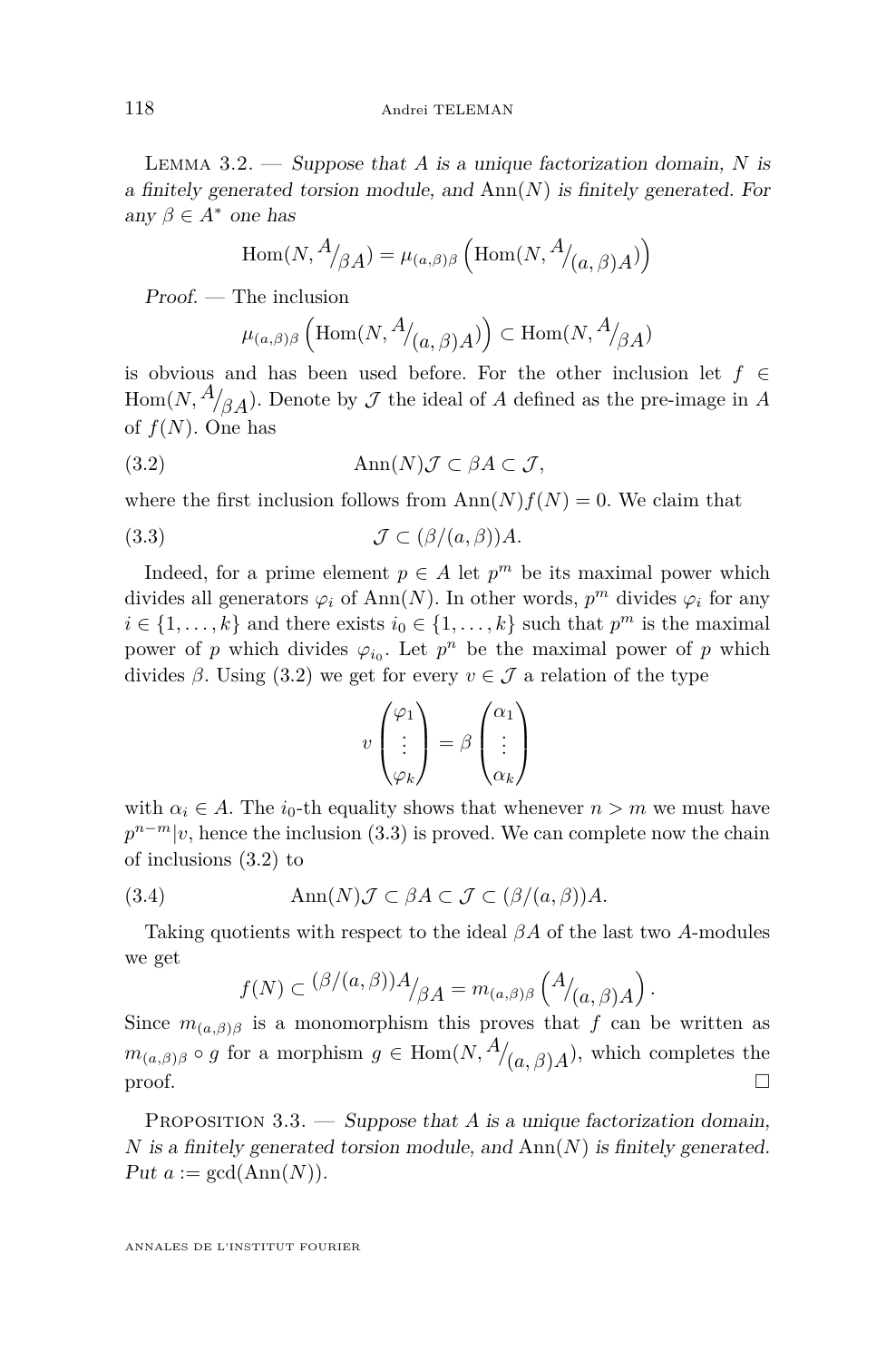<span id="page-19-0"></span>(i) The natural morphism

$$
c\colon \text{Hom}\left(N, \frac{A}{aA}\right) \to \varinjlim_{\alpha \in A^*} \text{Hom}\left(N, \frac{A}{aA}\right)
$$

is an isomorphism.

(ii) One has a canonical isomorphism

$$
\mathrm{Hom}\left(N, \frac{A}{aA}\right) \xrightarrow{\simeq} \mathrm{Ext}^1(N, A).
$$

*Proof.* — Since the morphisms  $\mu_{\alpha\beta}$  which intervene in the inductive limit are injective, it follows that *c* is injective, so it suffices to prove that *c* is surjective.

Let 
$$
\beta \in A^*
$$
 and  $f \in \text{Hom}(N, \frac{A}{\beta A})$ . By Lemma 3.2 there exists  
 $g \in \text{Hom}(N, \frac{A}{(a, \beta)A})$ 

such that  $f = \mu_{(a,\beta)\beta}(g)$ . Noting that  $(a,\beta)|a$ , we see that the three elements

$$
g \in \text{Hom}(N, \frac{A}{(a,\beta)A}), \ \mu_{(a,\beta)a}(g) \in \text{Hom}\left(N, \frac{A}{(a,A)}\right), \ f = \mu_{(a,\beta)\beta}(g)
$$

define the same element in the inductive limit. Therefore  $\mu_{(a,\beta)a}(g)$  is a pre-image (with respect to  $c$ ) of the element defined by  $f$  in the inductive  $\Box$ 

## [\[1,](#page-35-0) Corollary 4.11 p. 133] states:

PROPOSITION 3.4. — Let  $\pi$ :  $M \rightarrow B$  be a proper morphism of complex spaces and  $\mathcal E$  a coherent sheaf on M which is flat over  $B$ . Then there exists a coherent sheaf  $\mathcal T$  on  $B$  (unique up to isomorphism) with the following property: for every coherent sheaf A on an open set  $U \subset B$  there exists an isomorphism

 $(\pi_U)_*(\mathcal{E}_U \otimes \pi_U^*(\mathcal{A})) \stackrel{\simeq}{\longrightarrow} \mathcal{H}om(\mathcal{T}_U, \mathcal{A})$ 

which is functorial with respect to A.

In this statement  $\mathcal{E}_U$ ,  $\pi_U$  denote the restrictions of  $\mathcal E$  and  $\pi$  to  $\pi^{-1}(U)$ , and  $\mathcal{T}_{U}$  the restriction of  $\mathcal{T}$  to  $U$ .

We will see that the torsion sheaf  $Tors(R^1\pi_*(\mathcal{E}))$  in which we are interested has a simple description in terms of the associated sheaf  $\mathcal T$ . Before stating our result we recall that for any complex manifold *X* and coherent ideal sheaf  $\mathcal{I} \subset \mathcal{O}_X$  (which is non-trivial on any connected component) there exists a minimal locally principal ideal sheaf  $gcd(\mathcal{I})$  containing  $\mathcal{I}$ . At a point  $x \in X$  the stalk  $gcd(\mathcal{I})_x$  is generated by  $a := gcd(\varphi^1, \ldots, \varphi^k)$ , where  $(\varphi^1, \ldots, \varphi^k)$  is a system of generators of the stalk  $\mathcal{I}_x$ . The definition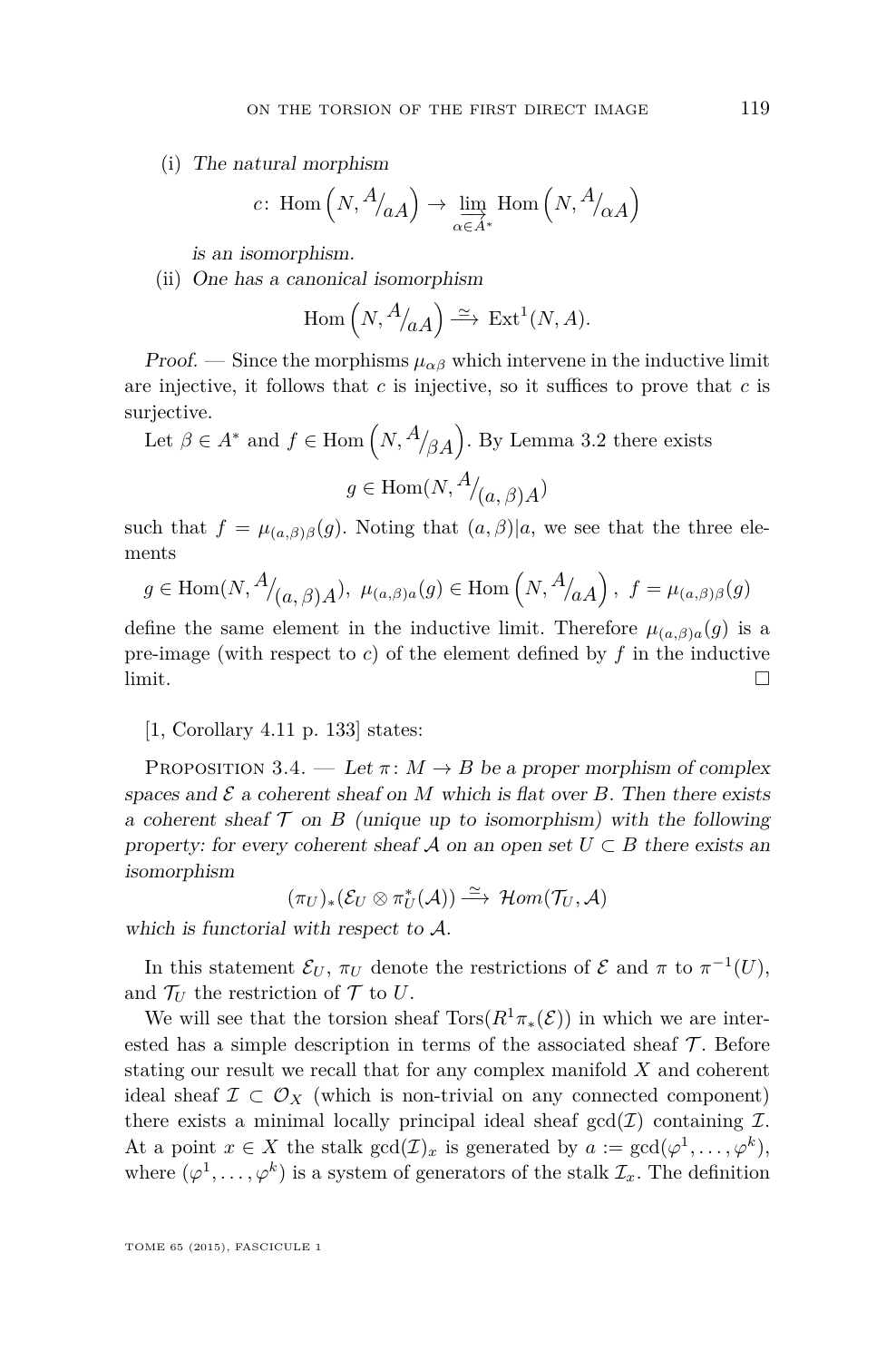<span id="page-20-0"></span>is coherent because, choosing holomorphic functions  $\tilde{a}$ ,  $\tilde{\varphi}^i$  representing the germs *a*,  $\varphi^i$ , we have  $\tilde{a}_u = \gcd(\tilde{\varphi}_u^1, \dots, \tilde{\varphi}_u^k)$  for every  $u \in X$  which is sufficiently close to  $x$  (see [\[5,](#page-35-0) Theorem 2.11, p. 93]).

The effective divisor  $D_{\text{max}}(Z)$  corresponding to  $gcd(\mathcal{I})$  is the maximal effective divisor contained in the complex space  $Z$  defined by  $\mathcal I$ . This maximal divisor might be of course empty (when  $gcd(\mathcal{I}) = \mathcal{O}_X$ ).

I am grateful to Daniel Barlet for explaining me interesting geometric constructions of  $D_{\text{max}}(Z)$ . For instance, this divisor can be obtained using the blow up  $p: X \to X$  of *X* along *Z* and defining  $D_{\text{max}}(Z)$  as image (as analytic cycle) of the divisor on  $\hat{X}$  corresponding to the locally principal sheaf of ideals  $p^*(\mathcal{I})/$  Tors  $\subset \mathcal{O}_{\hat{X}}$ .

THEOREM 3.5. — Let  $\pi: M \to B$  be a proper morphism of complex spaces and  $\mathcal E$  a coherent sheaf on M which is flat over  $B$ . Suppose that  $B$  is locally irreducible, and let  $\mathcal T$  be the associated coherent sheaf on  $B$  given by Proposition [3.4.](#page-19-0) Then

(i) One has canonical isomorphisms

$$
\mathcal{E}xt^1(\mathcal{T},\mathcal{O}_B) \stackrel{\simeq}{\longrightarrow} \text{Tors}(R^1\pi_* (\mathcal{E})).
$$

- (ii) If  $\pi_*(\mathcal{E}) = 0$  and *B* is smooth, then
	- (a)  $\mathcal T$  is a torsion sheaf,
	- (b) Denoting by  $D_{\text{max}}$  the maximal divisor contained in the complex subspace defined by  $\text{Ann}(\mathcal{T})$ , one has canonical isomorphisms

$$
\mathcal{H}om(\mathcal{T}_{D_{\max}}, \mathcal{O}_{D_{\max}}) \stackrel{\simeq}{\longrightarrow} \mathcal{H}om(\mathcal{T}, \mathcal{O}_{D_{\max}})
$$
  

$$
\stackrel{\simeq}{\longrightarrow} \operatorname{Ext}^1(\mathcal{T}, \mathcal{O}_B) \stackrel{\simeq}{\longrightarrow} \operatorname{Tors}(R^1 \pi_*(\mathcal{E})).
$$

Proof.

(i) Let  $U \subset B$  be a connected open set and  $\varphi \in \mathcal{O}(U) \setminus \{0\}$ . We put  $\Phi := \varphi \circ \pi$ , and we denote by  $D_{\varphi} \subset U$ ,  $D_{\Phi} \subset \pi^{-1}(U)$  the effective divisiors defined by  $\varphi$  and  $\Phi$  respectively. Since  $\mathcal E$  is flat over  $B$ , the exact sequence

$$
0 \to \mathcal{O}_U \xrightarrow{\varphi^*} \mathcal{O}_U \to \mathcal{O}_{D_{\varphi}} \to 0
$$

on *B* gives an exact sequence

$$
0 \to \mathcal{E}_U \xrightarrow{\Phi^{\cdot}} \mathcal{E}_U \to \mathcal{E}_{D_{\Phi}} \to 0
$$

of coherent sheaves on *M* (see [\[1,](#page-35-0) p. 172]). The corresponding long exact sequence on *U* is

$$
0 \to (\pi_U)_*(\mathcal{E}_U) \xrightarrow{\varphi^{\cdot}} (\pi_U)_*(\mathcal{E}_U) \to (\pi_U)_*(\mathcal{E}_{D_{\Phi}}) \to R^1(\pi_U)_*(\mathcal{E}_U) \xrightarrow{m_{\varphi}} R^1(\pi_U)_*(\mathcal{E}_U),
$$

ANNALES DE L'INSTITUT FOURIER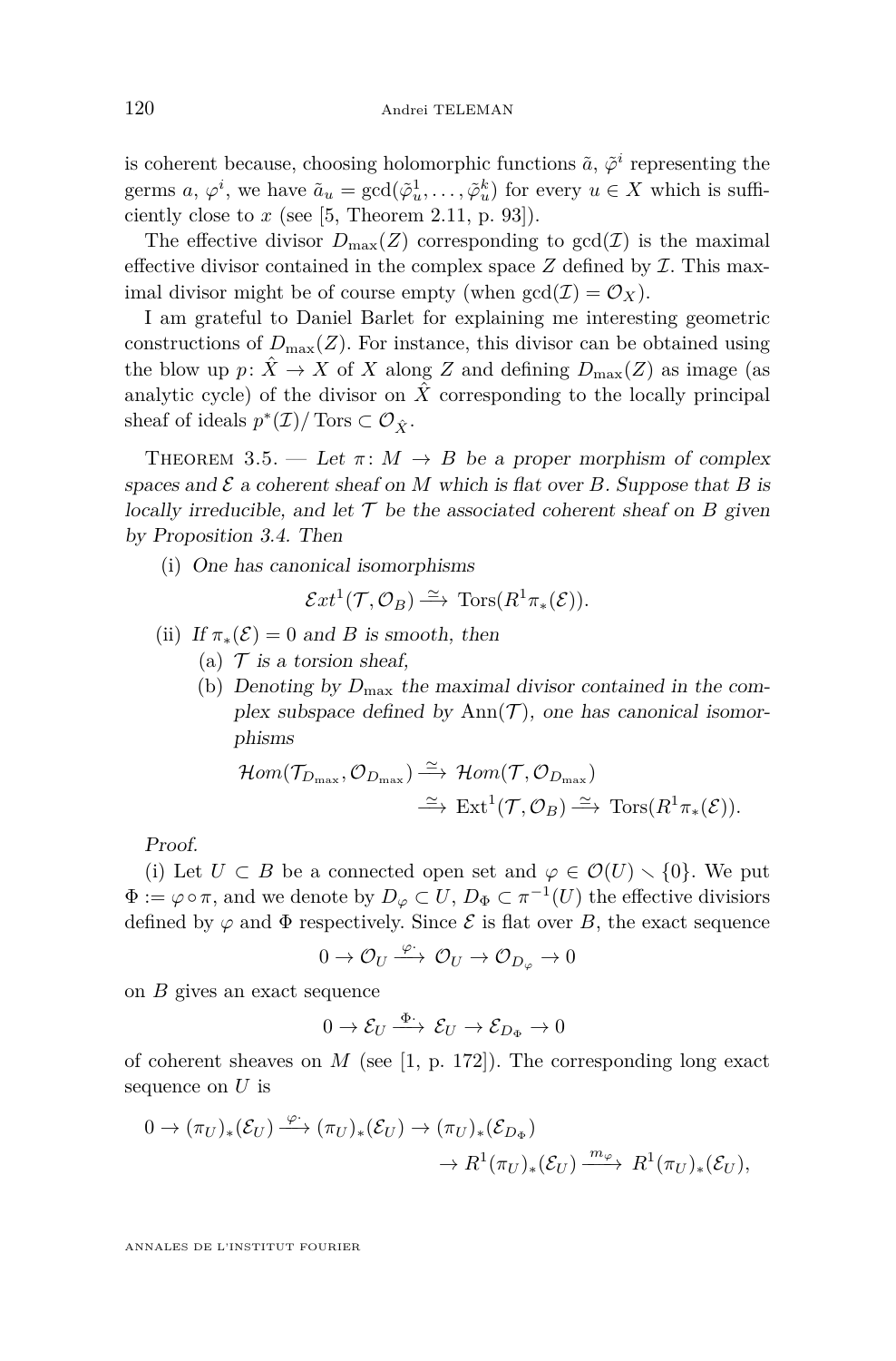which gives a canonical isomorphism

(3.5) 
$$
(\pi_U)_*(\mathcal{E}_{D_{\Phi}})\Big/_{(\pi_U)_*(\mathcal{E}_U)}\Big/_{\varphi(\pi_U)_*(\mathcal{E}_U)} \xrightarrow{\simeq I_{\varphi}} \ker(m_{\varphi}),
$$

which composed with the identifications

$$
(\pi_U)_*(\mathcal{E}_U)=\mathcal{H}om(\mathcal{T}_U,\mathcal{O}_U), \ (\pi_U)_*(\mathcal{E}_{D_{\Phi}})=\mathcal{H}om(\mathcal{T}_U,\mathcal{O}_{D_{\varphi}}),
$$

given by Proposition [3.4](#page-19-0) gives a canonical isomorphism

(3.6) 
$$
\mathcal{H}om(\mathcal{T}_U, \mathcal{O}_{D_{\varphi}})\Big/ \mathcal{H}om(\mathcal{T}_U, \mathcal{O}_U)\Big/_{\varphi\mathcal{H}om(\mathcal{T}_U, \mathcal{O}_U)} \xrightarrow{\simeq J_{\varphi}} \ker(m_{\varphi}).
$$

For a product  $\psi = \varphi \xi$  we get a morphism of short exact sequences

$$
0 \longrightarrow \mathcal{E}_{\pi^{-1}(U)} \xrightarrow{\Phi} \mathcal{E}_{\pi^{-1}(U)} \longrightarrow \mathcal{E}_{D_{\Phi}} \longrightarrow 0
$$
  
id  

$$
\downarrow \qquad \qquad \Xi \cdot \downarrow \qquad \Xi \cdot \downarrow \qquad \qquad \Xi \cdot \downarrow \qquad \qquad \Theta
$$
  

$$
0 \longrightarrow \mathcal{E}_{\pi^{-1}(U)} \longrightarrow \mathcal{E}_{\pi^{-1}(U)} \longrightarrow \mathcal{E}_{D_{\Psi}} \longrightarrow 0
$$

which gives the commutative diagram

$$
(\pi_U)_*(\mathcal{E}_{D_{\Phi}}) \longrightarrow R^1(\pi_U)_*(\mathcal{E}_U) \stackrel{m_{\varphi}}{\longrightarrow} R^1(\pi_U)_*(\mathcal{E}_U)
$$
  

$$
\xi \cdot \begin{vmatrix} \operatorname{id} & m_{\varphi} \\ (m_U)_*(\mathcal{E}_{D_{\Psi}}) \longrightarrow R^1(\pi_U)_*(\mathcal{E}_U) \stackrel{m_{\psi}}{\longrightarrow} R^1(\pi_U)_*(\mathcal{E}_U) \end{vmatrix}
$$

This shows that, via the isomorphisms  $I_\varphi$ ,  $I_\psi$  (and also  $J_\varphi$ ,  $J_\psi$ ), the obvious inclusion ker( $m_\varphi$ ) ⊂ ker( $m_\psi$ ) corresponds to the morphism induced by multiplication with *ξ*.

For a fixed point  $x \in B$  the same results will hold if we use stalks at *x* instead of sheaves on *U* and germs  $\varphi$ ,  $\psi$ ,  $\xi \in \mathcal{O}_{B,x}^{*}$  instead of non-zero holomorphic functions. Therefore we obtain a canonical isomorphism

$$
\lim_{\varphi\in \overrightarrow{{\cal O}^*_{B,x}}}{\cal H}om(T_x,{\cal O}_{D_\varphi,x})\bigg/{\cal H}om(T_x,{\cal O}_x)\!{\big/{\not\!\!{\partial}}{\cal H}om(T_x,{\cal O}_x)}\xrightarrow{\simeq J^x}\overrightarrow{\operatorname{Tors}}(R^1\pi_*(\mathcal{E}))_x.
$$

The claim follows now by Proposition [3.1](#page-15-0) (iii).

(ii) Suppose now that  $\pi_*(\mathcal{E}) = 0$ . Using Proposition [3.4](#page-19-0) this gives  $\mathcal{H}om(\mathcal{T}, \mathcal{O}_B) = 0$ , hence  $\mathcal{T}$  is a sheaf of rank 0, in other words it is a torsion sheaf. The claim follows by (i) and Proposition [3.3.](#page-18-0)  $\Box$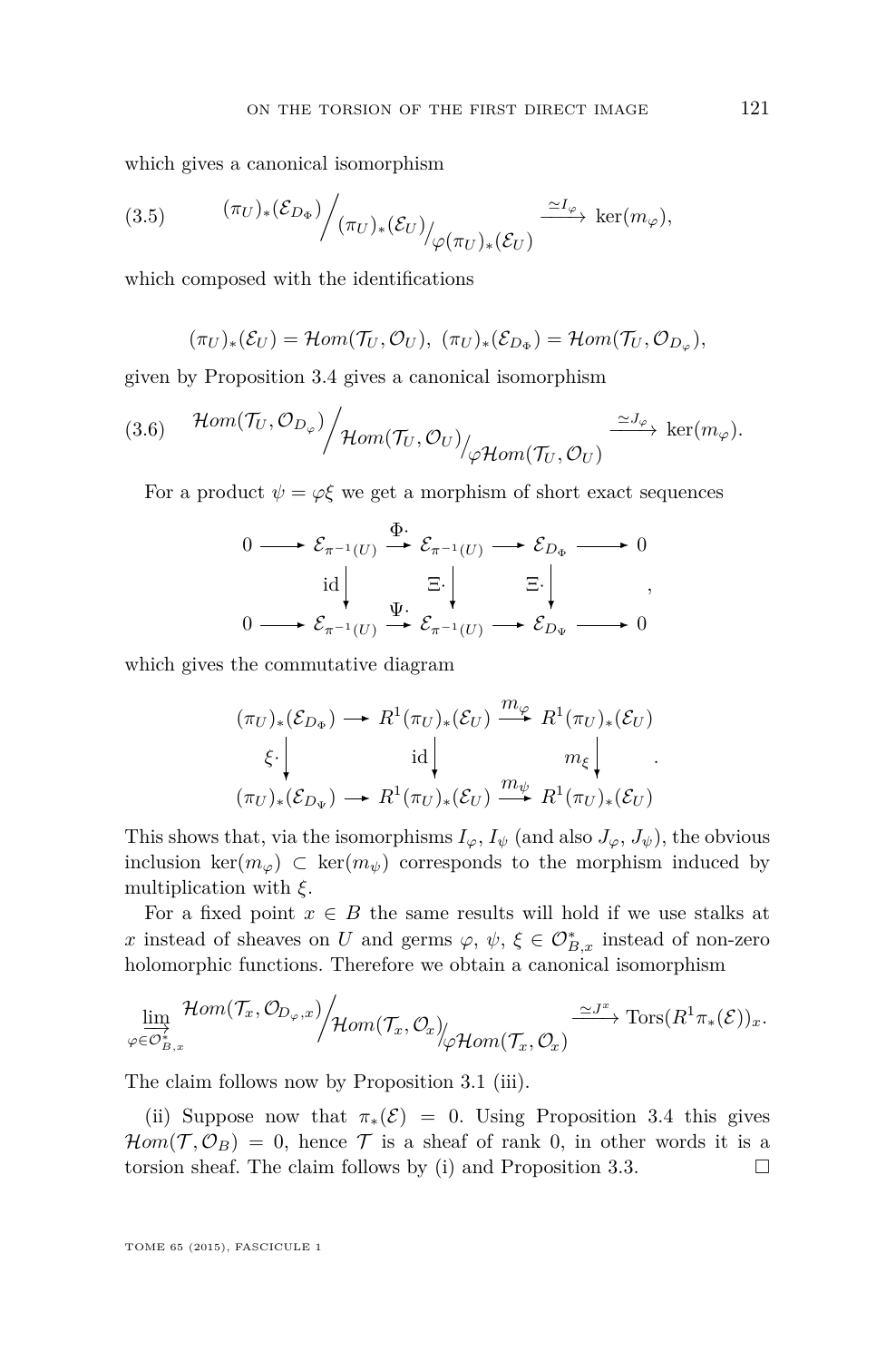### **4. Applications and examples**

#### <span id="page-22-0"></span>**4.1. Parametrizing moduli stacks of complex manifolds**

Let *S* be a fixed compact, connected, oriented smooth manifold, and let  $\mathcal{M}_S$  be the moduli set of biholomorphism classes of complex manifolds which are diffeomorphic to *S*. This moduli set has a natural topology obtained by identifying it with the quotient  $\mathcal{J}/\text{Diff}(M)$  of the space  $\mathcal{J}$  of integrable complex structures on  $S$  by the group  $\text{Diff}(M)$  of diffeomorphisms of *S*. It is well known that, even in simple cases, this quotient topology is highly non-Hausdorff.

In general the moduli space  $\mathcal{M}_S$  is not a complex space, but can be naturally regarded as a complex analytic stack, i.e., a "category fibered in groupoids" over the category  $\mathcal C$  of complex spaces (endowed with the usual Grothendieck topology) satisfying the two standard conditions: the isomorphisms form a sheaf and every descent datum is effective (see [\[13,](#page-35-0) Definition 4.3 ]). The "fiber" of the stack  $\mathcal{M}_S$  over a complex space *B* is just the groupoid of flat holomorphic families  $X \rightarrow B$  whose fibers are complex manifolds diffeomorphic to *S*. Intuitively, such a family can be interpreted as a holomorphic morphism  $B \to M_S$ . A detailed construction of the moduli stack  $\mathcal{M}_S$  can be found in [\[23\]](#page-36-0).

We will concentrate on the open moduli substack  $\mathcal{M}_S^{\text{reg}} \subset \mathcal{M}_S$  of complex manifolds *X* diffeomorphic to *S* and having  $H^2(\Theta_X) = 0$ . The versal deformation of a manifold *X* with  $H^2(\Theta_X) = 0$  is smooth, so the complex analytic stack  $\mathcal{M}_S^{\text{reg}}$  is locally isomorphic to the quotient stack of a complex manifold by a groupoid complex space (see [\[18,](#page-35-0) sect. 3] for the analogous concept in the algebraic geometric framework). An interesting example of such an analytic stack (obtained as quotient of a smooth complex manifold) is described below; it can be interpreted as the moduli stack classifying a family of contracting germs, so a family of minimal class VII surfaces (see [\[27,](#page-36-0) p. 341, the example at the end of sect. 7]):

Example. — Consider the action of  $\alpha: \mathbb{C} \times \mathbb{C}^2 \to \mathbb{C}^2$  given by

$$
\alpha(\zeta,(z_1,z_2)) := (z_1,z_2 + z_1\zeta).
$$

The map  $p: \mathbb{C}^2/\alpha \to \mathbb{C}$  given by  $[(z_1, z_2)] \to z_1$  is surjective, its fiber over any point  $z \in \mathbb{C}^*$  is a point, whereas the fiber over 0 is the line  $\{[(0, u)] \mid u \in \mathbb{C}\}.$  The topological quotient  $\mathbb{C}^2/\alpha$  can be intuitively thought of as a complex line with a 1-parameter family of mutually non-separable "origins"  $0_u := [(0, u)]$ . Note that the dimension of the formal Zariski tangent space of the quotient stack  $\mathbb{C}^2/\alpha$  at  $[(z_1, z_2)]$  is 1 for  $z_1 \neq 0$  and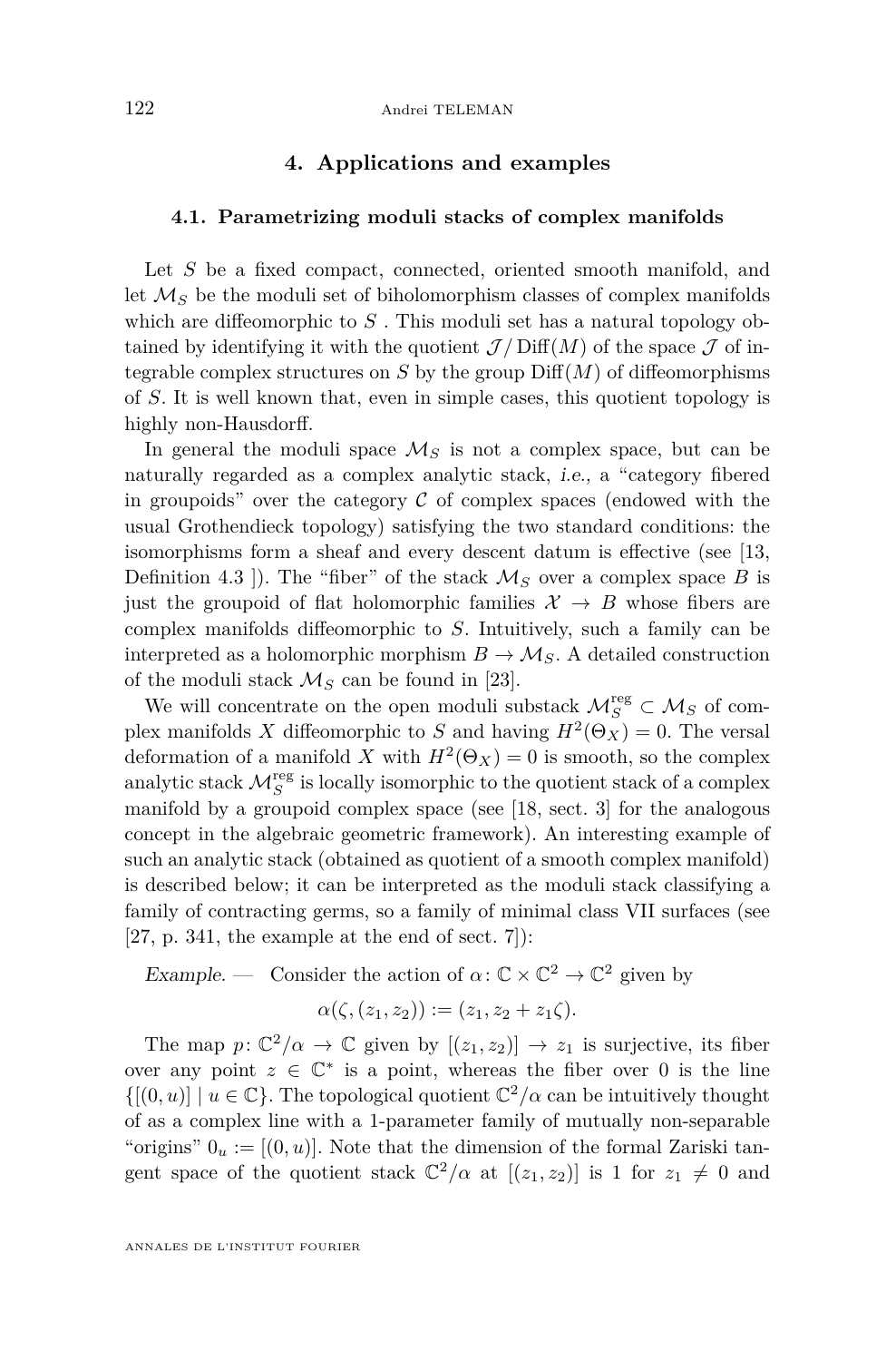2 for  $z_1 = 0$ . Therefore, as happens with many moduli stacks of the form  $\mathcal{M}_S^{\text{reg}}$ , the dimension of the Zariski tangent spaces is non-constant (it "jumps"). Consider the family of holomorphic maps  $f_u : \mathbb{C} \to \mathbb{C}^2$  given by  $f_u(z) = (z, u)$  and note that the images of the induced maps  $g_u : \mathbb{C} \to \mathbb{C}^2/\alpha$ cover the quotient  $\mathbb{C}^2/\alpha$ . Any  $g_u$  is injective on whole  $\mathbb C$  and étale on  $\mathbb{C}^*$ . The stack  $\mathbb{C}^2/\alpha$  can be reconstructed using this family of "parametrizations" and studying how their images glue together in the stack. Indeed, in this way we see that  $\mathbb{C}^2/\alpha$  can be obtained from a 1-parameter family  $(\mathbb{C}_u)_{u \in \mathbb{C}}$  of copies of  $\mathbb{C}$  by identifying all punctured lines  $\mathbb{C}_u^*$  to  $\mathbb{C}^*$  in the obvious way. This example shows that for understanding geometrically a moduli stack  $\mathcal{M}_S^{\text{reg}}$  is important to study the following

PROBLEM. — Classify generically versal holomorphic families  $\pi: \mathcal{X} \rightarrow$ *B* with smooth base *B*, whose fibers  $X_b$  are connected complex manifolds diffeomorphic to *S* and have  $H^2(\Theta_{X_b}) = 0$ . For such a family describe explicitly the analytic subset  $B_{\text{nv}} \subset B$  of points where  $\pi$  is non-versal.

The notion of "versality" used here follows the terminology introduced in [\[2,](#page-35-0) section I.10], hence it corresponds to "semi-universality" in the terminology of  $[9]$ ,  $[3]$  and  $[15]$ .

In order to explain in detail the condition generically versal used above, consider a proper holomorphic submersion (with connected base and connected fibers)  $\pi \colon \mathcal{X} \to B$ , denote by  $\Theta_{\mathcal{X}}^v$  the vertical tangent subbundle of the tangent bundle  $\Theta_{\mathcal{X}}$ . As usually we identify holomorphic vector bundles with the associated locally free coherent sheaves. The long exact sequence associated with the short exact sequence

$$
0 \to \Theta^v_{\mathcal{X}} \to \Theta_{\mathcal{X}} \xrightarrow{\pi_*} \pi^*(\Theta_B) \to 0,
$$

of sheaves on  $\mathcal X$  reads

$$
\cdots \to R^0\pi_*\pi^*(\Theta_B) = \Theta_B \stackrel{\delta}{\to} R^1\pi_*(\Theta^v_{\mathcal{X}}) \to R^1\pi_*(\Theta_{\mathcal{X}}) \to \cdots.
$$

We denote by

$$
\delta_b \colon (\Theta_B)_b \to R^1 \pi_* (\Theta^v_{\mathcal{X}})_b, \quad \delta(b) \colon \Theta_B(b) \to R^1 \pi_* (\Theta^v_{\mathcal{X}})(b)
$$

the morphisms induced by  $\delta$  between the stalks, respectively the fibers of the two sheaves at a point  $b \in B$ . The Kodaira-Spencer map  $\rho_b : \Theta_B(b) \to$  $H^1(X_b, \Theta_b)$  can be written as

$$
\rho_b = c_b \circ \delta(b),
$$

where  $c_b$  denotes the canonical map  $R^1\pi_*(\Theta_\chi^v)(b) \to H^1(X_b, \Theta_{X_b})$  (see [\[1,](#page-35-0) p. 112] ).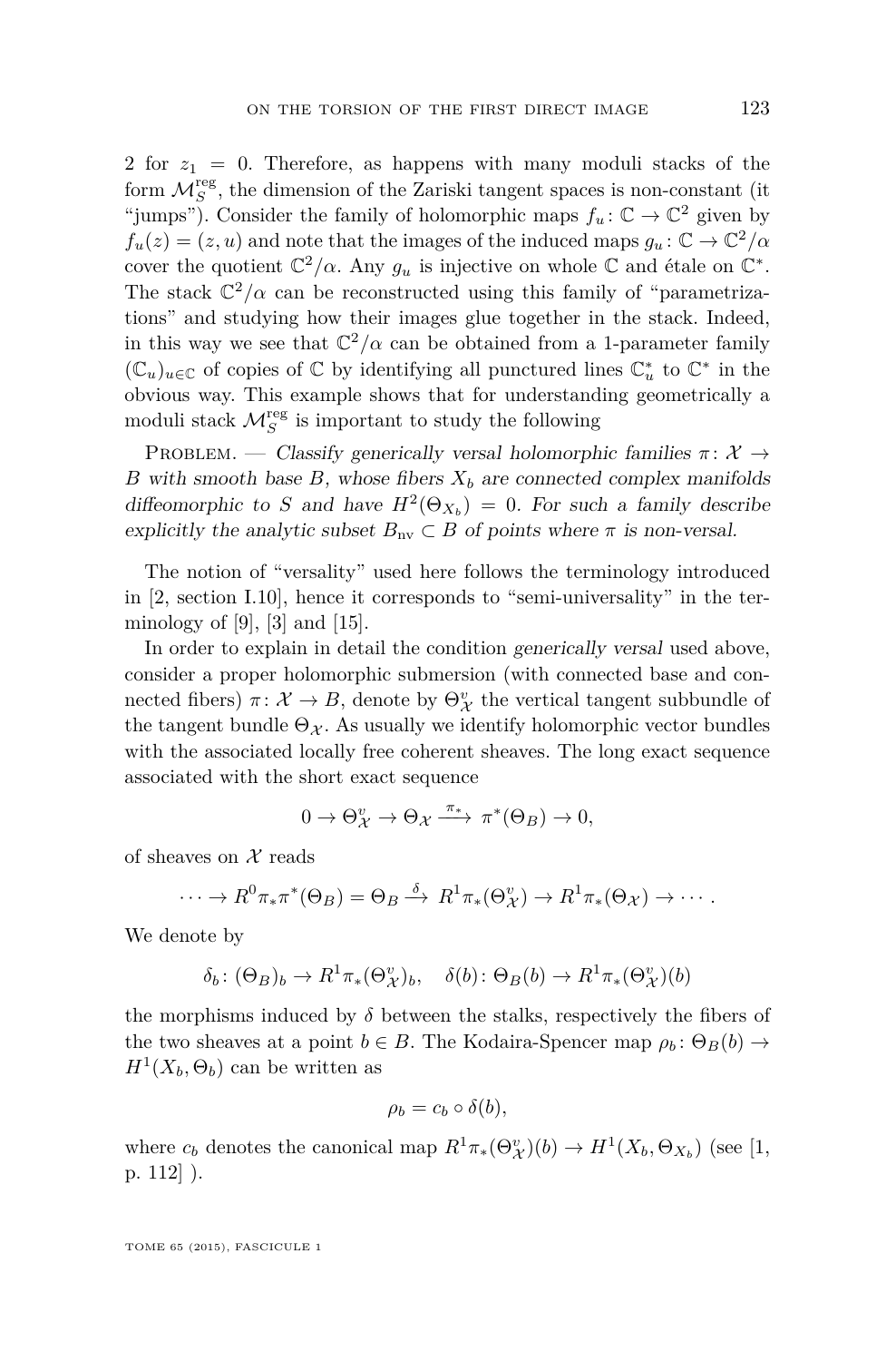<span id="page-24-0"></span>PROPOSITION 4.1. — Let  $\pi: \mathcal{X} \to B$  be a proper holomorphic submersion with connected base and connected fibers. Suppose that there exists  $b_0 \in B$  such that  $\rho_{b_0}$  is an isomorphism and the map  $b \mapsto h^1(\Theta_{X_b})$  is constant on an open neighborhood *U* of  $b_0$ . For a point  $b \in B$  the following conditions are equivalent:

- (1)  $\rho_b$  is bijective,
- (2)  $\rho_b$  is surjective,
- (3)  $h^1(\Theta_{X_b}) = \dim(B)$  and  $\delta_b$  is an isomorphism of  $\mathcal{O}_{B,b}$ -modules.
- (4)  $h^1(\Theta_{X_b}) = \dim(B)$  and  $\delta_b$  is an epimorphism of  $\mathcal{O}_{B,b}$ -modules.

Proof. — (1) $\Rightarrow$ (2) is obvious. Put *n* := dim(*B*). Using the hypothesis and the semicontinuity theorem  $[1]$ ,  $[15]$ ,  $[10]$ , it follows that  $n$  is the minimal value of this map on *B*, hence the set

$$
B_0 := \{ b \in B \mid h^1(\Theta_{X_b}) = n \}
$$

(which obviously contains *U*) is a non-empty Zariski open set. Suppose that (2) holds. The surjectivity of  $\rho_b$  implies  $h^1(\Theta_{X_b}) \leq n$ , hence in fact  $h^1(\Theta_{X_b}) = n$ . Therefore  $b \in B_0$  and  $\rho_b$  is bijective. On the other hand  $\Theta_{X}^v$ is cohomologically flat in dimension 1 over  $B_0$ , hence  $R^1\pi_*(\Theta^v_X)$  is locally trivial of rank  $n$  on  $B_0$  and the canonical map  $c_b$  is an isomorphism for every  $b \in B_0$  (see [\[1,](#page-35-0) p. 134]). This shows that, for  $b \in B_0$ , the bijectivity of  $\rho_b$  is equivalent to the bijectivity of  $\delta(b)$ . On the other hand, for  $b \in B_0$ the  $\mathcal{O}_{B,b}$ -modules  $(\Theta_B)_b$ ,  $R^1\pi_*(\Theta^v_{\mathcal{X}})_b$  are free of rank *n*, hence

 $\delta(b)$  is bijective  $\Leftrightarrow \det(\delta(b)) \neq 0 \Leftrightarrow \det(\delta_b) \in \mathcal{O}_{B,b}^* \Leftrightarrow \delta_b$  is invertible.

Therefore  $(2) \Rightarrow (3)$ . Obviously  $(3) \Rightarrow (4)$ . On the other hand

 $\delta_b$  is surjective  $\Rightarrow \delta(b)$  is surjective,

which, for  $b \in B_0$ , implies  $\delta(b)$  is bijective. As above this implies that  $\delta_b$  is invertible. This shows (4) $\Rightarrow$ (3). Finally, if (3) holds then  $\delta(b)$  is an isomorphism which, for  $b \in B_0$ , implies that  $\rho_b = c_b \circ \delta(b)$  is an isomorphism.  $\Box$ 

A holomorphic family which satisfies the assumptions of Proposition 4.1 will be called generically versal. The terminology is justified by the following corollary, which can be regarded as a special case of the classical Zariski openness of versality [\[3\]](#page-35-0), [\[9\]](#page-35-0), [\[15\]](#page-35-0). Note however that in the terminology of these authors the versality condition is weaker than ours, so the corollary below is not formally a particular case of this classical result.

COROLLARY 4.2. — Let  $\pi: \mathcal{X} \to B$  be a proper holomorphic submersion with connected base and connected fibers such that there exists  $b_0 \in B$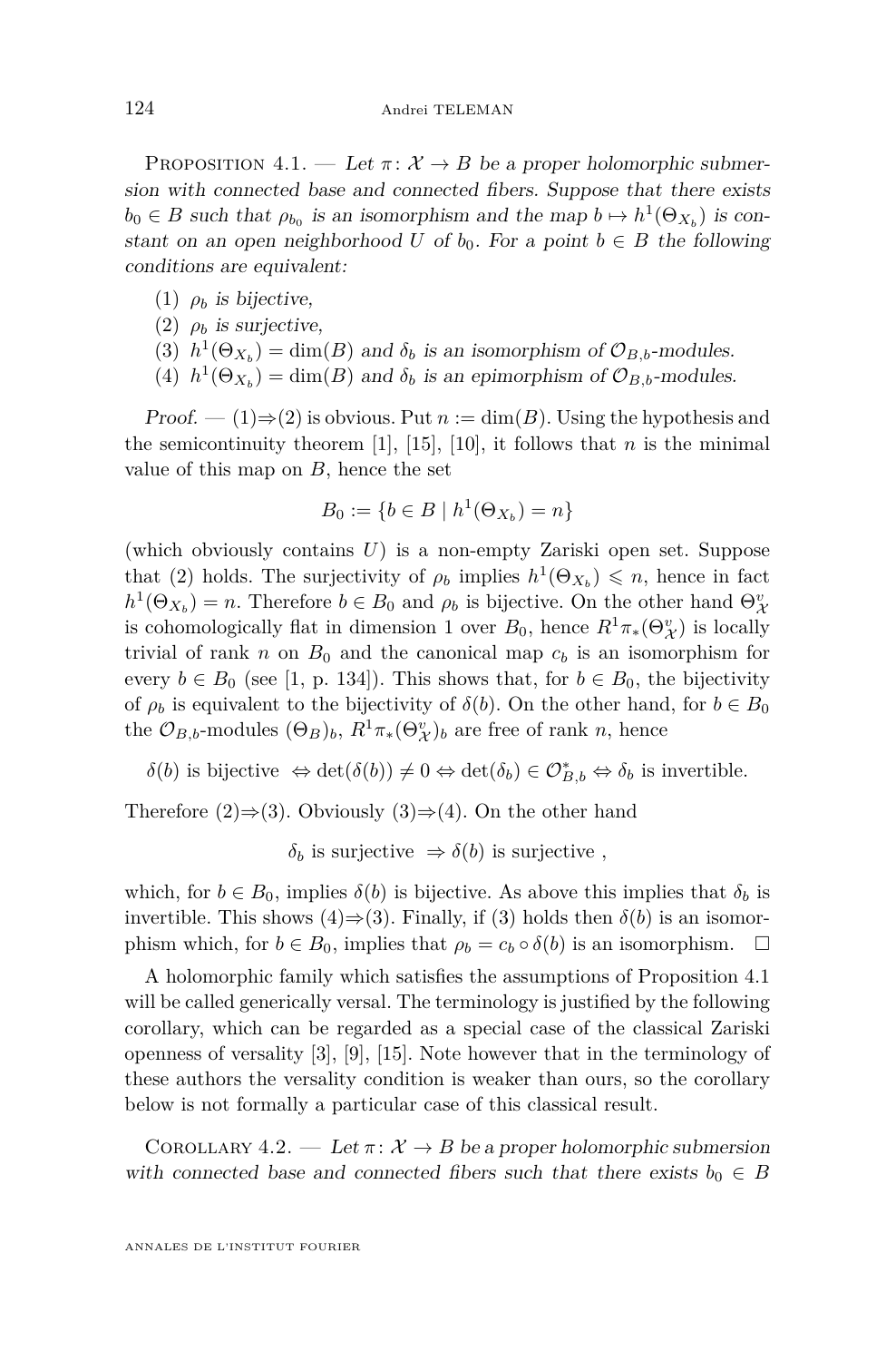<span id="page-25-0"></span>for which the Kodaira-Spencer map  $\rho_{b_0}$  is an isomorphism, and the map  $b \mapsto h^1(\Theta_{X_b})$  is constant on an open neighborhood *U* of  $b_0$ . Then the set

$$
B_{\rm v} := \{ b \in B \mid \pi \text{ is versal at } b \}
$$

is Zariski open in *B*.

Proof. — First, using the definition of versality and Kodaira-Spencer completeness theorem [\[21\]](#page-36-0) (which applies because  $B$  is smooth) we see that  $\pi$  is versal at *b* if and only if  $\rho_b$  is an isomorphism. With the notations introduced in the proof of Proposition [4.1](#page-24-0) and using this remark we obtain

(4.1) 
$$
B_{\rm v} = B_0 \setminus \text{supp}\left(\frac{R^1 \pi_*(\Theta_X^{\rm v})}{\delta(\Theta_B)}\right),
$$

which proves that  $B_{\rm v}$  is Zariski open.

Using Proposition [1.8](#page-9-0) we obtain interesting general properties of generically versal holomorphic families.

PROPOSITION 4.3. — Let  $\pi: \mathcal{X} \to B$  be a generically versal holomorphic submersion with connected surfaces as fibers such that the map  $B \ni x \mapsto$  $h^2(\Theta_{X_x})$  is constant on *B*. Then the analytic subset  $B_{\text{nv}} \subset B$  of points where  $\pi$  is non-versal is an effective divisor containing  $BN_{\pi}$ .

Proof. — Using Riemann-Roch theorem fiberwise and the hypothesis, we get  $B_0 = B \setminus BN_\pi$ . Taking into account formula (4.1) it follows  $BN_\pi \subset B_{\text{nv}}$ . It remains to prove that  $B_{\text{nv}}$  is pure 1-codimensional at any point.

If not, there would exist a regular point  $x \in B_{nv}$  such that  $\operatorname{codim}_x(B_{nv}) \geq$ 2. Then  $x \in BN_\pi$ , because the intersection  $B_{\text{nv}} \cap (B \setminus BN_\pi)$  is obviously an effective divisor in the open set  $B \setminus BN_\pi$ : it coincides with the divisor of points where the Kodaira-Spencer map (which on this set is just a morphism of holomorphic vector bundles of the same rank) is degenerate.

Since we supposed  $\text{codim}_x(B_{\text{nv}}) \geq 2$  and we have proved  $BN_\pi \subset B_{\text{nv}}$ , we obtain  $\text{codim}_x(BN_\pi) \geqslant 2$ . Choose a local chart  $h: U \stackrel{\simeq}{\longrightarrow} V \subset \mathbb{C}^n$  around *x*. Applying Proposition [1.8](#page-9-0) to the vertical tangent bundle  $\Theta_{\mathcal{X}_U}^v$  and the sheaf morphism

$$
\delta \colon \Theta_U = \mathcal{O}_U^{\oplus n} \to R^1(\pi_U)_*(\Theta^v_{\mathcal{X}_U})
$$

(where  $\pi_U: \mathcal{X}_U \to U$  stands for the restriction of  $\pi$  to  $\mathcal{X}_U := \pi^{-1}(U)$ ), it follows that  $B_{\text{nv}}$  is a divisor at *x*, which contradicts our assumption.  $\square$ 

COROLLARY  $4.4.$  — With the notations and conditions of Proposition 4.3:

(1) For a point  $x \in BN_\pi$  with  $\text{codim}_x(BN_\pi) \geq 2$ , the intersection

$$
U\cap (B_{\rm nv}\smallsetminus BN_\pi)
$$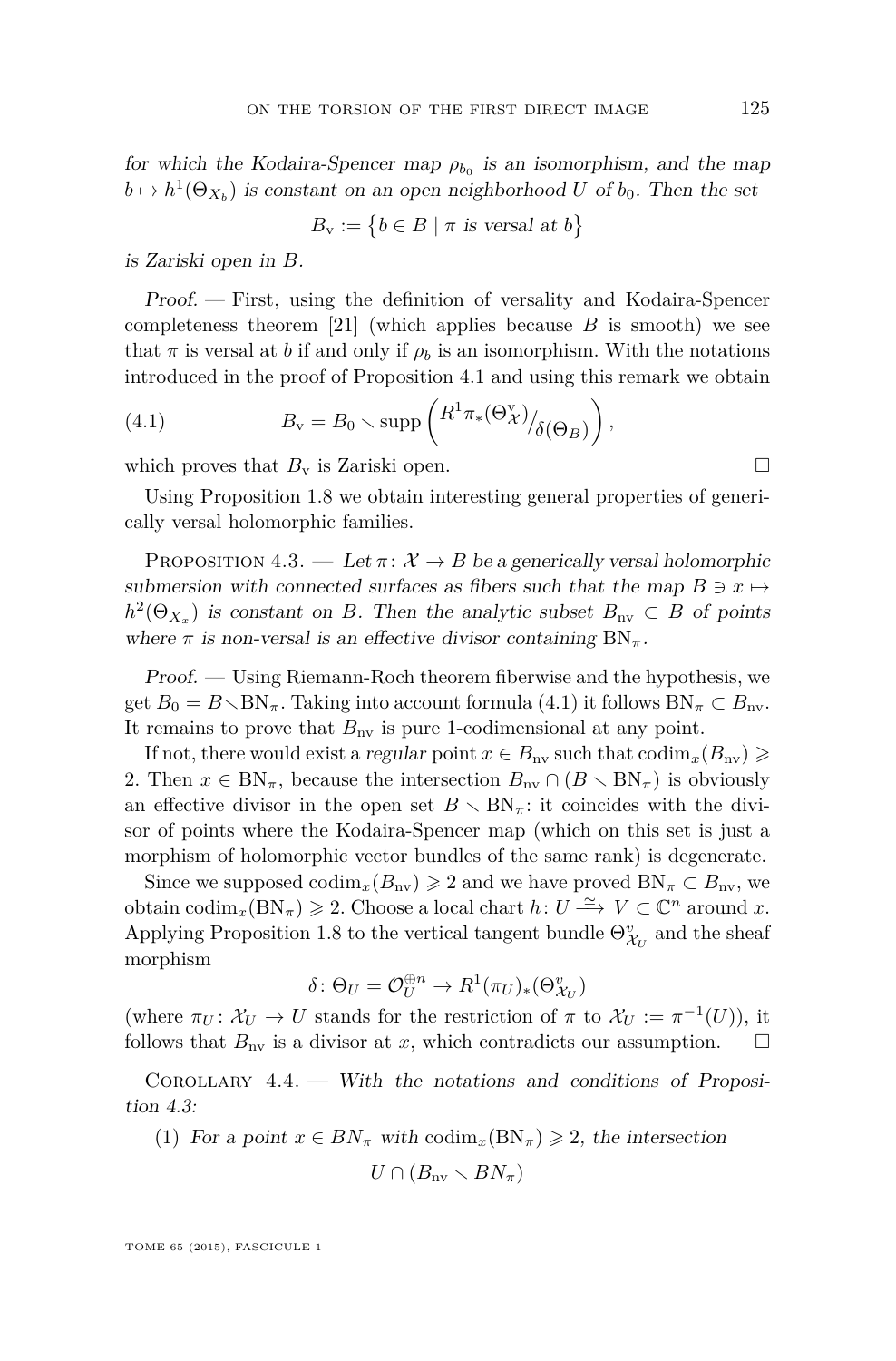is non-empty, for every open neighborhood *U* of *x*.

(2) The map  $B \to M_S$  induced by  $\pi$  is non-injective around any point

 $x \in B_{\text{nv}} \setminus BN_{\pi}$ .

More precisely, let  $x_0 \in B_{nv} \setminus BN_{\pi}$ ,  $X_0$  the corresponding fiber,  $\mathfrak{u}_0$ its universal deformation (which exists because  $h^0(\Theta_{X_0}) = 0$ ), and

 $f_{\pi}^{x_0}$ :  $(B, x_0) \rightarrow \mathfrak{u}_0$ 

the morphism of germs induced by  $\pi$ . Then either the fiber of  $f_{\pi}^{x_0}$ has strictly positive dimension, or  $f_{\pi}^{x_0}$  is a finite morphism of de- $\text{gree} \geqslant 2.$ 

Proof. — The first statement is an obvious consequence of Proposi-tion [4.3.](#page-25-0) For the second note first that  $B_{\text{nv}} \setminus BN_{\pi}$  is just the subset of points  $x \in B \setminus BN_{\pi}$  where the differential of  $f_{\pi}^{x_0}$  is not bijective. The fiber of  $f_{\pi}^{x_0}$  is a germ  $(F, x_0)$  of a complex space, namely the germ in  $x_0$ of the complex space defined (in a neighborhood of  $x_0$ ) by the equation  $f_{\pi}^{x_0}(x) = f_{\pi}^{x_0}(x_0)$ . If  $\dim_{x_0}(F) = 0$  then  $x_0$  is an isolated point in the fiber *F*, hence  $f_{\pi}^{x_0}$  is a finite morphism at  $x_0$  (see [\[14,](#page-35-0) Lemma 3.2 p. 132]) and its local degree at  $x_0$  is defined. This local degree coincides with  $\dim_{\mathbb{C}}(\mathcal{O}_{F,x_0})$ ([\[11,](#page-35-0) p. 24]). Since the differential of  $f_{\pi}^{x_0}$  is degenerate,  $F$  cannot be reduced at  $x_0$ , hence dim<sub>C</sub>( $\mathcal{O}_{F,x_0}$ )  $\geq 2$ .  $) \geqslant 2.$ 

Corollary [4.4](#page-25-0) plays an important role in [\[7\]](#page-35-0). In this article the author constructs explicitly generically versal families of class VII surfaces parameterized by open sets  $B \subset \mathbb{C}^n$ . Applying Corollary [4.4](#page-25-0) one can prove that the induced map  $B \to \mathcal{M}$  (in the moduli space of class VII surfaces with fixed  $b_2$ ) is non-injective, more precisely is non-injective on every open subset which intersects the set  $B_{\text{nv}} \setminus BN_{\pi}$  (which is non-empty for these particular families). This conclusion is very interesting, because for two different points  $x \neq y$  of *B* the corresponding fibers  $X_x$ ,  $X_y$  "look" different, hence there is no obvious isomorphism  $X_x \simeq X_y$ . It turned out that for Dloussky's families of class VII surfaces, it's very difficult to determine explicitly the divisor  $B_{\text{nv}} \subset B$  and the locus of pairs  $(x, y) \in B \times B$  for which  $X_x \simeq X_y$ .

# **4.2.** An explicit computation of  $H^0(\text{Tors}(R^1p_*(\mathcal{E})))$

Let X be a minimal class VII surface with  $b := b_2(X) > 0$ . Recall from [\[33\]](#page-36-0) that the intersection form

$$
q_X: H^2(X, \mathbb{Z})/_{\text{Tors}} \times H^2(X, \mathbb{Z})/_{\text{Tors}} \to \mathbb{Z}
$$

ANNALES DE L'INSTITUT FOURIER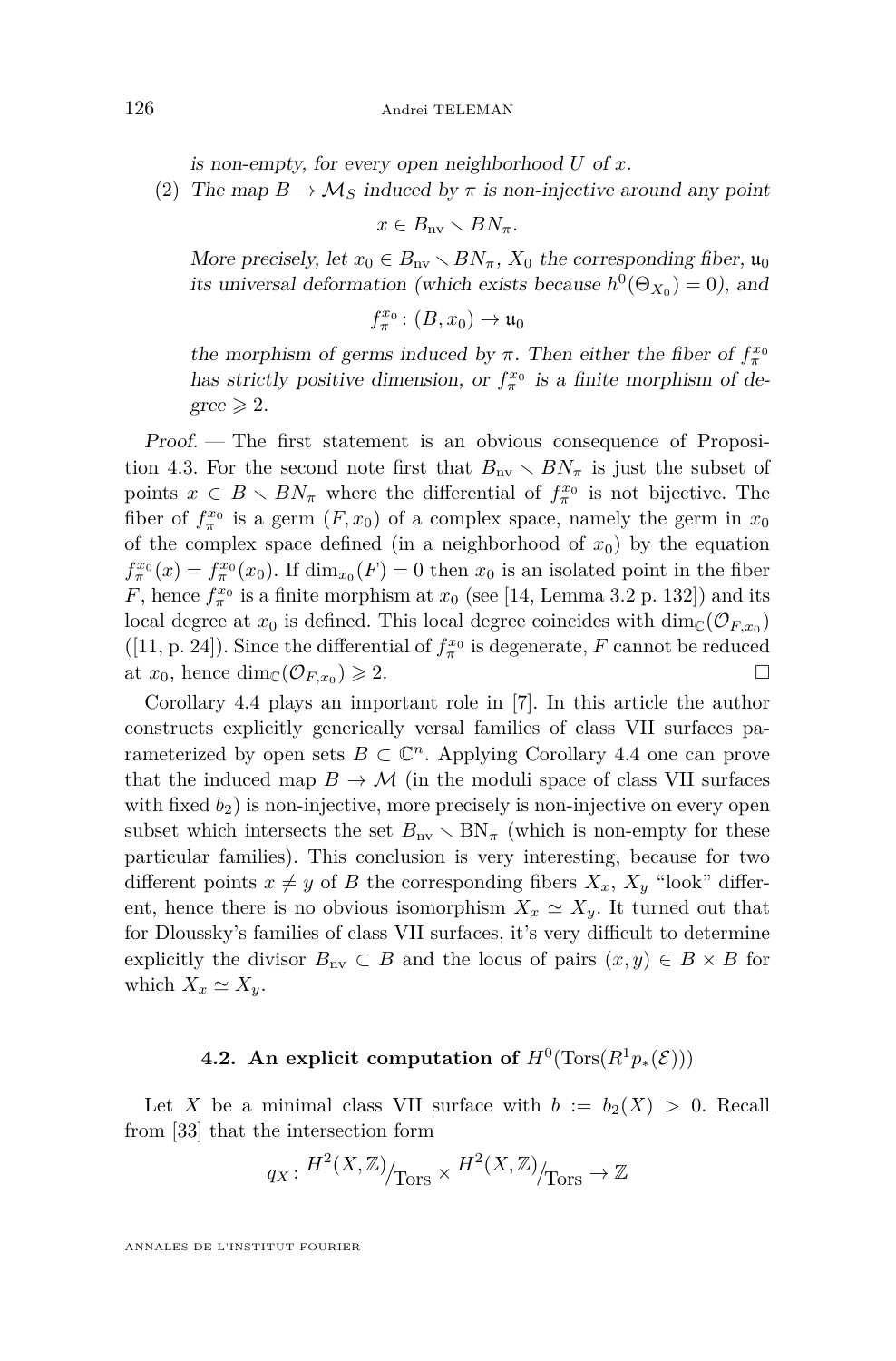is negative definite and the lattice  $H^2(X, \mathbb{Z})$ /Tors admits a basis  $(e_1, \ldots, e_b)$ , unique up to order and called the Donaldson basis of  $H^2(X, \mathbb{Z})$ / Tors, such that

$$
e_i \cdot e_j = -\delta_{ij}, \ c_1(\mathcal{K}_X) = \sum_{i=1}^b e_i.
$$

This existence theorem is obtained using Donaldson's first theorem and the fact that  $c_1(\mathcal{K}_X)$  is a characteristic element for the intersection form on  $H^2(X, \mathbb{Z})$  / Tors. For a subset  $I \subset \{1, \ldots, b\}$  we put

$$
e_I := \sum_{i \in I} e_i, \ \bar{I} := \{1, \ldots, b\} \setminus I.
$$

We recall that, by definition, a cycle of curves in a surface *X* is an effective divisor  $D \subset X$  which is either an elliptic curve, or a rational curve with a simple singularity, or a sum  $D = \sum_{s=1}^{k} D_s$  of  $k \ge 2$  smooth rational curves *D<sup>s</sup>* such that

$$
D_1 D_2 = \cdots = D_{k-1} D_k = D_k D_1 = 1.
$$

The GSS conjecture (which, if true, would complete the classification of class VII surfaces) states that any minimal class VII surface *X* with  $b_2(X)$ 0 is a Kato surface (and has a global spherical shell). Any Kato surface has a cycle, so conjecturally any minimal class VII surface X with  $b_2(X) > 0$ should have a cycle. A generic Kato surface (more precisely a Kato surface with non-trivial trace [\[6\]](#page-35-0)) has a homologically trivial cycle of rational curves. Such a surface is called an Enoki surface and can be obtained as a compactification of an affine line bundle over an elliptic curve. Any minimal class VII surface which has a non-zero numerically trivial divisor (effective or not) is an Enoki surface [\[12\]](#page-35-0).

There are two types of Enoki surfaces. An Enoki surface *X* of generic type has *b* irreducible curves  $D_1, \ldots, D_b$ , and these curves form a cycle of rational curves. More precisely supposing  $b > 1$  each  $D_i$  is smooth rational and, with respect to a suitably ordered Donaldson basis  $(e_1, \ldots, e_b)$ , we have  $c_1(\mathcal{O}(D_i)) = e_i - e_{i+1}$ , the indices being considered modulo *b*. An Enoki surface of special type (also called a parabolic Inoue surface) has  $b+1$ irreducible curves, namely *b* rational curves forming a cycle of the same type as in the generic case, and a smooth elliptic curve *E* with  $c_1(E) = -\sum_i e_i$ .

In our previous articles [\[30\]](#page-36-0)–[\[33\]](#page-36-0) we developed a program for proving the existence of curves on minimal class VII surfaces with  $b_2 > 0$  using certain moduli spaces of polystable bundles on these surfaces: for a class VII surface X we consider a differentiable rank 2 bundle  $E$  on  $X$  with  $c_2 = 0$  and  $\det(E) = K_X$ , where  $K_X$  denotes the underlying differentiable line bundle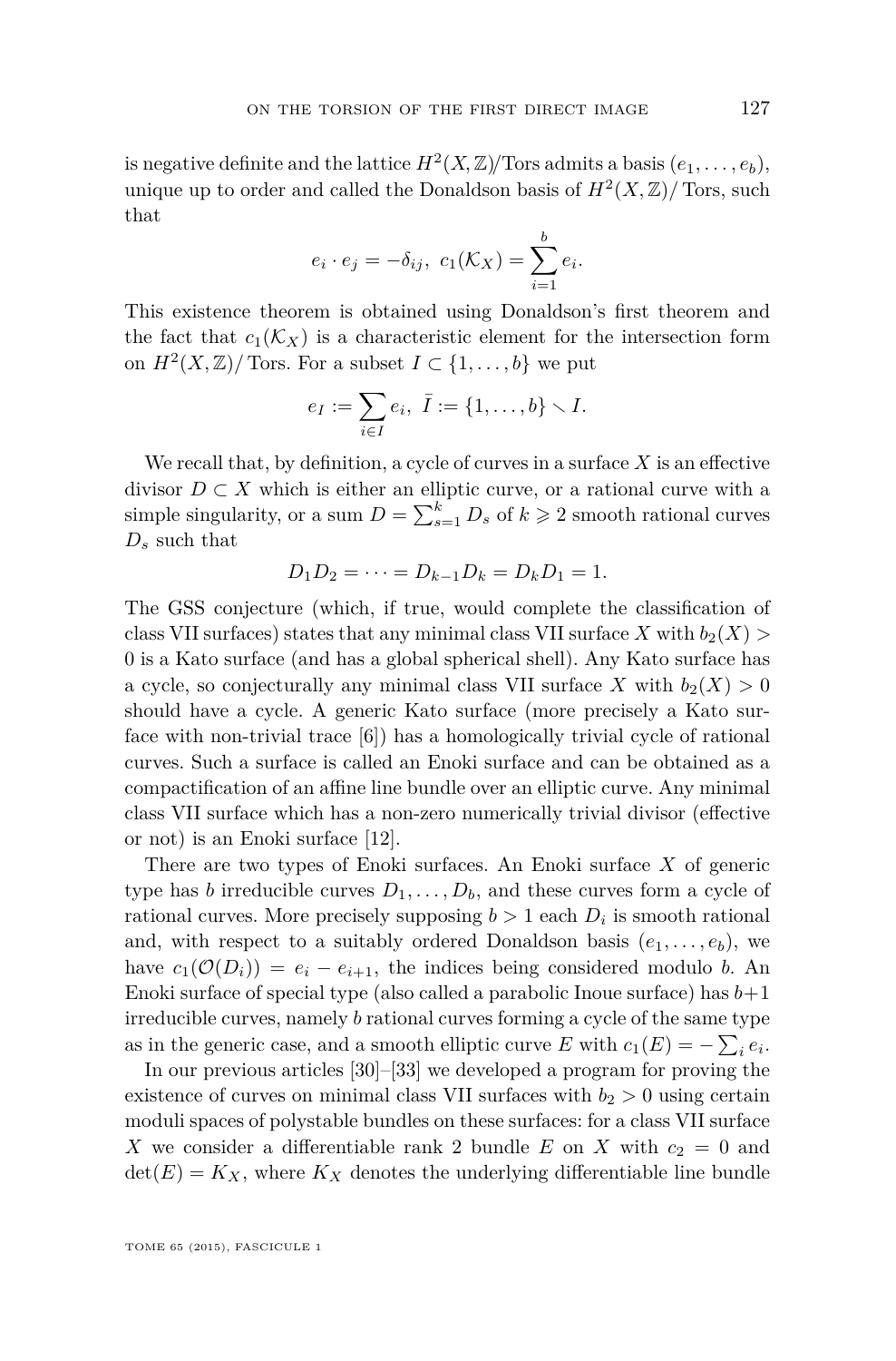<span id="page-28-0"></span>of the canonical line bundle  $\mathcal{K}_X$ . The fundamental object intervening in our program is the moduli space

$$
\mathcal{M}^{\mathrm{pst}} := \mathcal{M}^{\mathrm{pst}}_{\mathcal{K}}(E)
$$

of polystable holomorphic structures on *E* which induce the canonical holomorphic structure  $\mathcal{K}_X$  on  $K_X$ . This moduli space is alway compact but, for  $b_2(X) > 0$ , it is not a complex space. It can be written as the union

$$
{\mathcal M}^{\rm pst}={\mathcal R}\cup {\mathcal M}^{\rm st},
$$

where  $R$  is a finite union of "circles of reductions" (*i.e.*, of split polystable bundles) and  $\mathcal{M}^{st}$  is the moduli space of stable holomorphic structures on E which induce the canonical holomorphic structure  $\mathcal{K}_X$  on  $K_X$ . The latter subspace is open in  $\mathcal{M}^{\text{pst}}$  and has a natural complex space structure.

An important role in the proofs of the main results in [\[30\]](#page-36-0), [\[33\]](#page-36-0) (which concern the case  $b_2(X) \in \{1,2\}$  and in the program developed for the general case, is played by reduced, irreducible, compact complex subspaces  $Y \subset \mathcal{M}^{\text{st}}$  which contain the point corresponding to the isomorphy class  $[\mathcal{A}]$  of the "canonical extension"  $\mathcal{A}$  of  $X$  [\[31\]](#page-36-0), [\[32\]](#page-36-0). By definition  $\mathcal{A}$  is the (essentially unique) non-trivial extension of the form

(4.2) 
$$
0 \to \mathcal{K}_X \to \mathcal{A} \to \mathcal{O}_X \to 0.
$$

This bundle is stable with respect to a suitable Gauduchon metric, unless *X* belongs to a very special class of Kato surfaces [\[31\]](#page-36-0).

Supposing that a classifying bundle for the embedding  $Y \hookrightarrow \mathcal{M}^{\text{st}}$  exists, and choosing a desingularization  $B$  of  $Y_{\text{red}}$ , we obtain:

- a compact complex manifold *B*,
- a rank 2 bundle  $\mathcal E$  on  $B \times X$ ,
- a point  $a \in B$  such that the bundle  $\mathcal{E}_a$  on X is isomorphic to the canonical extension A.

We denote by  $\pi$ , *p* the projections of  $B \times X$  on *B* and *X* respectively. For any bundle  $\mathcal E$  on  $B \times X$  and for every line bundle  $\mathcal T$  on  $X$  we denote by  $\mathcal{F}$  the tensor product

$$
\mathcal{T}_{\mathcal{E}} := \mathcal{E} \otimes p^*(\mathcal{T}).
$$

The goal of this section is the following vanishing result:

PROPOSITION 4.5. — Let *X* be a minimal class VII surface with  $b =$  $b_2(X) > 0$  and  $J \subset \{1, \ldots, b\}$  with  $0 < |J| < b$ . Let  $\mathcal E$  be a rank 2 bundle on  $B \times X$ , where *B* is a connected compact complex manifold such that

- (a)  $p_*(\mathcal{E}) = 0$ ,
- (b) There exists a point  $a \in B$  such that  $\mathcal{E}_a \simeq \mathcal{A}$ .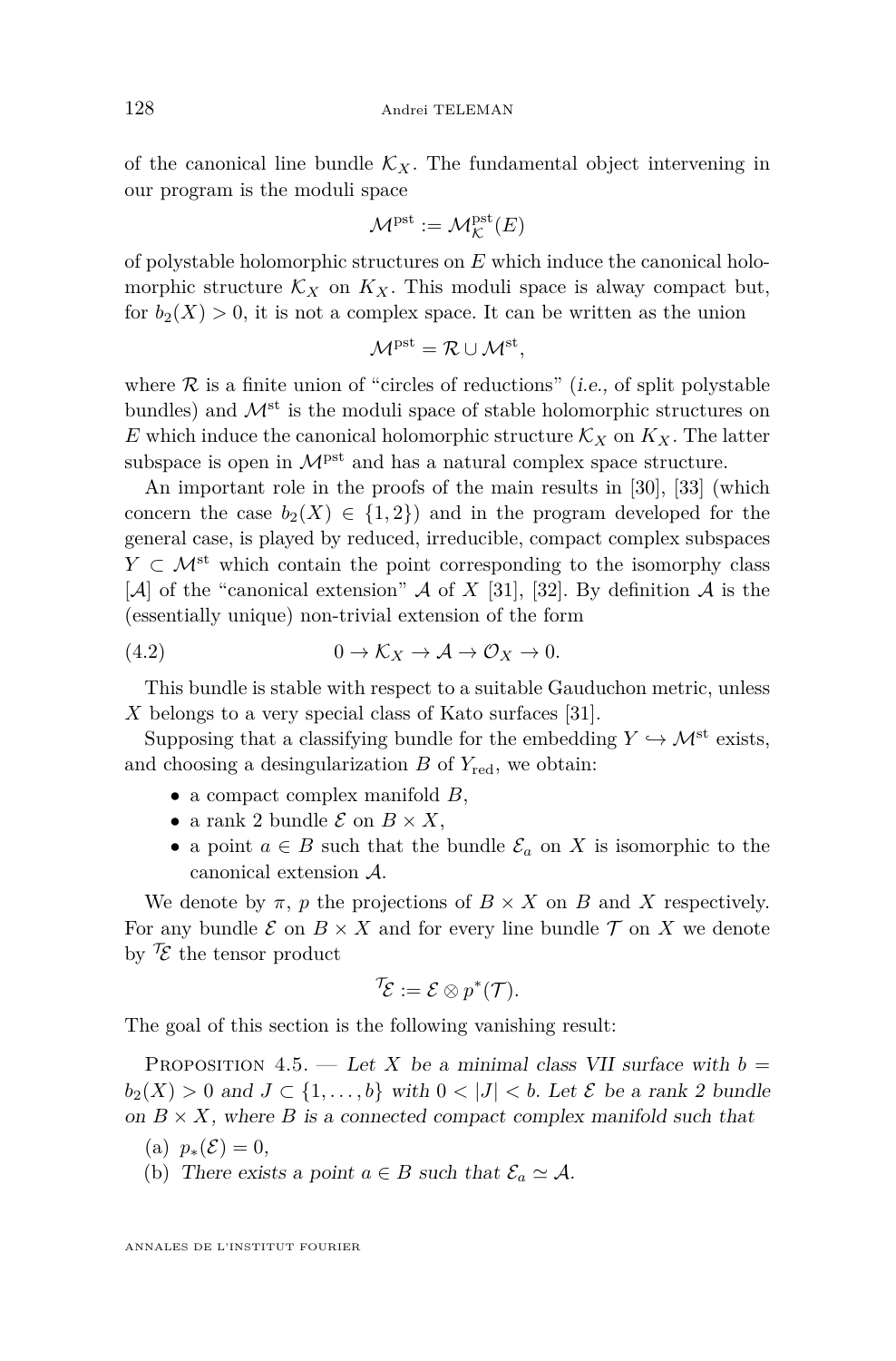Then

(i) For any  $[T]$  ∈ Pic<sup> $-e_J$ </sup>(*X*) except for at most one point of Pic<sup> $-e_J$ </sup>(*X*) one has

$$
H^0(X, \text{Tors}(R^1 p_*(\mathcal{T}\mathcal{E}))) = 0,
$$

(ii) For any point  $[\mathcal{T}] \in \text{Pic}^{-e_J}(X)$  with sufficiently negative degree<sup>(2)</sup> one has  $H^1(\mathcal{T}\mathcal{E})=0$ .

Note that the condition  $p_*(\mathcal{E}) = 0$  holds automatically when  $a(B) = 0$ and the bundle  $\mathcal{E}_z$  on *X* is non-filtrable for generic  $z \in B$  (see in [\[29,](#page-36-0) section 4.3]). In [\[29\]](#page-36-0) we use this vanishing result to prove a non-existence theorem for positive dimensional reduced, irreducible compact complex subspaces  $Y \subset \mathcal{M}^{st}$  containing the point  $[\mathcal{A}]$  and an open neighborhood  $Y_0$  of this point such that  $Y_0 \setminus \{[\mathcal{A}]\}\)$  consists only of non-filtrable bundles. The idea of the proof is to show that the vanishing of  $H^1(\mathcal{T}\mathcal{E})$  leads to a contradiction, which gives  $p_*(\mathcal{E}) \neq 0$ , and using the results of [\[29,](#page-36-0) section 4.3], we obtain  $a(B) > 0$ . Therefore *B* (so also *Y*) is covered by divisors, so the result follows by induction with respect to  $\dim(Y)$ . This non-existence result is a generalization (for subspaces of arbitrary dimension) of [\[30,](#page-36-0) Corollary 5.3] which deals with the case  $dim(Y) = 1$  and plays a crucial role in proving the existence of a curve on class VII surfaces with  $b_2 = 1$ .

Proof.

(i) Recall that we denote by  $\mathcal{D}iv(X)$  the set of effective divisors of X. Using Corollary [2.6](#page-14-0) we see that in order to prove this proposition it suffices to show that for any effective divisor  $D \in \mathcal{D}iv(X)$  we have

$$
H^0(\mathcal{I}_{\mathcal{D}}(\mathcal{D}))=0,
$$

where  $\mathcal{D} := B \times D$ , regarded as an effective divisor of  $B \times X$ . The projection  $\pi_{\mathcal{D}} := \pi_{\mathcal{D}} : \mathcal{D} \to B$  is a flat morphism and

$$
\mathcal{T}_{\mathcal{E}_{\mathcal{D}}}(\mathcal{D})=\mathcal{E}_{\mathcal{D}}\otimes p^{\ast}(\mathcal{T}(D))
$$

is a locally free sheaf on D, so is flat over B. Regarding  $\mathcal{E}_{\mathcal{D}}(\mathcal{D})$  as a locally free sheaf on D and using the projection  $\pi_{\mathcal{D}}: \mathcal{D} \to B$  we will prove that

Claim. — Under the assumptions of the theorem for any  $|\mathcal{T}| \in$ Pic<sup> $-e_J(X)$ </sup> except for at most one point of Pic<sup> $-e_J(X)$ </sup> it holds

$$
H^0(\mathcal{T}_{\mathcal{E}_{\mathcal{D}}}(\mathcal{D})_a) = 0 \,\forall D \in \mathcal{D}iv(X).
$$

<sup>&</sup>lt;sup>(2)</sup>Recall that for a Gauduchon metric *g* on a complex surface *X* with  $b_1(X)$  odd the degree map  $\deg_g$ :  $Pic(X) \to \mathbb{R}$  is surjective on any connected component  $Pic^c(X)$  ([\[22,](#page-36-0) Prop. 1.3.13 p. 40]).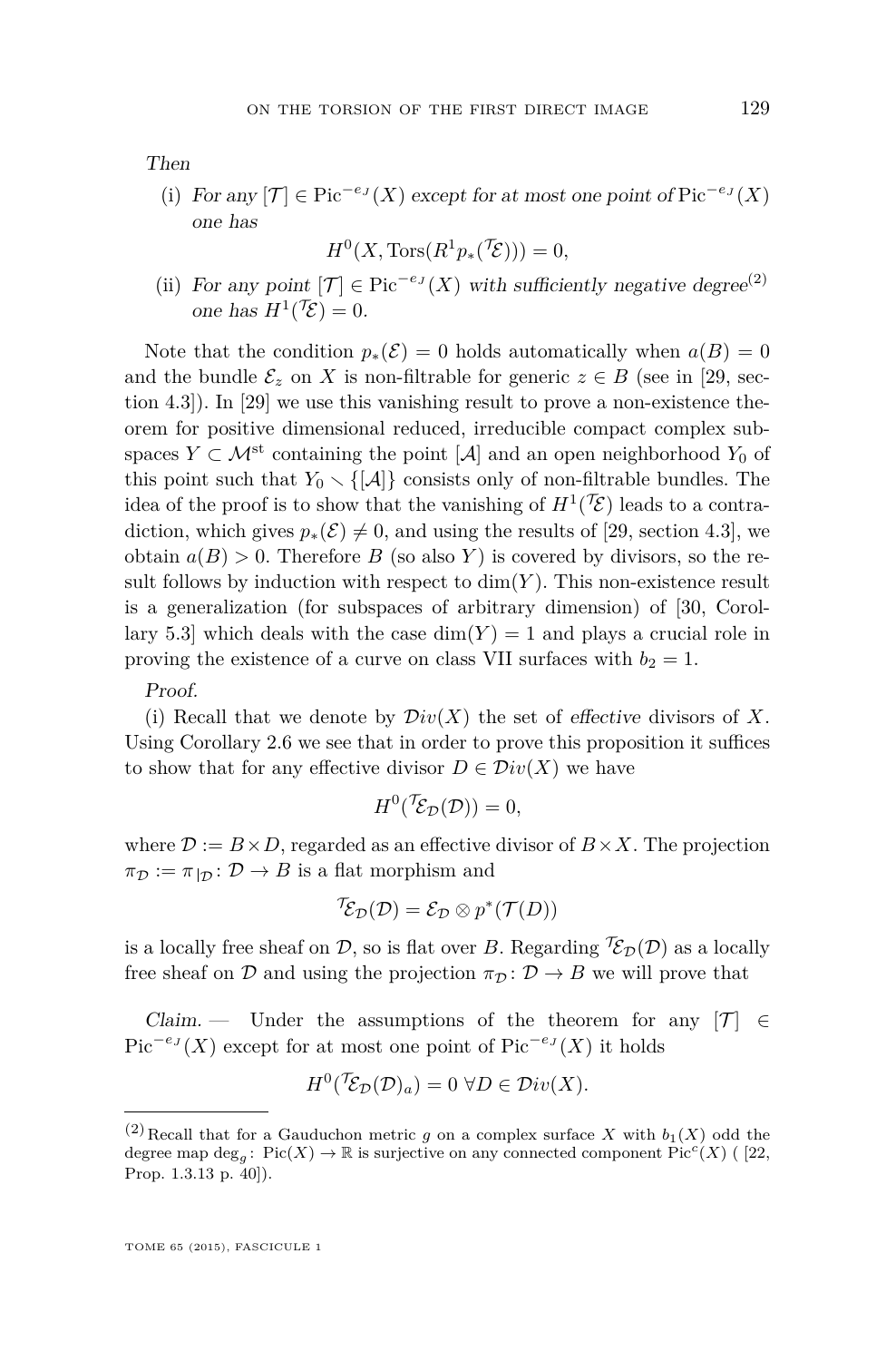By Lemma [A.1](#page-34-0) and Remark [A.2](#page-35-0)  $H^0(\mathcal{F}_{\mathcal{D}}(\mathcal{D})_a) = 0$  implies  $(\pi_{\mathcal{D}})_*(\mathcal{F}_{\mathcal{D}}(\mathcal{D}))$  $= 0$ , which obviously implies  $H^0(\mathcal{F}_D(\mathcal{D})) = 0$ . Therefore our claim completes the proof. Since  $\mathcal{I}_{\mathcal{E}_{\mathcal{D}}(\mathcal{D})_a} = \mathcal{T} \otimes \mathcal{A}_{D}(D)$  our claim follows from Lemma 4.6 below.

(ii) The Leray spectral sequence associated with the projection *p* yields the exact sequence

$$
0 \to H^1(p_*(\mathcal{T}\mathcal{E})) \to H^1(\mathcal{T}\mathcal{E}) \to H^0(R^1p_*(\mathcal{T}\mathcal{E})) \to H^2(p_*(\mathcal{T}\mathcal{E})) \to H^2(\mathcal{T}\mathcal{E}).
$$

By the projection formula we have  $p_*(\mathcal{F}) = p_*(\mathcal{E}) \otimes \mathcal{T}$ , which vanishes by hypothesis. Therefore the canonical morphism  $H^1(\mathcal{T}\mathcal{E}) \to H^0(R^1p_*(\mathcal{T}\mathcal{E}))$ is an isomorphism. By (i) we know that  $H^0(\text{Tors}(R^1p_*(\mathcal{T}\mathcal{E}))) = 0$  for any [T] ∈ Pic<sup> $-e_J$ </sup>(X) except for at most a point. It suffices to prove that for any  $[\mathcal{T}] \in \text{Pic}^{-e_J}(X)$  with sufficiently negative degree one has  $H^0(\mathcal{T}\mathcal{S}) = 0$ , where <sup> $\mathcal{T}_{\mathcal{S}}$  denotes the quotient of  $R^1p_*(\mathcal{T}_{\mathcal{E}})$  by its torsion subsheaf. The</sup> projection formula gives a canonical isomorphism  $R^1p_*(\mathcal{TE}) = R^1p_*(\mathcal{E}) \otimes \mathcal{T}$ hence, since  $\mathcal T$  is locally free, we get a canonical isomorphism

$$
{}^{\mathcal{T}}\hspace{-1pt}\mathcal{S}=\mathcal{S}\otimes\mathcal{T},
$$

where S is the quotient of  $R^1p_*(\mathcal{E})$  by its torsion subsheaf. Let  $\mathcal{S} \hookrightarrow \mathcal{B}$  be the embedding of  $S$  in its bidual, which is a reflexive sheaf on a surface, hence is locally free. Fix a Hermitian metric *h* on B, a Gauduchon metric *g* on *X*, and let  $h_{\mathcal{T}}$  be a Hermite-Einstein Hermitian metric on  $\mathcal{T}$ . When the Einstein constant  $c_{\mathcal{T}}$  of the Chern connection  $A_{\mathcal{T},h_{\mathcal{T}}}$  is sufficiently negative, the Hermitian endomorphism  $i\Lambda_g F_{h\otimes h_{\mathcal{T}}}$  of  $\mathcal{B}\otimes\mathcal{T}$  becomes negative definite, hence  $H^0(\mathcal{B} \otimes \mathcal{T}) = 0$  by a well-known vanishing theorem (see [\[20,](#page-36-0) Theorem 1.9 p. 52]). It suffices to recall that the Einstein constant of  $A_{\tau,h_{\tau}}$ is proportional with  $\deg_g(\mathcal{T})$  (see in [\[22,](#page-36-0) Proposition 2.18]) and to note that  $H^0(\mathcal{B}\otimes\mathcal{T})=0$  implies  $H^0(\mathcal{T}\mathcal{S})=0$ , because  $\mathcal{T}\mathcal{S}$  is a subsheaf of  $\mathcal{B}\otimes\mathcal{T}$ .  $\square$ 

LEMMA 4.6. — Let *X* be a minimal class VII surface with  $b = b_2(X) > 0$ and  $J \subset \{1, \ldots, b\}$  with  $0 < |J| < b$ . Then for any  $[\mathcal{T}] \in \text{Pic}^{-e_J}(X)$  except for at most one point of  $Pic^{-e_J}(X)$  it holds

$$
H^0(\mathcal{T}\otimes \mathcal{A}_D(D))=0 \,\,\forall D\in \mathcal{D}iv(X).
$$

Proof. — Tensorizing with  $\mathcal{T}(D)$  the exact sequence of locally free sheaves [\(4.2\)](#page-28-0) and restricting it to *D* we obtain the exact sequence

(4.3) 
$$
0 \to \mathcal{T} \otimes \mathcal{K}_D(D) \to \mathcal{T} \otimes \mathcal{A}_D(D) \to \mathcal{T}_D(D) \to 0,
$$

hence we see that  $H^0(\mathcal{T} \otimes A_D(D)) = 0$  as soon as  $H^0(\mathcal{T}_D(D)) = 0$  and  $H^0(\mathcal{T} \otimes \mathcal{K}_D(D)) = 0$ . We will see that the first space vanishes for every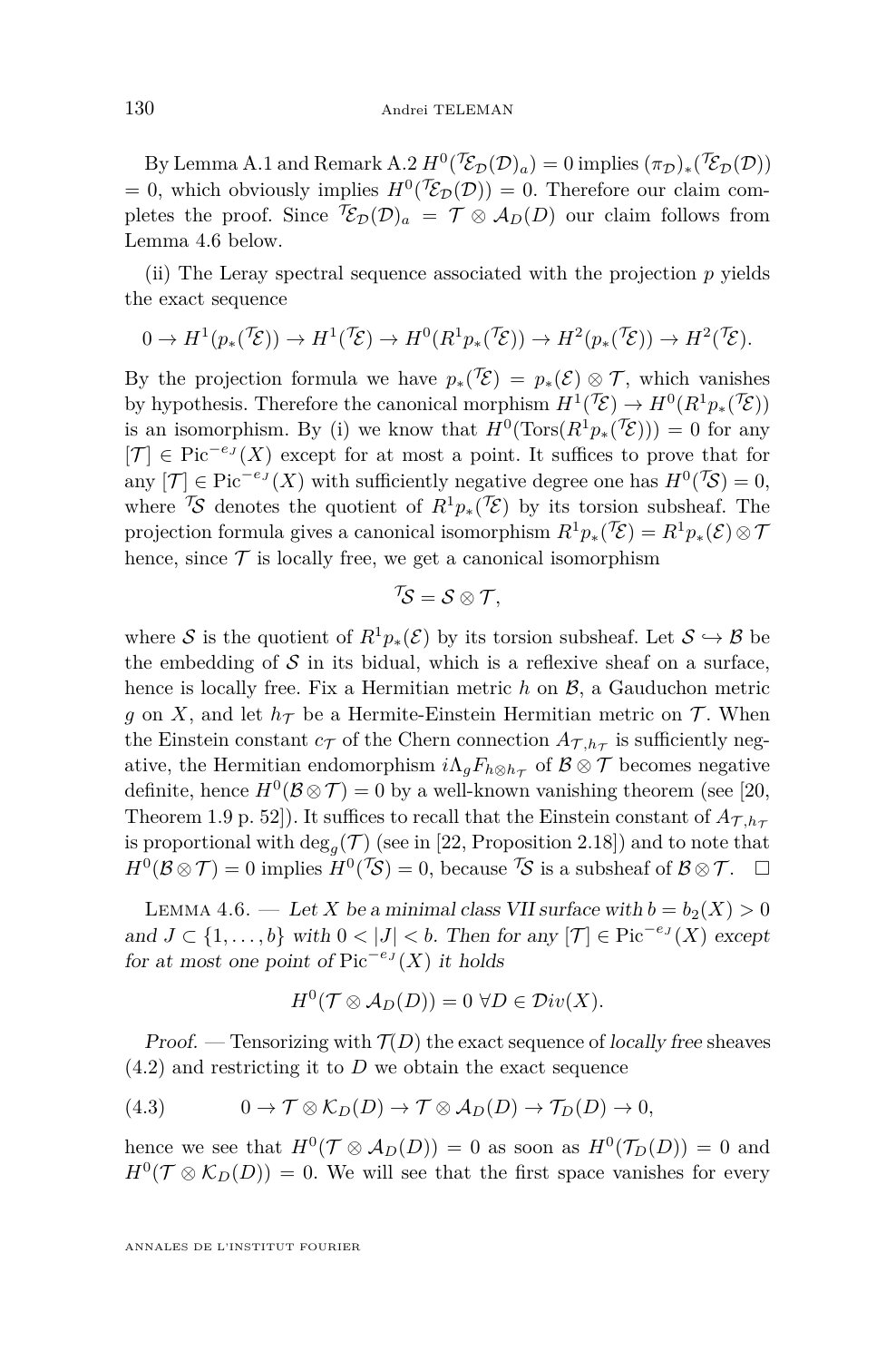<span id="page-31-0"></span> $[\mathcal{T}] \in \text{Pic}^{-e_J}(X)$ , whereas the second vanishes for every  $[\mathcal{T}] \in \text{Pic}^{-e_J}(X)$ except for at most a point of  $Pic^{-e_J}(X)$  (which is independent of *D*).

1. 
$$
H^0(\mathcal{T}_D(D)) = 0
$$
 for every  $[\mathcal{T}] \in Pic^{-e_J}(X)$ .

This follows by Lemma [4.7](#page-32-0) (iii), (iv) below.

2.  $H^0(\mathcal{T} \otimes \mathcal{K}_D(D)) = 0$  for every  $[\mathcal{T}] \in \text{Pic}^{-e_J}(X)$  except for at most a point of  $Pic^{-e_J}(X)$  (which is independent of  $D \in \mathcal{D}iv(X)$ ).

The proof of 2. starts with the cohomology long exact sequence associated with the short exact sequence

$$
0 \to \mathcal{T} \otimes \mathcal{K} \to \mathcal{T} \otimes \mathcal{K}(D) \to \mathcal{T} \otimes \mathcal{K}_D(D) \to 0,
$$

which reads

(4.4) 
$$
0 \to H^0(\mathcal{T} \otimes \mathcal{K}) \to H^0(\mathcal{T} \otimes \mathcal{K}(D))
$$
  
 $\to H^0(\mathcal{T} \otimes \mathcal{K}_D(D)) \to H^1(\mathcal{T} \otimes \mathcal{K}) \to \cdots$ 

Note that  $c_1(\mathcal{T} \otimes \mathcal{K}) = e_{\bar{J}}$ , hence  $H^0(\mathcal{T} \otimes \mathcal{K}) = 0$  by Lemma [4.7](#page-32-0) (i) below. On the other hand  $h^2(\mathcal{T}\otimes\mathcal{K})=h^0(\mathcal{T}^{\vee})=0$ , where the first equality follows by Serre duality, and the second by [4.7](#page-32-0) (i) again. Using the Riemann-Roch theorem and taking into account that

$$
\chi(\mathcal{T} \otimes \mathcal{K}) = \frac{1}{2} e_{\bar{J}} (e_{\bar{J}} - c_1(\mathcal{K})) = -\frac{1}{2} e_{\bar{J}} e_J = 0,
$$

it follows  $h^1(\mathcal{T} \otimes \mathcal{K}) = 0$ . Therefore, using the exact sequence (4.4) we obtain

(4.5) 
$$
h^0(\mathcal{T}\otimes\mathcal{K}_D(D))=h^0(\mathcal{K}\otimes\mathcal{T}(D)).
$$

Therefore it suffices to prove that for any  $[\mathcal{T}] \in Pic^{-e_J}(X)$  except for at most one point of Pic<sup> $-e_J(X)$ </sup> one has  $h^0(\mathcal{K} \otimes \mathcal{T}(D)) = 0$  for any *D* ∈  $Div(X)$ . If  $h^0(\mathcal{K} \otimes \mathcal{T}(D)) > 0$ , there exists an effective divisor  $G \subset X$  such that

$$
(4.6) \t\t\t\t\t\mathcal{K} \otimes \mathcal{T} \simeq \mathcal{O}(G-D).
$$

This implies

(4.7) 
$$
\sum_{i \in \bar{J}} e_i = c_1(\mathcal{O}(G - D)).
$$

Suppose first that *X* is an Enoki surface. Taking into account the properties of Enoki surfaces explained above, we see that for any divisor *A* (effective or not) on an Enoki surface of generic type one has  $c_1(A)c_1(\mathcal{K})=0$ , whereas for any divisor *A* (effective or not) on an Enoki surface of special type one has  $c_1(A)c_1(\mathcal{K}) \equiv 0 \mod b$ . Taking  $A = G - D$  this contradicts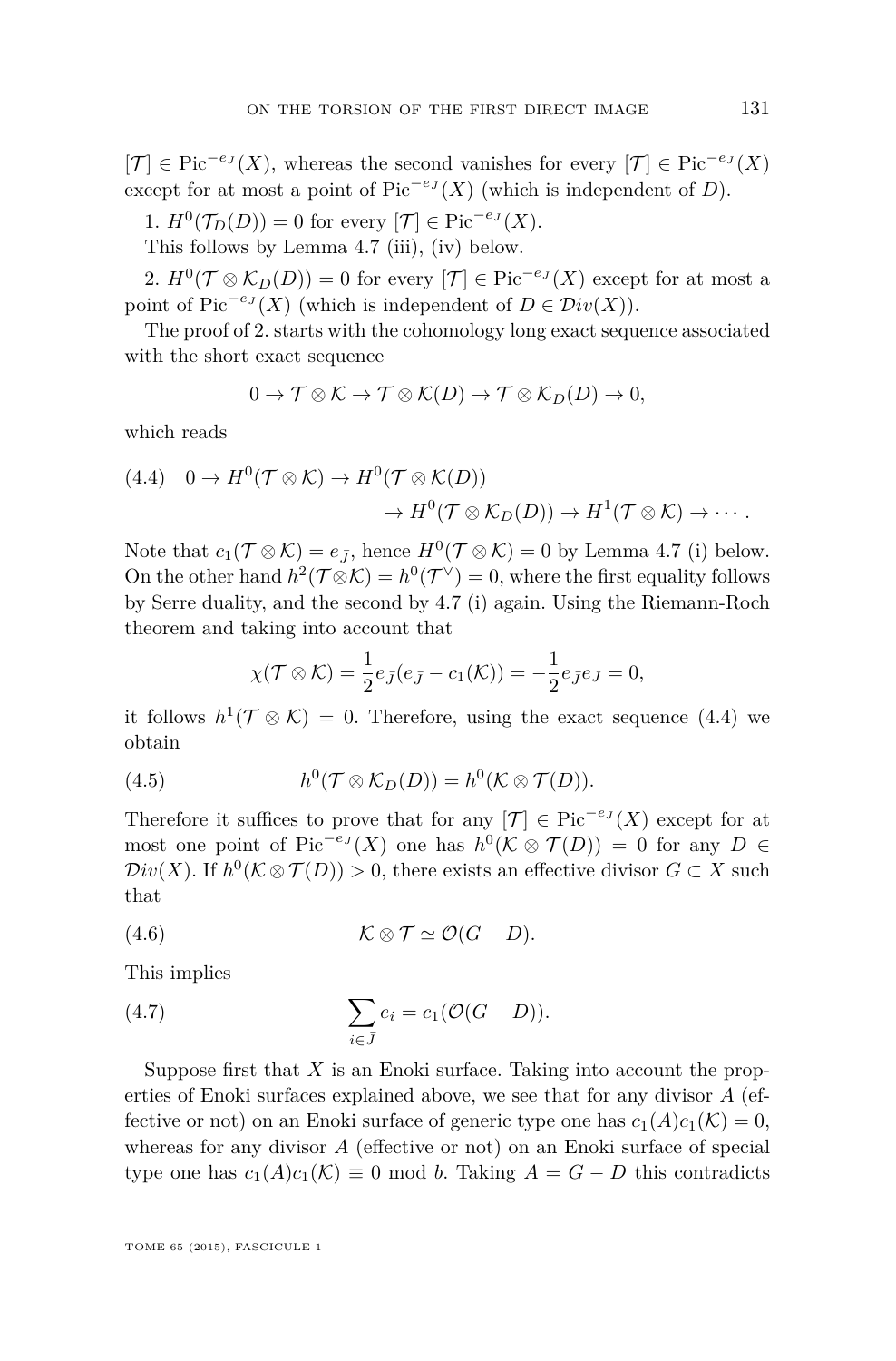<span id="page-32-0"></span>formula [\(4.7\)](#page-31-0). So for an Enoki surface one has  $H^0(\mathcal{T} \otimes \mathcal{K}_D(D)) = 0$  for every  $[\mathcal{T}] \in Pic^{-e_J}(X)$ .

Suppose now that *X* is not an Enoki surface. The classes corresponding to the irreducible curves of  $X$  are linearly independent in the free  $\mathbb{Z}$ -module  $H^2(X,\mathbb{Z})$ / Tors. Therefore there exists at most one divisor  $A = A_+ - A_-$ (where  $A_{\pm}$  are effective divisors with no common irreducible component) such that  $\sum_{i \in \bar{J}} e_i = c_1(\mathcal{O}(A))$ . This shows that the pairs of effective divisors  $(D, G)$  for which  $(4.7)$  holds are all given by

$$
D = A_- + H, \ G = A_+ + H \text{ where } H \in \mathcal{D}iv(X).
$$

But for any such pair one has  $\mathcal{O}(G-D) \simeq \mathcal{O}(A)$ , so  $\mathcal T$  must be isomorphic with  $\mathcal{K}^{-1}(A)$  by [\(4.6\)](#page-31-0).

LEMMA 4.7. — Let *X* be a minimal class VII surface with  $b := b_2(X)$ 0 and  $J \subset \{1, \ldots, b\}$ . Then

(i) For every effective divisor  $D \subset X$  one has

$$
\langle c_1(\mathcal{K}), [D] \rangle \geq 0.
$$

(ii) For every effective divisor  $D \subset X$  one has

$$
\langle -e_J,D\rangle +D^2\leqslant 0
$$

with equality if and only if *D* is numerically trivial.

- (iii) If *X* is not an Enoki surface, then for every  $[\mathcal{T}] \in Pic^{-e_J}(X)$  and for every effective divisor  $D \subset X$  one has  $H^0(\mathcal{T}_D(D)) = 0$ .
- (iv) If *X* is an Enoki surface and  $0 < |J| < b$ , then for every  $|{\mathcal{T}}| \in$ Pic<sup> $-e_j(X)$ </sup> and for every effective divisor  $D \subset X$  one has  $H^0(\mathcal{T}_D(D)) = 0.$

#### Proof.

(i) This important inequality is due to Nakamura (see [\[26,](#page-36-0) Lemma 1.1.3]).

It can be proved easily using the fact that, since *X* is minimal, the claimed inequality holds for any irreducible curve of *X*.

(ii) Decomposing  $c_1(\mathcal{O}(D)) = \sum_{i=1}^b d_i e_i$  mod Tors (with  $d_i \in \mathbb{Z}$ ) we have

$$
\langle -e_J, D \rangle + D^2 = \sum_{j \in J} d_j - \sum_{i=1}^b d_i^2 = -\left(\sum_{j \in J} d_j(d_j - 1) + \sum_{i \in \bar{J}} d_i^2\right) \leq 0,
$$

with equality if and only if  $d_i \in \{0,1\}$  for  $j \in J$  and  $d_i = 0$  for  $i \in \overline{J}$ . Therefore one has equality if and only if there exists  $J' \subset J$  such that  $c_1(\mathcal{O}(D)) = e_{J'}$ . By Lemma 4.7 (i) we must have  $J' = \emptyset$ , hence *D* is numerically trivial. Let  $D = \sum_{s=1}^{k} n_s D_s$  (with  $n_s > 0$ ) be the decomposition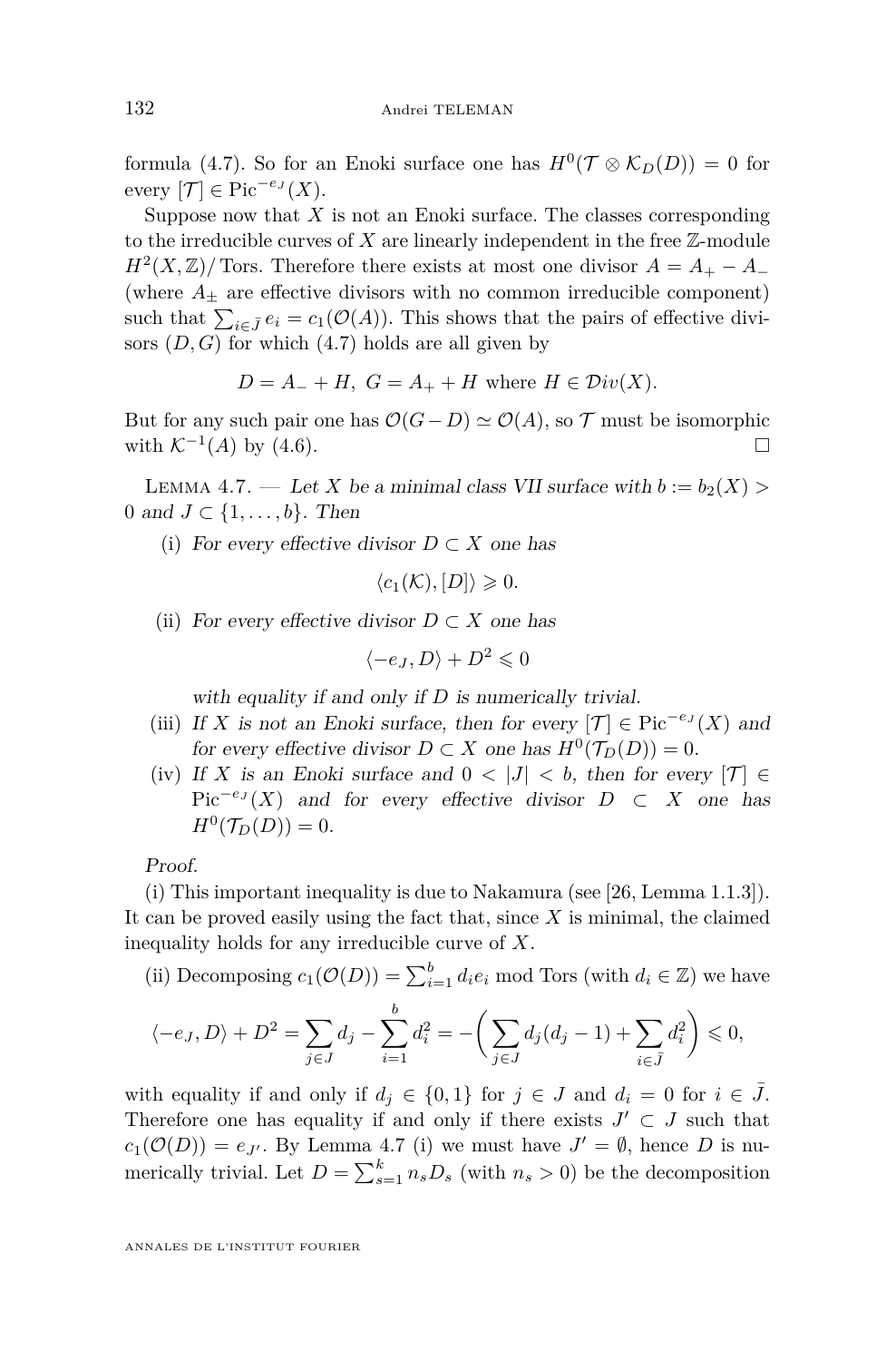of  $D$  in irreducible components. We will prove (iii), (iv) by induction with respect to  $n := \sum_{s=1}^{k} n_s$ . We have

(4.8) 
$$
\sum_{s=1}^{k} n_s \langle c_1(\mathcal{T}(D)), D_s \rangle = \langle c_1(\mathcal{T}(D)), D \rangle
$$

$$
= \langle c_1(\mathcal{T}), D \rangle + D^2 = -\langle e_J, D \rangle + D^2.
$$

(iii) If  $X$  is not an Enoki surface and  $D$  is not empty, then (ii) and  $(4.8)$ show that

$$
\sum_{s=1}^k n_s \langle c_1(\mathcal{T}(D)), D_s \rangle < 0,
$$

hence there exists  $\sigma \in \{1, \ldots, k\}$  such that  $\langle c_1(\mathcal{T}(D)), D_{\sigma} \rangle < 0$ . Writing  $D = D' + D_{\sigma}$  we obtain a short exact sequence

$$
0 \to \mathcal{T}_{D'}(D') \to \mathcal{T}_D(D) \to \mathcal{T}_{D_{\sigma}}(D) \to 0
$$

which gives the long exact sequence

$$
0 \to H^0(\mathcal{T}_{D'}(D')) \to H^0(\mathcal{T}_D(D)) \to H^0(\mathcal{T}_{D_{\sigma}}(D)) \to \cdots.
$$

But  $H^0(\mathcal{T}_{D_{\sigma}}(D))=0$ , because the degree of the restriction of the line bundle  $\mathcal{T}(D)$  to the irreducible curve  $D_{\sigma}$  is negative. Therefore  $H^0(\mathcal{T}_D(D))$  =  $H^0(\mathcal{T}_{D^\prime}(D^\prime))$ , and the sum of the coefficients of the decomposition of  $D^\prime$  in irreducible components is  $n' = n - 1$ .

(iv) If *X* is an Enoki surface, the proof of (iii) applies except when *D* is numerically trivial, *i.e.*, when  $D = nC$  where *C* is the cycle of rational curves of *X*. Write  $C = \sum_{i=1}^{b} D_i$  where (for a suitably ordered Donaldson basis  $(e_i)_{1\leq i\leq b}$   $c_1(\mathcal{O}(D_i)) = e_i - e_{i+1}$ , the indices being considered mod *b*. In this case we get

$$
\langle c_1(\mathcal{T}(D)), D_i \rangle = \langle -e_J, D_i \rangle + \langle D, D_i \rangle = \langle -e_J, D_i \rangle.
$$

Since we assumed  $J \neq \emptyset$  and  $J \neq \{1, ..., b\}$  there exists  $\sigma \in \overline{J}$  such that  $\sigma + 1 \in J$ . Then  $\langle c_1(\mathcal{T}(D)), D_{\sigma} \rangle = -1$ , which shows that  $H^0(\mathcal{T}_{D_{\sigma}}(D)) = 0$ , hence the same argument by induction as in the proof of (iii) can also be used in the case when  $D$  is numerically trivial.

### **Appendix A. Torsion free direct images**

It is well known that "under suitable assumptions" the direct image of a locally free sheaf is torsion free. Since we need this result in a very general framework (when the total space is not supposed to be reduced) we state this result explicitly and give a complete proof.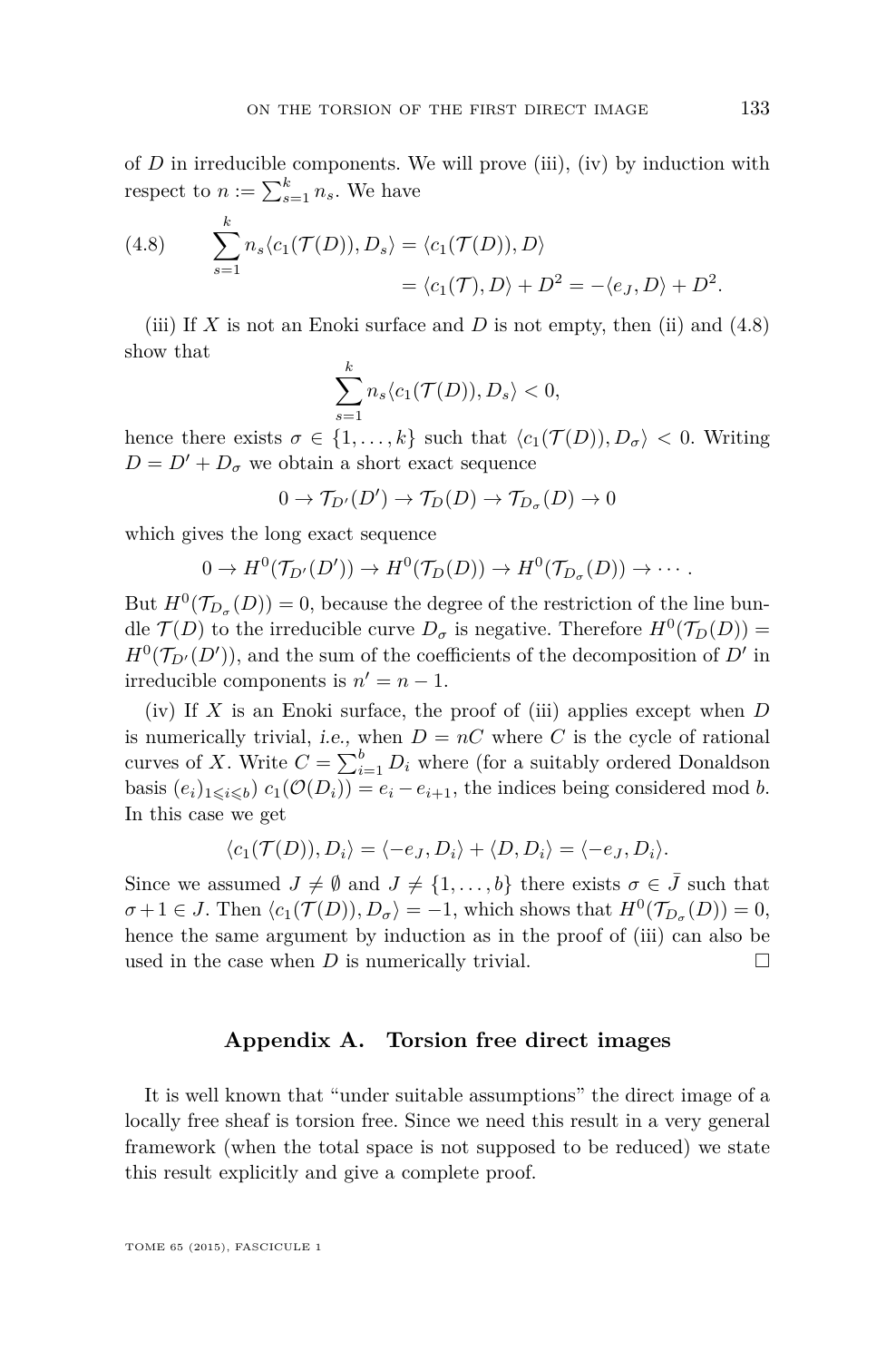<span id="page-34-0"></span>LEMMA  $A.1.$  — Let  $M$ ,  $B$  be complex spaces with  $B$  locally irreducible<sup>(3)</sup>,  $\pi: M \to B$  a proper holomorphic map and  $\mathcal E$  a coherent sheaf on *M* which is flat over *B*. Then

- (1)  $\pi_*(\mathcal{E})$  is a torsion-free coherent sheaf on *B*.
- (2) Suppose *B* is connected and there exists  $x_0 \in B$  such that  $H^0(\mathcal{E}_{x_0}) = 0$ . Then  $\pi_*(\mathcal{E}) = 0$ .

Proof.

(1) Let  $x \in B$  and let  $\sigma \in \pi_*(\mathcal{E})_x$  be a torsion element of the  $\mathcal{O}_{B,x}$ module  $\pi_*(\mathcal{E})_x$ . Therefore there exists  $\psi \in \mathcal{O}_{B,x} \setminus \{0\}$  such that  $\psi \sigma = 0$ . The stalk  $\pi_*(\mathcal{E})_x$  can be identified with the cohomology space  $H^0(M_x, \mathcal{E})$ (see [\[16,](#page-35-0) Rem. 4.17.1, p. 202], [\[1,](#page-35-0) Lemma 1.3 p. 93] ), i.e., with the space of sections of the restriction  $\mathcal{E}|_{M_x}$  in the sense of the theory of sheaves on topological spaces. Note that this restriction is not coherent on  $M_x$ . Using the natural  $\mathcal{O}_B$ -module structure of  $\mathcal{E}$ , the condition  $\psi \sigma = 0$  becomes

$$
(A.1) \t\t \psi \sigma_y = 0 \text{ in } \mathcal{E}_y \ \forall y \in M_x.
$$

Since  $\mathcal{O}_{B,x}$  is an integral domain by assumption (see [\[17,](#page-35-0) p. 8]) the multiplication with  $\psi$  defines a monomorphism of  $\mathcal{O}_{B,x}$ -modules

$$
0 \to {\mathcal O}_{B,x} \stackrel{\psi}{\longrightarrow} {\mathcal O}_{B,x},
$$

hence, since  $\mathcal E$  is flat over *B*, the induced morphism  $\mathcal E_y \to \mathcal E_y$  is also injective for every  $y \in M_x$ . Therefore (A.1) implies  $\sigma = 0$ .

An alternative proof can be obtained using of [\[1,](#page-35-0) Corollary 4.11 p. 133] in the special case  $\mathfrak{M} = \mathcal{O}_B$ . It follows that there exists a coherent sheaf T on *B* and an isomorphism  $\pi_*(\mathcal{E}) = \text{Hom}(\mathcal{T}, \mathcal{O}_B)$ . It suffices to note that  $Hom(\mathcal{T}, \mathcal{O}_B)$  is torsion free when the structure sheaf  $\mathcal{O}_B$  is a sheaf of integral domains.

(2) We apply Grauert's Theorem ([\[1,](#page-35-0) Theorem 4.12 p. 134]). It follows that the map  $x \mapsto H^0(\mathcal{E}_x)$  is upper semicontinuous on *B*. Since we assumed that this function vanishes at  $x_0 \in B$ , it follows that this function vanishes identically on a open neighborhood *U* of *x*0. Since *B* is reduced, the second part of the quoted theorem shows that then the sheaf  $\pi_*(\mathcal{E})$  is locally free on *U*. Therefore this sheaf vanishes on *U* which shows that its support is a proper analytic set of *B* hence, since *B* is locally irreducible, it is a torsion sheaf (see [\[28,](#page-36-0) Theorem 9.12 p. 60]). On the other hand by (1) this sheaf is torsion free.

 $(3)$  Aqccording to the terminology of [\[17\]](#page-35-0), a locally irreducible complex space is automatically reduced.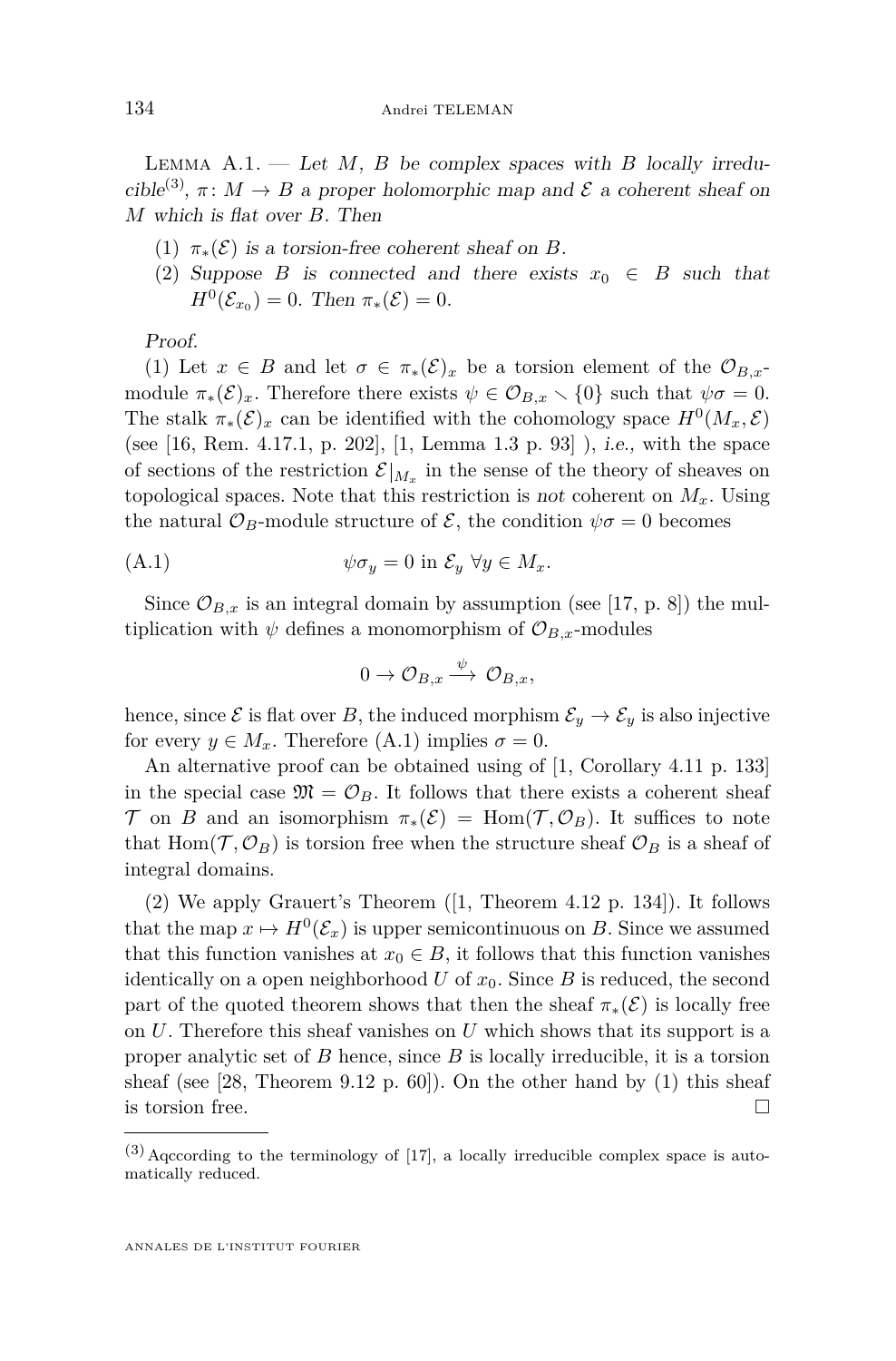<span id="page-35-0"></span>Note that in this lemma we don't have to assume the total space or the fibers to be reduced. For instance we have

REMARK A.2. — Suppose that  $\mathcal E$  is locally free on *M* and  $p: M \to Y$  is a flat morphism (for instance a holomorphically locally trivial morphism). Then  $\mathcal E$  is flat over *Y*, hence (supposing that *Y* is locally irreducible and  $p$ is proper) Lemma [A.1](#page-34-0) applies.

#### BIBLIOGRAPHY

- [1] C. Bănică & O. Stănăşilă, Algebraic methods in the global theory of complex spaces, Editura Academiei, Bucharest; John Wiley & Sons, London-New York-Sydney, 1976, Translated from the Romanian, 296 pages.
- [2] W. P. Barth, K. Hulek, C. A. M. Peters & A. Van de Ven, Compact complex surfaces, second ed., Ergebnisse der Mathematik und ihrer Grenzgebiete, vol. 4, Springer-Verlag, Berlin, 2004, xii+436 pages.
- [3] J. Bingener, "Offenheit der Versalität in der analytischen Geometrie", Math. Z. **173** (1980), no. 3, p. 241-281.
- [4] N. Bourbaki, Éléments de mathématique. Algèbre. Chapitre 10. Algèbre homologique, Springer-Verlag, Berlin, 2007, Reprint of the 1980 original, viii+216 pages.
- [5] J.-P. DEMAILLY, "Complex Analytic and Differential Geometry", [www-fourier.](www-fourier.ujf-grenoble.fr/~demailly/manuscripts/agbook.pdf) [ujf-grenoble.fr/~demailly/manuscripts/agbook.pdf](www-fourier.ujf-grenoble.fr/~demailly/manuscripts/agbook.pdf).
- [6] G. Dloussky, "Structure des surfaces de Kato", Mém. Soc. Math. France (N.S.) (1984), no. 14, p. ii+120.
- [7] ———, "From non-Kählerian surfaces to Cremona group of  $\mathbb{P}^2(\mathbb{C})$ ", Complex Manifolds **1** (2014), no. Issue 1, p. 1-33.
- [8] G. DLOUSSKY, K. OELJEKLAUS & M. TOMA, "Class VII<sub>0</sub> surfaces with  $b_2$  curves", Tohoku Math. J. (2) **55** (2003), no. 2, p. 283-309.
- [9] A. DOUADY, "Le problème des modules locaux pour les espaces C-analytiques compacts", Ann. Sci. École Norm. Sup. (4) **7** (1974), p. 569-602.
- [10] A. Douady & J. L. Verdier, "Sém. Géom. Anal.", École Norm. Sup., 1971–1972, Astérisque 16, Soc. Math. France, Paris, 1974.
- [11] D. EISENBUD & H. I. LEVINE, "An algebraic formula for the degree of a  $C^{\infty}$  map germ", Ann. of Math. (2) **106** (1977), no. 1, p. 19-44.
- [12] I. Enoki, "Surfaces of class VII<sup>0</sup> with curves", Tôhoku Math. J. (2) **33** (1981), no. 4, p. 453-492.
- [13] B. Fantechi, "Stacks for everybody", in European Congress of Mathematics, Vol. I (Barcelona, 2000), Progr. Math., vol. 201, Birkhäuser, Basel, 2001, p. 349-359.
- [14] G. Fischer, Complex analytic geometry, Lecture Notes in Mathematics, Vol. 538, Springer-Verlag, Berlin-New York, 1976, vii+201 pages.
- [15] H. Flenner, "Ein Kriterium für die Offenheit der Versalität", Math. Z. **178** (1981), no. 4, p. 449-473.
- [16] R. Godement, Topologie algébrique et théorie des faisceaux, Hermann, Paris, 1973, viii+283 pages.
- [17] H. Grauert & R. Remmert, Coherent analytic sheaves, vol. 265, Springer-Verlag, Berlin, 1984, xviii+249 pages.
- [18] N. Hoffmann, "The moduli stack of vector bundles on a curve", in Teichmüller theory and moduli problem, Ramanujan Math. Soc. Lect. Notes Ser., vol. 10, Ramanujan Math. Soc., Mysore, 2010, p. 387-394.